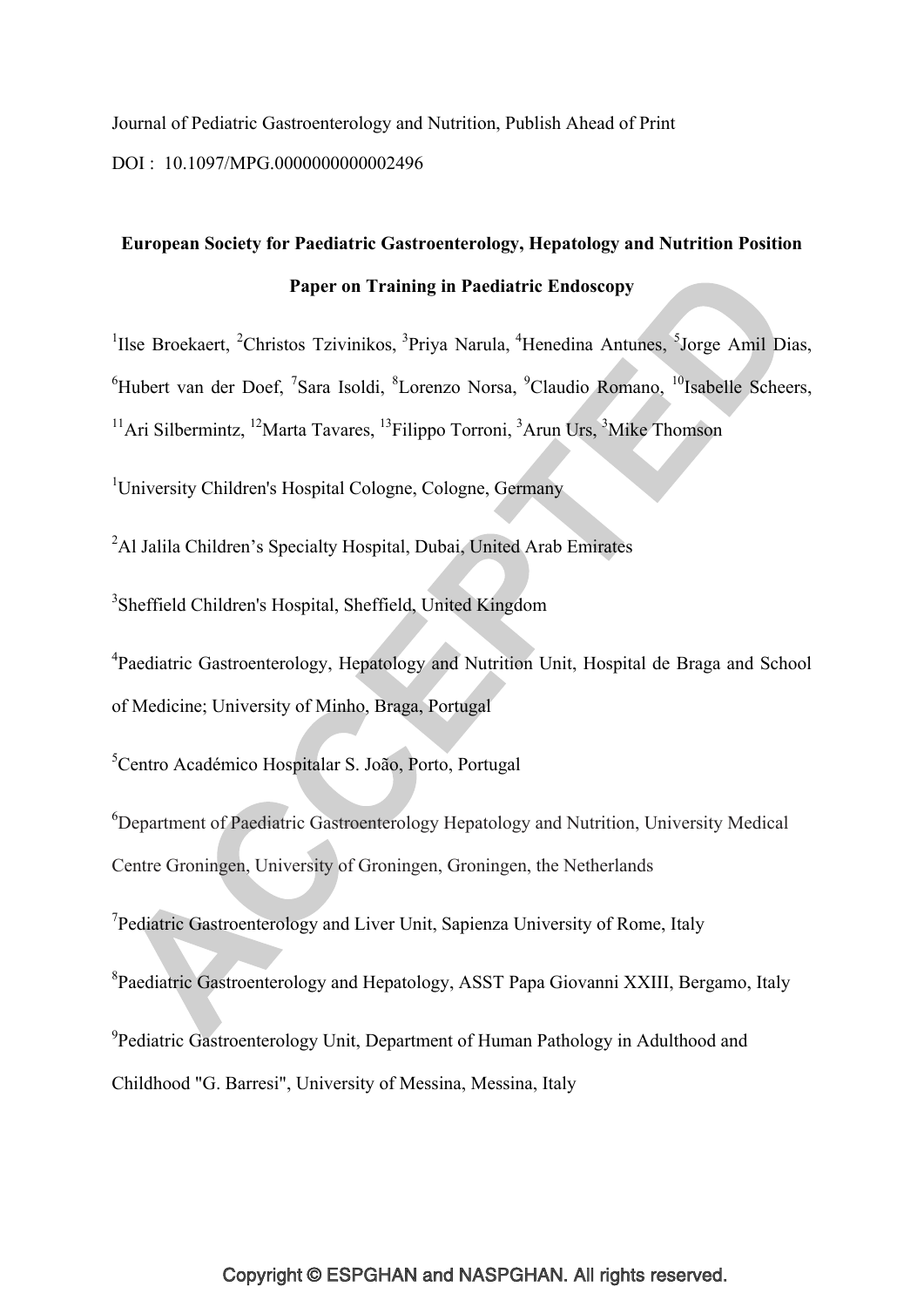<sup>10</sup>Pediatric Gastroenterology Unit, Cliniques Universitaires St Luc, Universite Catholique de Louvain, Brussels, Belgium

<sup>11</sup>Institute of Gastroenterology, Nutrition, and Liver Diseases; Schneider Children's Medical Centre of Israel, Petach Tikva, Israel

<sup>12</sup>Unidade de Gastroenterologia Pediatrica, Centro materno infantil do Norte, Porto, Portugal

<sup>13</sup>Digestive Endoscopy and Surgery Unit, Bambino Gesu` Children Hospital-IRCCS, Rome, Italy

## **Correspondence:**

Dr. Ilse Broekaert

University Children's Hospital, University of Cologne, Faculty of Medicine, Cologne, Germany

Fax: +49 221 478 32852; Phone: +49 151 67477776

Email: ibroekaert@gmail.com

## **Conflicts of interests:**

JAD received grants/research supports from Abbvie, payment/honorarium for lectures from Nestlé, Abbvie, Danone and support to attend meetings from Danone and Falk; PN received payment/honorarium for lectures from Abbvie; MTh received payment/honorarium for lectures from Nestle; CT received payment/honorarium for lectures from Abbvie, Merck, Sanofi; AU received grants/research supports from Nestle Health Science and payment/honorarium for lectures from Shire Mead Johnson Nutrition. HA, IB, HVD, SI, LN, CR, IS, AS, MTa, and FT report no conflict of interest to declare.

## **Funding sources:** none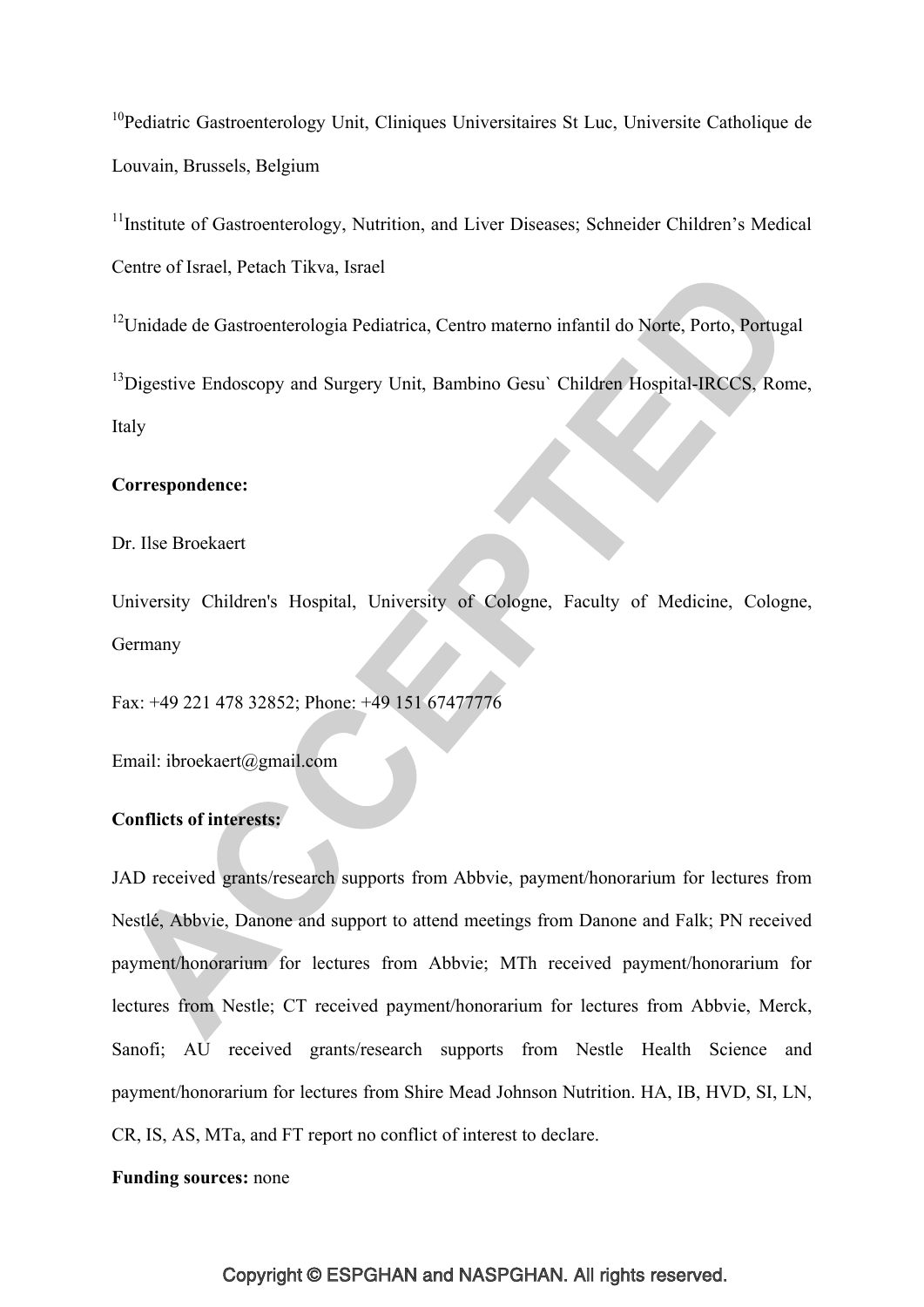## **What is Known?**

- Endoscopy Training is becoming an integral part of Paediatric Gastroenterology Training within Europe.
- There is a great degree of variation between European endoscopy training in terms of duration, content, procedural volume, assessment during and at the end of training.

## **What is New?**

- Achievement of milestones in training more accurately assesses competency compared to procedural number.
- 'Train the trainers' courses and educational material such as e-learning and endoscopy simulator training improve a structured approach in endoscopy teaching.
- Cooperation with the National Paediatric Gastroenterology, Hepatology and Nutrition Societies in Europe will facilitate dissemination, discussion and implementation of results of this position paper.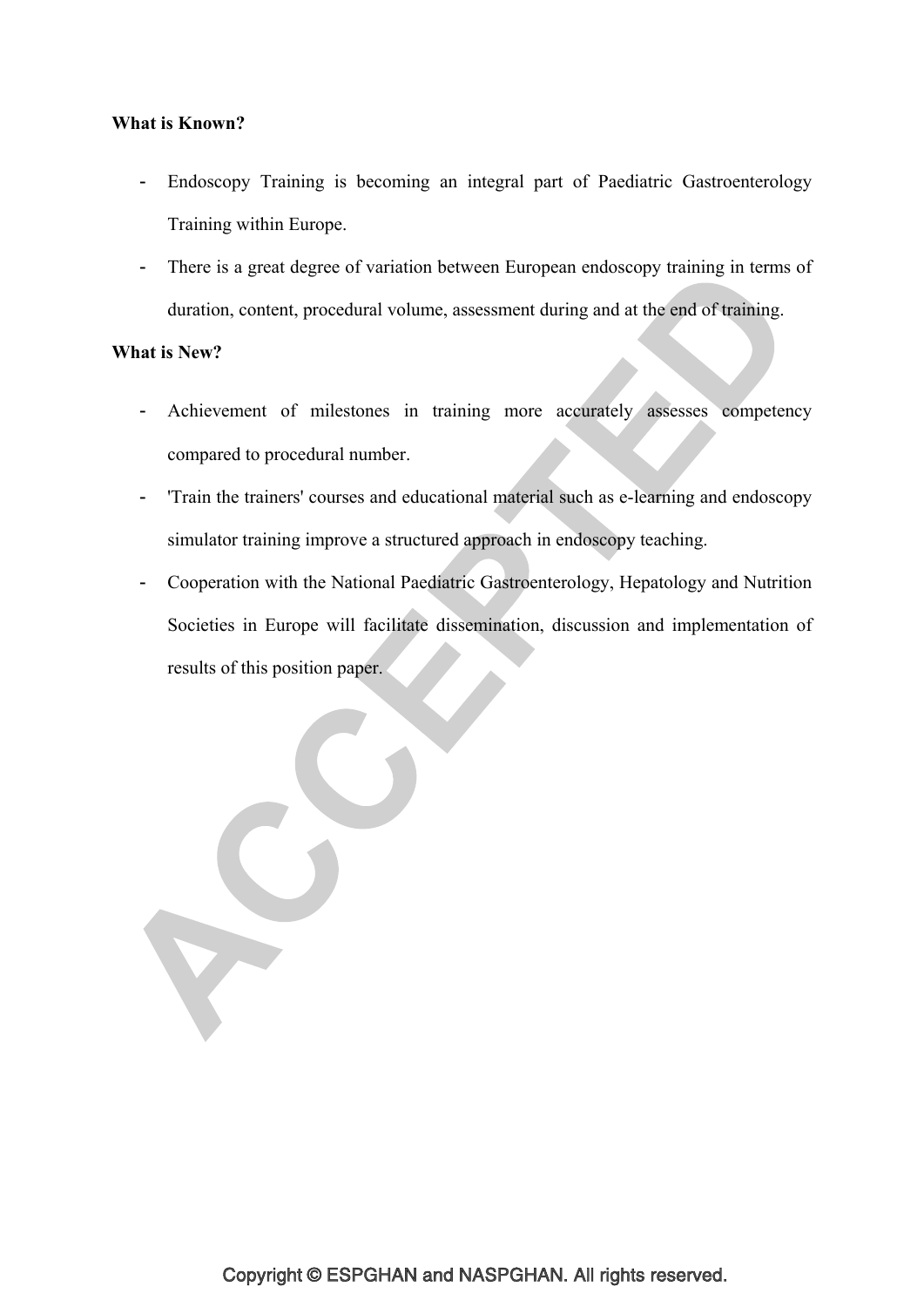#### **Introduction**

Endoscopy Training is an integral part of paediatric gastroenterology training within Europe as mentioned in the European Society for Paediatric Gastroenterology, Hepatology and Nutrition (ESPGHAN) training syllabus (1). National training programmes are often at least partly based on the ESPGHAN syllabus, however, there are a number of countries where endoscopy training is not included in Paediatric Gastroenterology, Hepatology and Nutrition (PGHN) training. There is increasing evidence that achievement of milestones in training more accurately assesses competency compared to procedural number (2, 3). The updated ESPGHAN Syllabus has been approved by the European Union of Medical Specialists (UEMS), suggesting that countries with National PGHN society should comply with the syllabus. The ESPGHAN syllabus lists the endoscopic procedures to be fulfilled in order to certify for paediatric gastroenterologist and does not specify procedural volume anymore (4). A group of experts within the ESPGHAN was tasked to define milestones of competency in diagnostic and therapeutic endoscopy by the Endoscopy Special Interest Group (SIG). In addition, other areas of possible concern were addressed including the need for 'train the trainers' courses and educational material such as e-learning and endoscopy simulator training. Therefore, this document goes beyond training of PGHN trainees, as it is addressed to training at all stages within PGHN, including training of consultants. Cooperation with the National PGHN Societies in Europe is planned to facilitate implementation and dissemination of results of this position paper.

## **Methodology**

The Endoscopy SIG formulated a position paper on training in paediatric endoscopy. A systematic literature search was carried out using the MEDLINE and Cochrane Database of Systematic Reviews from 1987 to November 2018 applying the terms ''endoscopy, training,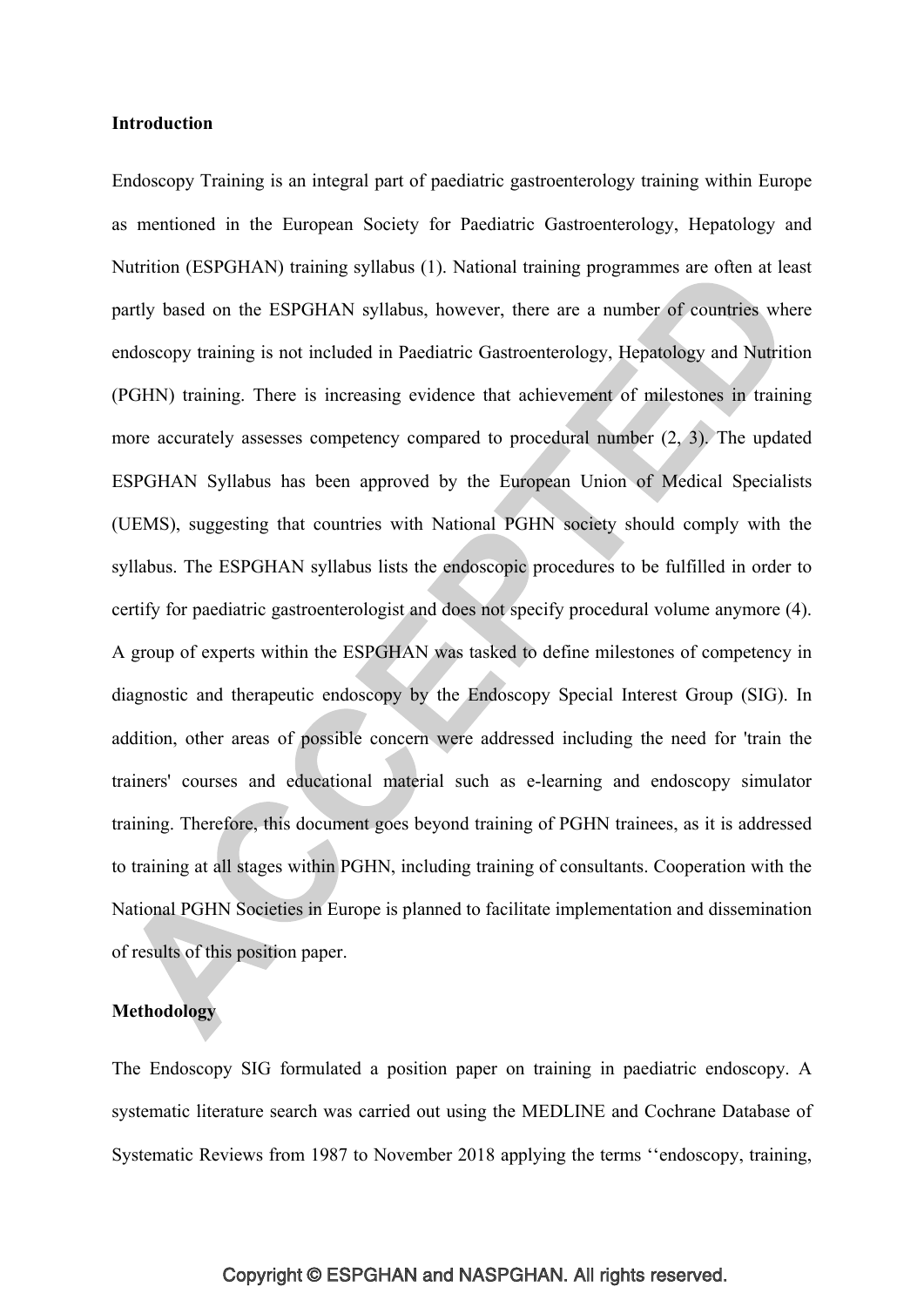paediatric''. References in these documents were also searched to ensure acquisition of relevant source data. Review of Recommendations, Assessment, Development, and Evaluation was applied to evaluate the outcomes. Levels of evidence for each statement were based on the grading of the literature.

The quality of evidence was graded as follows (5-10).

- 1. High: Further research is unlikely to change our confidence in the estimate of effect.
- 2. Moderate: Further research is likely to have impact on our confidence in the estimate of effect and may change the estimate.
- 3. Low: Further research is likely to have an impact on our confidence in the estimate of effect and likely to change the estimate.
- 4. Very low: Any estimate of effect is uncertain.

The strength of recommendations was defined as follows:

Strong: when the desirable effects of an intervention clearly outweigh the undesirable effects, or they clearly do not. It should be noted that the expert group can make strong recommendations based on lesser evidence when high-quality evidence is impossible to obtain and the anticipated benefits strongly outweigh the harms. Strong recommendations are formulated as ''the working group recommends (...).''

Weak: when the trade-offs are less certain (either because of the low quality of evidence or because the evidence suggests that desirable and undesirable effects are closely balanced). Weak recommendations are formulated as "the working group suggests(...)."

Each recommendation was anonymously voted on. A 9-point scale was used (1 strongly disagree to 9 fully agree), and votes are reported for each recommendation. It was decided in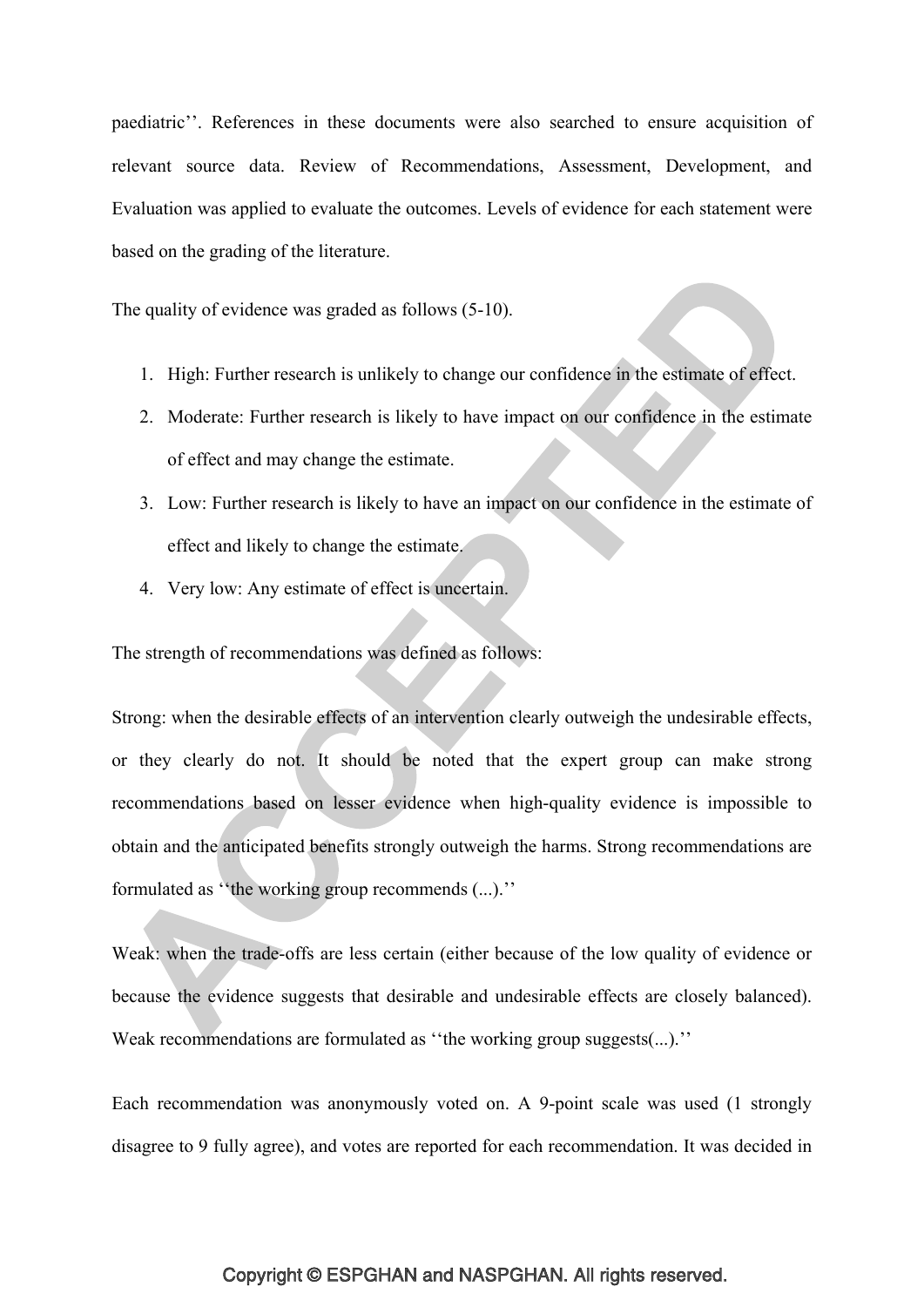advance that consensus was reached if >75% of the WG members voted 6, 7, 8, or 9. Consensus was reached for all questions. In the absence of evidence from randomized controlled trials, the majority of recommendations reflect the expert opinion of the authors. The final draft of this position paper was sent to all the committee members for approval in February 2019, and then critically reviewed by a multidisciplinary panel of the Gastrointestinal (GI) committee and members of the council of ESPGHAN.

#### **Q1. Is there a minimum procedural volume for achieving competency?**

Recommendation 1. The ESPGHAN Endoscopy SIG suggests that competence be assessed based on paediatric specific competence thresholds on technical and non-technical endoscopic skills and not solely based on number of procedures.

Level of evidence (LoE): low

Strength of recommendation (SoR): weak

Vote: 100% of agreement

"Competence threshold" numbers have been issued by several scientific Societies and have long been used as indicators of competency (Table 1) (11, 12). Indeed, they represent the minimum number of supervised procedures required before the technical competence can be assessed reliably. Adult learning curves have recommended 100-200 oesophagogastroduodenoscopies (OGDs) and 200-300 ileocolonoscopies (ICs) as minimum threshold numbers for achieving competence (2, 3, 13-17) and recent studies could show that there is a correlation between adult and paediatric competency and procedural volume in IC (18). Some Societies (e.g. ESPGHAN, British Society for Paediatric Gastroenterology, Hepatology and Nutrition (BSPGHAN)) have stated that not all trainees will require this number (19). Moreover, most of these numbers were based on expert opinion. Actual studies,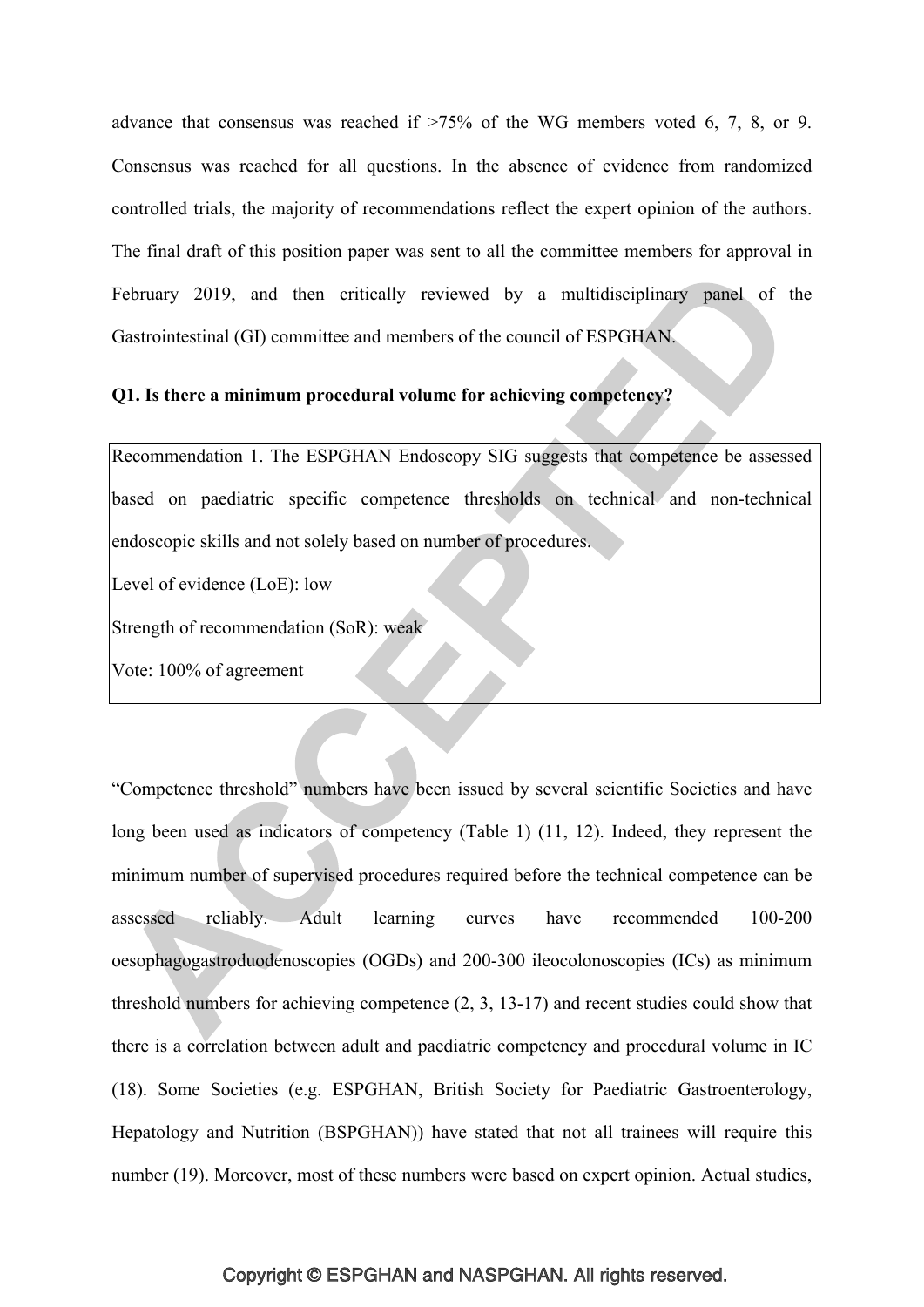available in adult trainees only, have found that they were underestimated, so this position on competence thresholds looks, at first sight, untenable and against available evidence (13). Despite this, the recommended "competence threshold" numbers were shown to be difficult to attain for a significant proportion of paediatric endoscopy trainees in North American paediatric centres (20, 21). Therefore, perhaps a possible solution might be that paediatric GI fellowships could be supplemented using all possible options, including rotations in large paediatric accredited centres as well as in adult endoscopy units - especially for advanced endoscopy skills. In a recent survey of ESPGHAN trainee members across Europe it was reported that 26% of the paediatric trainees had received endoscopy training by adult endoscopists during their training. In Europe there is a great diversity of training in paediatric endoscopy proving again the need to timely develop a locally achievable system to gain endoscopic competence with the aim to homogenise paediatric endoscopy training across Europe (22). Apart from this survey of 125 young ESPGHAN members, no assessment of actual numbers of endoscopies performed by paediatric trainees has been published.

For OGD, the largest study to date analysing the learning curve for competency in adult endoscopy trainees is described by Ward et al. (3) They assessed the Joint Advisory Group for Endoscopy (JAG) National training database from 1255 trainees in their early stages of training. By using the moving average method and learning curve cumulative summation, trainees attained 95% completion rate (intubation of second part of the duodenum) after 187 and 200 procedures respectively.

The only published data in paediatric OGD assessment tool validity is described in an analysis of JAG national training database of 157 direct observation of procedural skills (DOPS) submitted by 20 trainers for 17 trainees (23). Overall competence scores and mean DOPS scores were compared by trainee seniority and procedure count (discriminative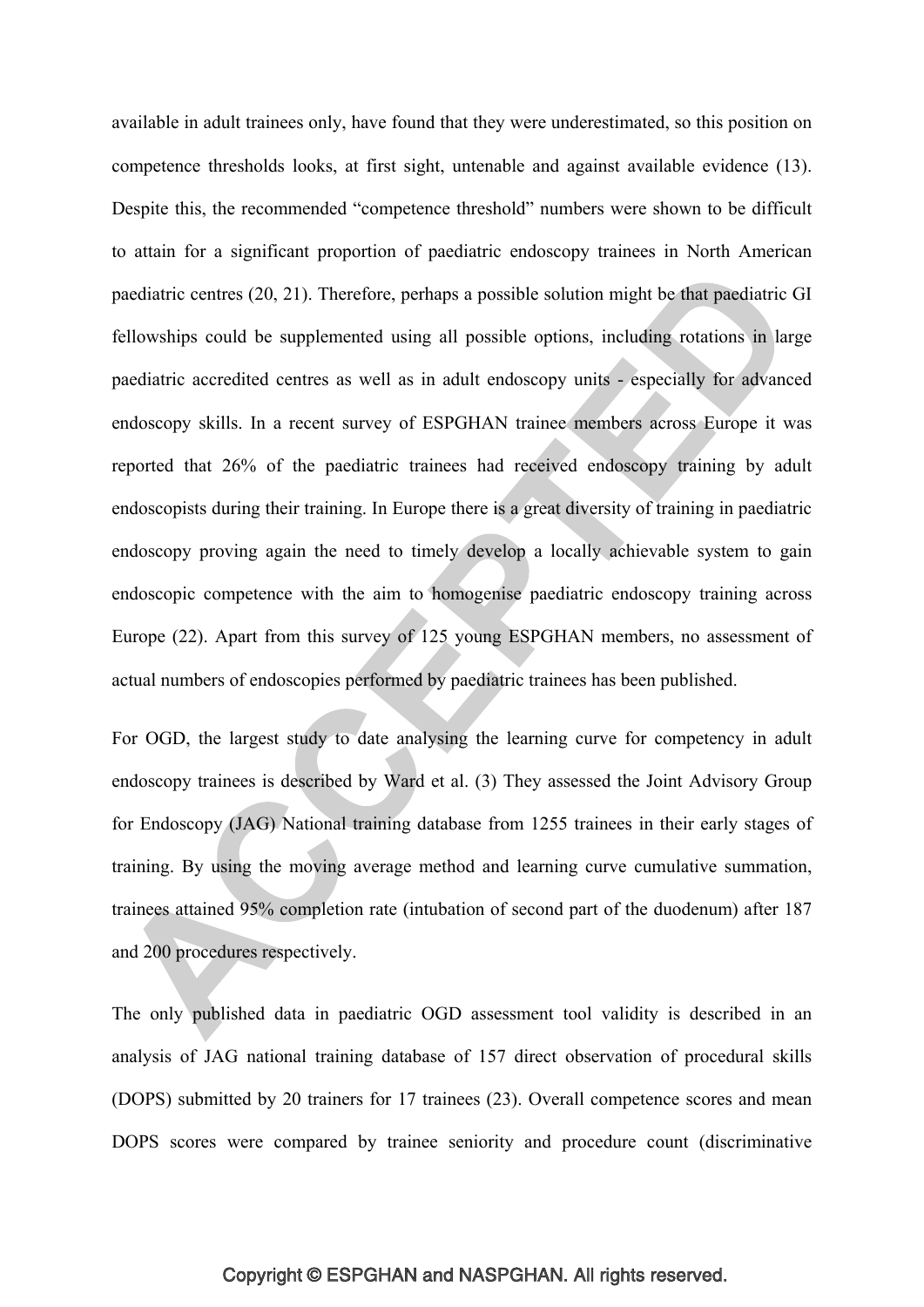validity). Receiver operating characteristic curve (ROC) analysis was performed to explore if DOPS scores could be used to delineate procedural competency (consequential validity). In this analysis it was observed that the region of 75+ procedures count, trainees were nearing full competence in diagnostic procedures, which is in keeping with the current UK JAG paediatric gastroscopy certification requirement of 100 procedures (19). Again, the only published data in paediatric IC assessment tool validity is described in an analysis of JAG national training database of 203 DOPS submitted by 11 UK training centres for 29 trainees. Competency acquisition followed the order of: 'pre-procedure', 'post-procedure', generic 'endoscopic non-technical skills', 'management', 'procedure' domains, followed by the global competency, which was achieved in 81% of the cohort after 125-149 procedures (34).

For IC, a systematic adult review included 18 studies (15 prospective studies, 288 trainees) that provided gastroenterology or surgery trainee-specific data (i.e. excluding training of family practice or nurse endoscopists as reported by Ward et al (2, 13). Two studies incorporated simulator training at least for some trainees and four different criteria were used to assess competency for caecal intubation rate. Among these 18 studies, 10 studies used independent caecal intubation rate  $(ICIR) \geq 90\%$  only as indicative of competency, the threshold of ICIR ≥90% was reached by all trainees in 4 studies only (across a range of 141 to 305 IC). Of course, ileal intubation rate is the gold standard in paediatrics (24). Among 6 studies that used ICIR  $\geq 90\%$  in conjunction with a caecal intubation time limit (15-30) minutes depending on studies), competency was achieved in 5 studies in a range of 101 and 300 ICs, however, the definition of time for procedure depends very much on the local settings and that should be taken with caution and not be strictly used as a criterion for competence. In the study that used ICIR in conjunction with a total procedural time limit (35 minutes), competence was not achieved by any of the 6 trainees but three (50%) of them exceeded the ≥90% ICIR threshold by study end and had completed 203-263 ICs.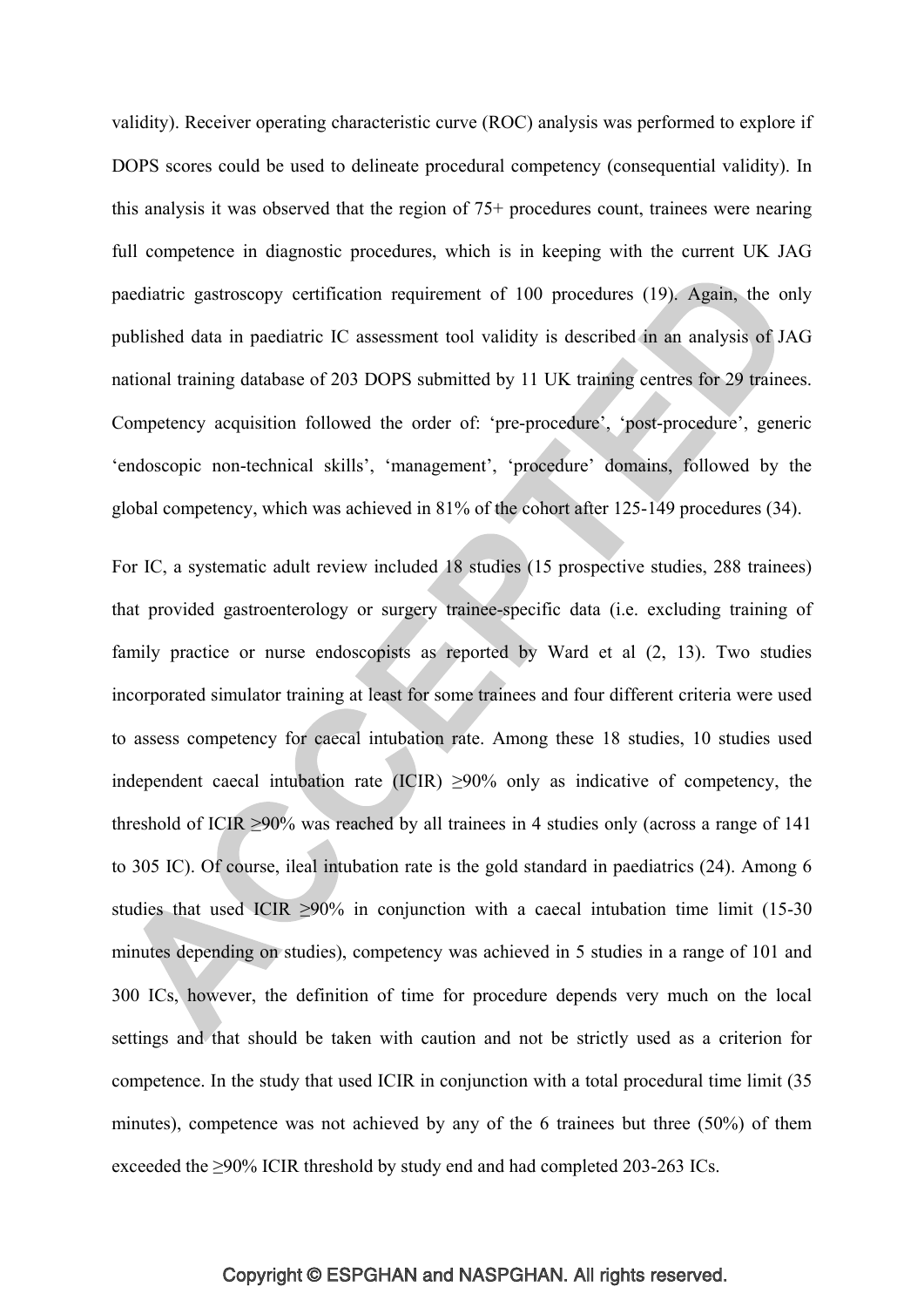Two studies used comprehensive competency assessment tools. Using the Mayo IC skills assessment tool, validated in a previous study (25) scoring averages surpassed the minimal competency criteria for the assessment tool components after the completion of 275 ICs. Competency was achieved across all trainees at approximately 400 ICs. A definition of completely independent IC that incorporated multiple aspects of IC, including caecal intubation, polypectomy, and haemostasis: 90% independent IC completion was achieved at 467 ICs. Ileal intubation is particularly important in paediatric IC due to the more frequent indication of Crohn's disease/bleeding for IC in children vs. adults (24).

The available evidence suggests that the number of procedures needed to attain competency is likely significantly higher than current recommended guidelines. Due to a very large diversity of available settings, it is difficult to impossible for many/ most programmes to achieve even the cited numbers. The conundrum posed by these two opposing pieces of evidence suggests that it is sensible that "competency" be assessed using metrics taking suggested numbers as a guide but not as a fixed rule. Therefore, minimum number of procedures should be kept in mind but competence-based teaching may provide adequate experience without the formal definition of minimum numbers, if desired goals are achieved.

#### **Q2. How can endoscopic competence during and at the end of training be assessed?**

Recommendation 2. The ESPGHAN Endoscopy SIG suggests that internal and external assessors evaluate trainees' endoscopic competence during and at the end of training using formative and summative assessments with review of the collection of assessments as well as of the log book which must fulfil the specific paediatric curriculum competences and certification criteria. Therefore, the current DOPS concept is endorsed.

LoE: low

SoR: weak

Vote: 100% of agreement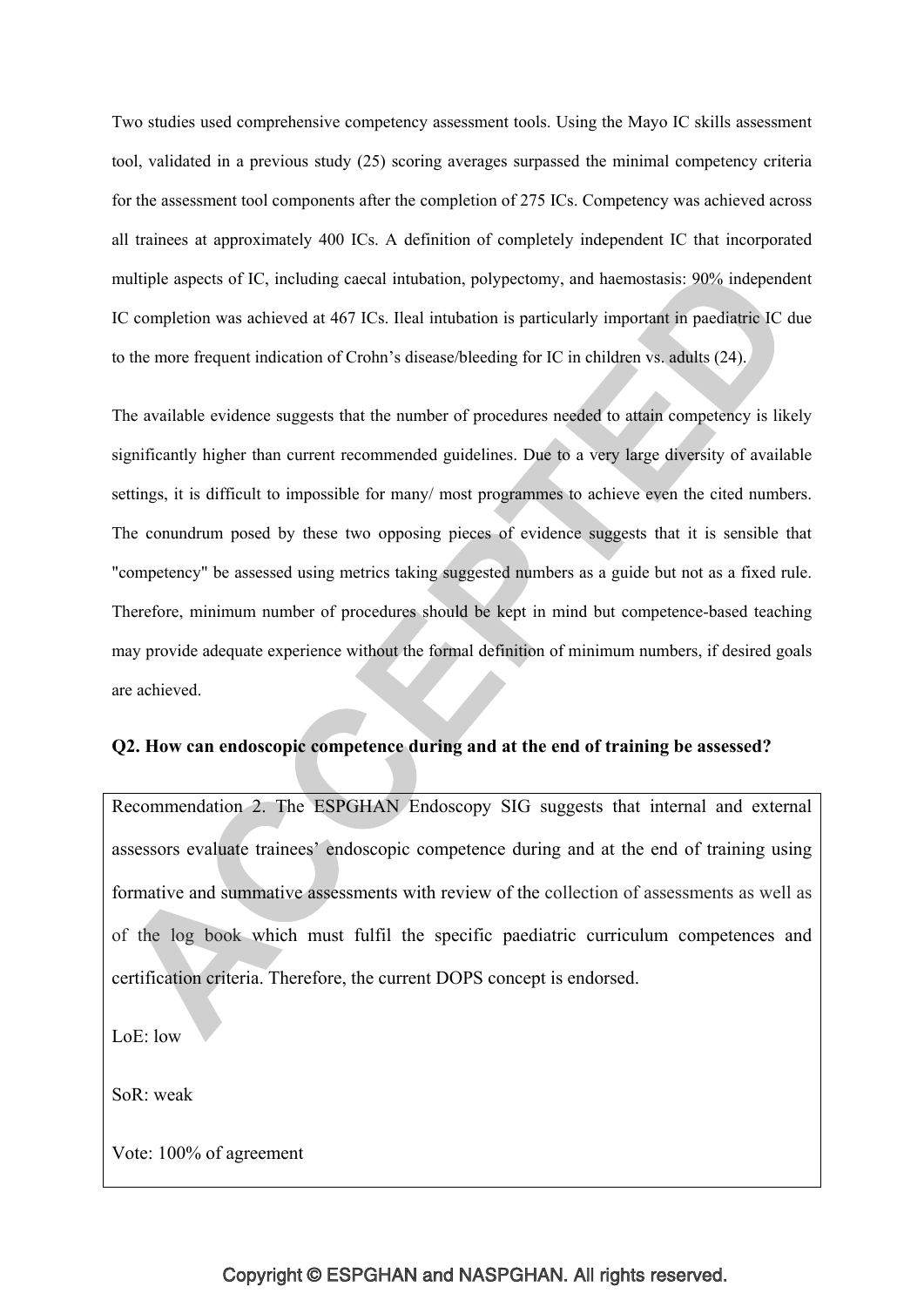Endoscopic competence has been defined as the minimum level of knowledge, skills, and expertise required to perform endoscopy safely and proficiently as an independent practitioner (26). At the beginning of the training we suggest a basic skills course which treats core knowledge about endoscopy in children (e.g. indication for endoscopy, complications, equipment specifics) as per ESPGHAN syllabus (4, 16, 17). Various skills are required to perform endoscopy independently, including technical, cognitive and communication skills.

Communication skills have recently been recognized as essential non-technical skills (NTS) and have now been included in assessment tools. They are deemed an essential component of practice - although a recent review in adult training suggested that a future validation tool will be required to identify and quantify the effect of NTS on outcomes (27). A recent study also looked whether or not paediatric endoscopists can accurately assess their clinical competency and found that novices were inaccurate in assessing their own endoscopic competence and were prone to overestimate their performances (18). Furthermore, external assessors assure objective and credible assessment of endoscopic skills of the trainees.

Table 2 summarizes the assessment levels of the Miller's pyramid and how these can be applied in the field of GI endoscopy (28). The assessment process in clinical competence can also be divided into 'formative' (process focused) at the beginning of training and 'summative' (outcome focused) towards the end of the training process (29). The various types of assessment tools available have been described in a recent review (11):

1. Quality metrics: These have been integrated in several guidelines because optimizing quality has become a major focus in the performance of endoscopic procedures (Table 1). Such metrics may assess technical skills (e.g. ICIR), interpretive/diagnostic skills (e.g. adenoma detection rate in adults), completion and withdrawal times and adverse event rates.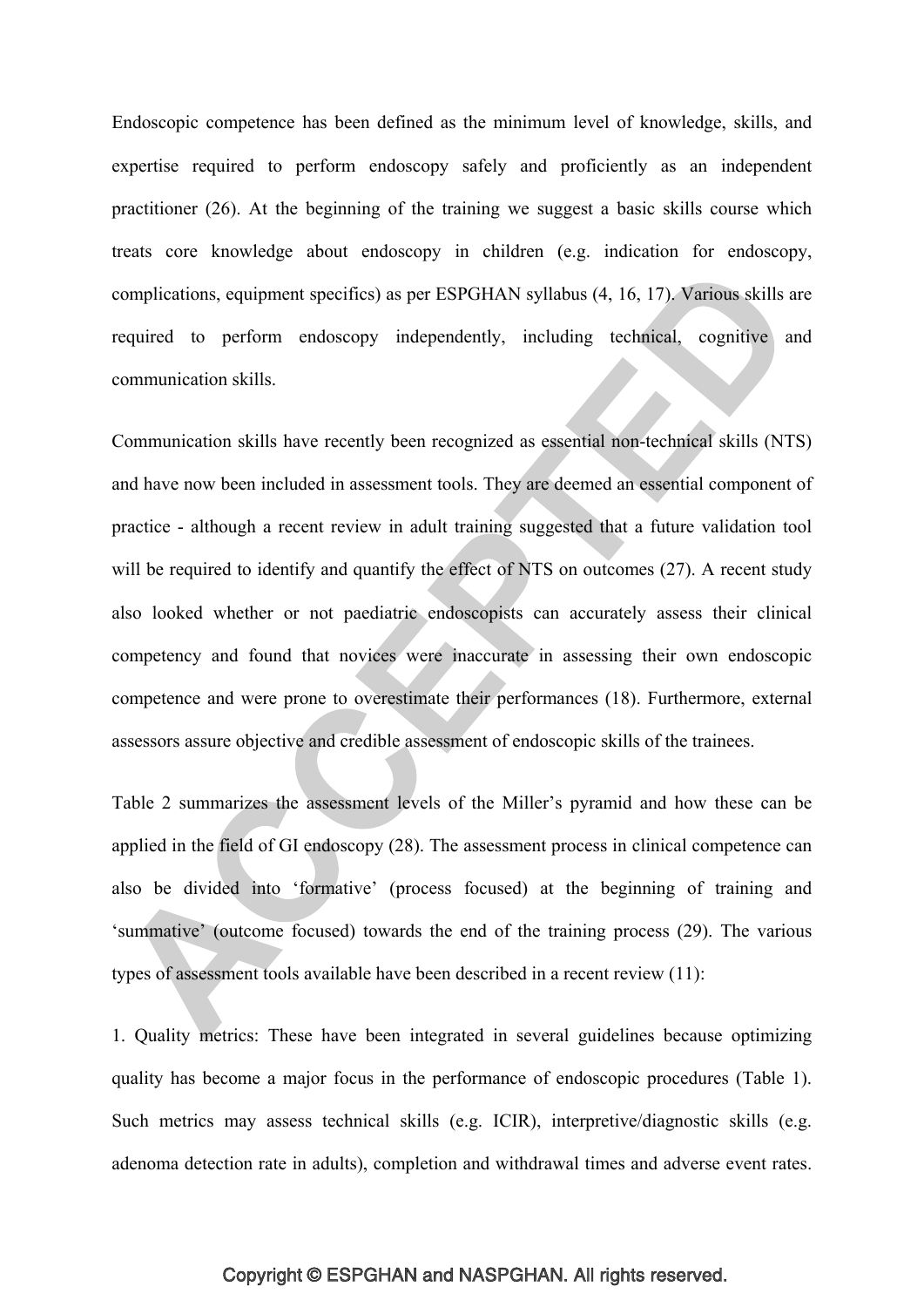Logbooks, used by endoscopists to record their clinical experiences are a common assessment method. However, the objectivity and accuracy of these records have been questioned (30). The independent success rates of paediatric trainees at various stages of training have not been reported.

2. Simulators: performance during a simulated endoscopy is generally assessed by one of three means: automated simulator measurements; observational tools; and motion analysis. Some of these metrics have been shown to discriminate between novice, intermediate and "expert" endoscopists (the latter category having performed >200 procedures) in adults (31). Only one study in paediatric endoscopy has been reported and this showed a wide variability in skill acquisition but a significant uplift in the velocity of the training curve for the group who had received simulator training prior to starting procedures on actual patients (24).

3. Knowledge tests: although knowledge is necessary to perform safe endoscopy and may easily be tested in written or oral tests, validated assessments would be desirable but have not yet been reported for paediatric endoscopy.

4. Direct observation assessment tools:

The only direct observation assessment tool specifically validated in paediatric IC is the "Gastrointestinal Endoscopy Competency Assessment Tool for Paediatric Colonoscopy" (GiECATkids) (32). This tool consists of a 7-item global rating scale and 18-item checklist. It assesses technical as well as non-technical skills required for IC before, during and after the procedure (e.g. if the endoscopist acts in response to patient history, administers adequate sedation or communicates adequately with the anaesthesiologist, recognizes loop formation, educates the patient and/or caregiver about the colonoscopic findings). The validation study included 104 ICs performed by 56 endoscopists. It disclosed high inter-rater and test-retest reliabilities as well as a good discriminative power between novice, intermediate and advanced endoscopists. A recently published validation study of this tool demonstrated strong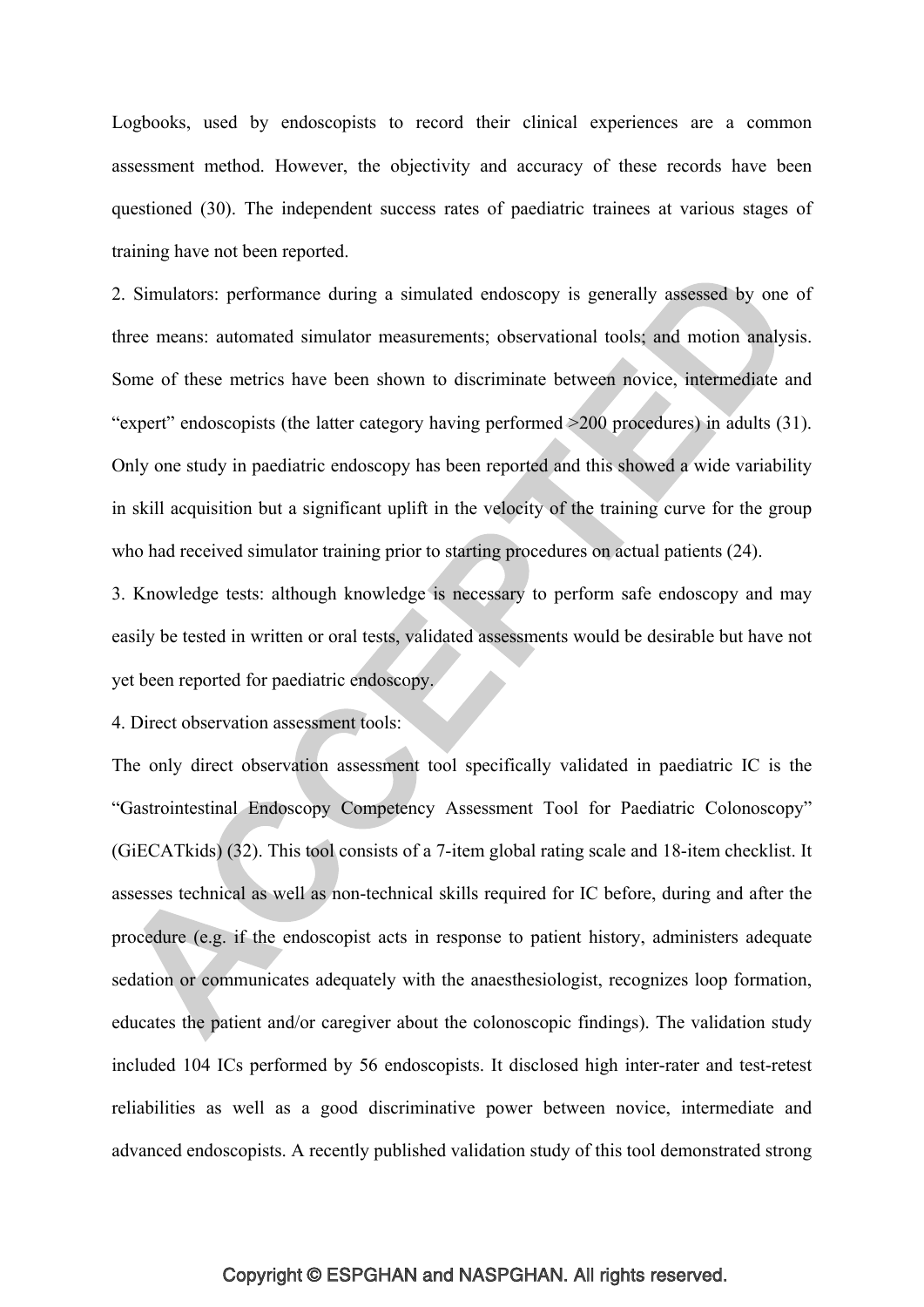reliability and validity as a measure of performance of paediatric IC. A recommendation would be that wide utilisation of this tool and similar validated tools should be employed to support training and assessment in paediatric endoscopy training (32, 33). E.g. summative DOPS assessments could consist of 10 OGDs and ICs each, with an attainment of at least 3 out of 4 in every domain (34, 35). A similar, but more technically-focused, assessment tool has been validated for OGD and IC in adults (36).

Non-validated assessment score sheets are also available from the North American Society for Pediatric Gastroenterology, Hepatology, and Nutrition (NASPGHAN) (37). BSPGHAN and the JAG have developed paediatric formative and summative DOPS for OGD and IC available at http://www.thejag.org.uk/AboutUs/DownloadCentre.aspx. The first validation analysis for paediatric OGD and IC DOPS were recently published (23, 34). As competency test for endoscopy training we suggest formative and summative DOPS.

The authors of the present position paper think that it is important to asses competence on an appropriate case mix of patients' age/weight, including infants below 10 kg as this increases the procedure difficulty (38).

## **Q3. What is the role of web-based teaching?**

Recommendation 3. The ESPGHAN Endoscopy SIG suggests that web-based learning allows for rapid dissemination of quality training material and best practice to a wide audience but does not replace face-to-face teaching of endoscopic skills.

LoE: moderate

SoR: weak

Vote: 100% of agreement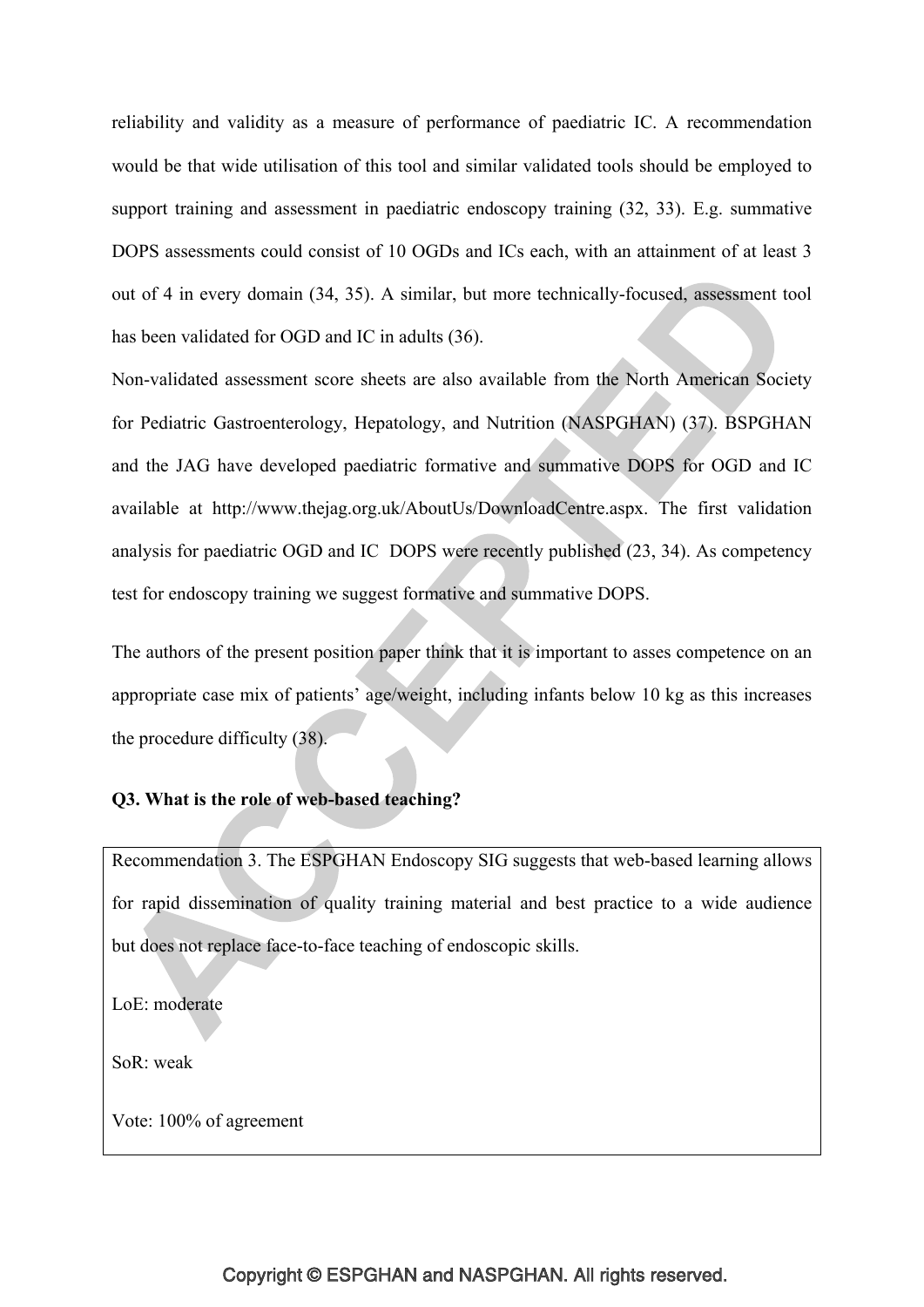Web-based learning tools and social media are some of the most engaging and easy applications to use which facilitate learning across borders. The web-based learning tools allow access to the latest evidence-based literature, undertaking online learning modules, updating e-portfolio for on-the-job recording of progression and assessment and simulation for replication of acute scenarios. Social media has created a host of mobile-device applications such as YouTube, Facebook, Twitter and WhatsApp applicable to this area including the new excellent NASPGHAN Toolbox App (40).

A multicentre trial, assessing the learning curve and reproducibility of a simplified version of a classification for gastric magnification chromoendoscopy using a hybrid approach of CD-ROM/DVD and internet was evaluated (41). Three endoscopists prospectively and independently classified 10 of 20 selected non-consecutive endoscopic videos with at least 3 days apart. A web-based survey showed a substantial, although non-statistically significant, increase in intra- and inter-observer agreement and improved agreement with reference. A learning program based on visualisation of YouTube videos allowed 6 endoscopists to improve their accuracy in classifying gastric lesions using narrow band imaging. This programme, which took over 200 days, only showed an improvement in accuracy from 60 to 70% (42). Learning curves are considered efficient tools in monitoring workers' performance in repetitive tasks and were assessed in several studies in GI endoscopy (41, 43-48).

A recent study investigated the training efficacy of a computer-aided learning programme of capsule endoscopy lesion recognition skills. A full result was available for 27 out of 99 individuals and showed significant improvement in test performance after training (p=0.037) and positive feedback from trainees for training, test modules and usefulness (49, 50).

A randomised clinical trial was carried out assessing knowledge of endoscopy-related quality indicators (QIs) and the impact of web-based tutorial intervention among US American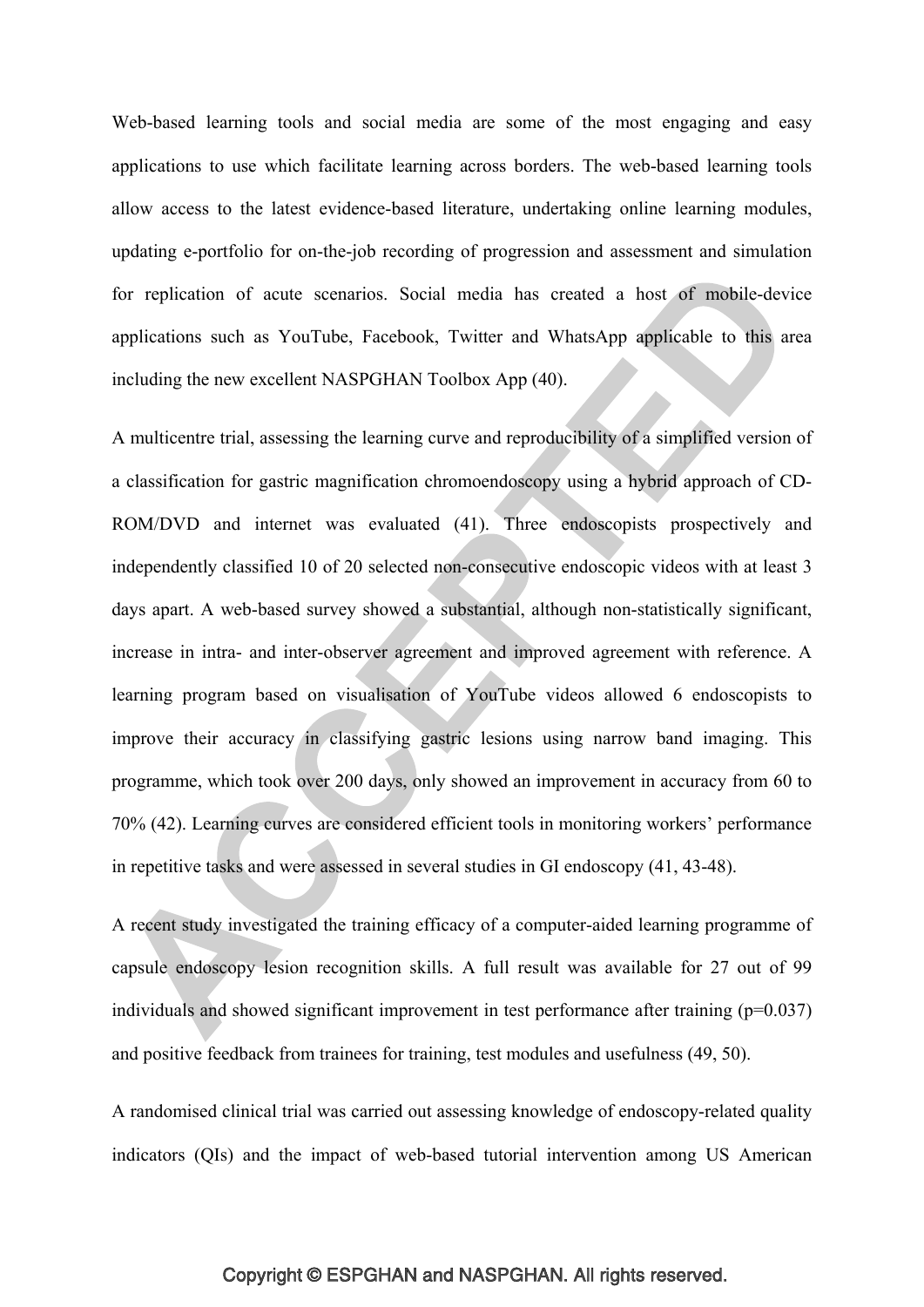trainees (51). 347 of 1220 trainees undertook the initial assessment with further 208 of 347 trainees taking the survey after randomisation. The baseline scores were similar in both groups (56.4% for tutorial and 56.9% for no tutorial) but showed improvement after intervention  $(65.4\%$  for tutorial and  $56.9\%$  for no tutorial, P=0.003).

A systematic review assessing the effectiveness of an e-learning platform for teaching any surgical skill, compared to no intervention or another method of teaching showed e-learning as effective at least to other methods of training (52).

A randomised controlled trial evaluated the effectiveness of the e-learning system for improving the detection rate of early gastric cancer among endoscopists worldwide (53). The medical practitioners whose pre-test score was 80% or more were excluded as e-learning was aimed to provide training in the endoscopic diagnosis of early gastric cancer. 332 of 515 endoscopists were enrolled from various countries, 151 participants in e-learning and 181 in the non-e-learning group. There was a clinically significant improvement rate in the elearning group. Also, e-learning was effective irrespective of pre-test score, the endoscopists' experience or geographical area.

e-learning platforms are increasingly being used by many national societies. e-learning for Healthcare (LfH) is a Health Education England programme in partnership with the NHS and professional bodies to support patient care by providing free, high quality e-learning for training and education of healthcare workers across the UK. It records user activity and builds a learning portfolio. The e-Endoscopy project is overseen by the JAG in GI Endoscopy and aligned with existing recommendations for endoscopy training in the UK.

Scientific PGHN societies have already provided several resources for web based learning and e.g. one of the main focuses of ESPGHAN is education in paediatric endoscopy with the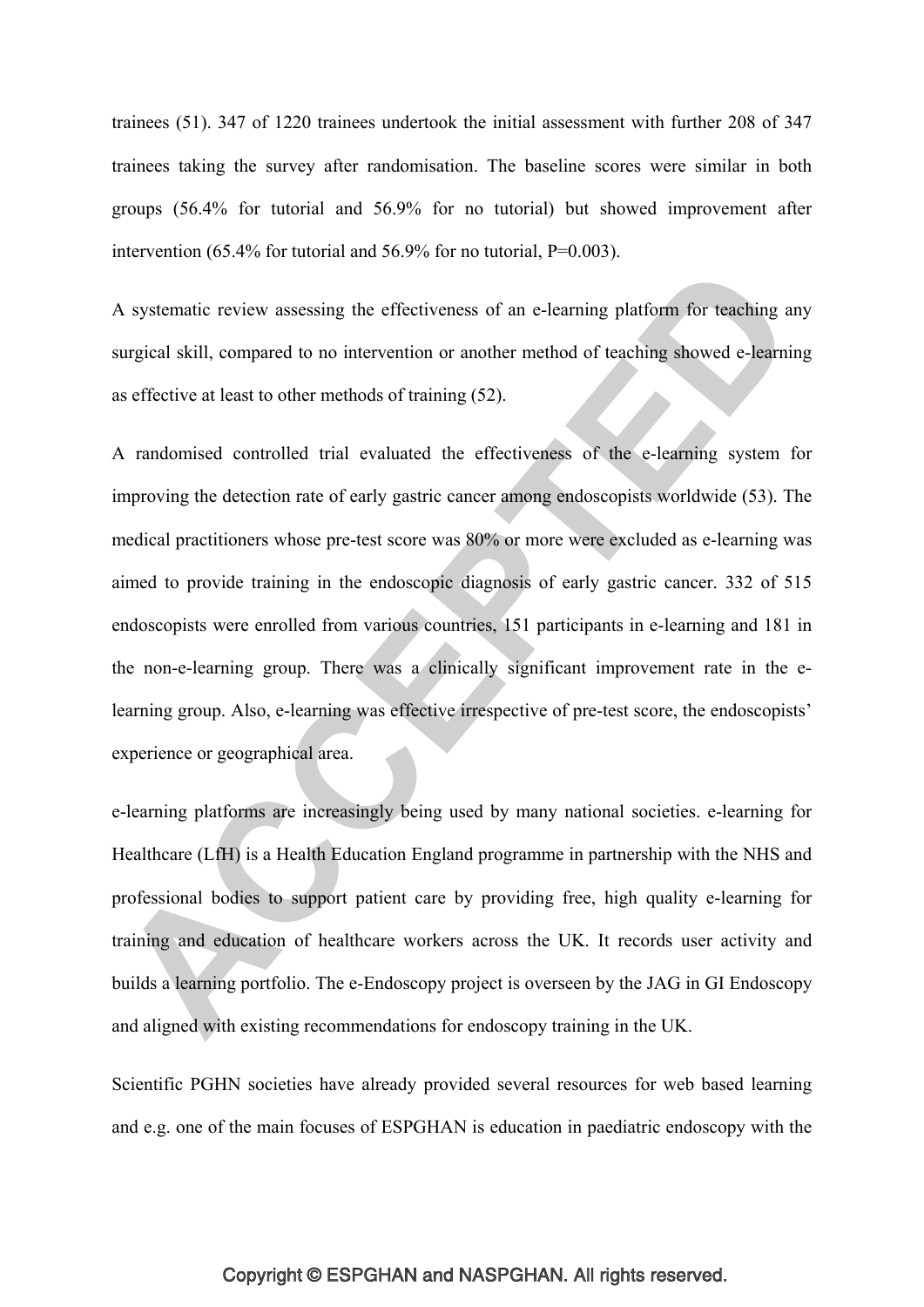aim to further strengthen the cooperation with sister societies such as NASPGHAN and United European Gastroenterology (UEG).

The American Society of Gastrointestinal Endoscopy (ASGE) has introduced GI Leap, a new online learning platform with comprehensive access to clinical education videos, selfassessment tools, on-demand webinars and courses. The American Gastrointestinal Association (AGA) Institute Journals have a wide array of podcasts and video abstracts that allow learners to download journal content at any time. ESPGHAN collaborates with UEG for an educational e-learning program. It is difficult to measure or quantify the impact of UEG e-learning material but it has helped disseminating material to the GI community at large. There has been increase in page views, online users, awareness and engagement with the GI community (54).

Web-based materials have consistently demonstrated their efficacy with learner satisfaction with easy to access interactive multi-media. They also help to bring a change in knowledge or skills and practice performance. However, assessment of patient health outcomes is difficult, with only a few studies having examined these outcomes (55). In addition, experience and data from the American Board of Internal Medicine's Web-based Performance Improvement Modules and other activities have demonstrated participant satisfaction and improvements in knowledge and care processes (56, 57).

The only paediatric study assessing web-based teaching and patient health outcomes was sponsored by NASPGHAN. The NASPGHAN enlisted experts who developed maintenance of certification (MOC) web-based quality improvement modules for upper GI endoscopy, IC and informed consent for the American Board of Pediatrics MOC Part 4 credit. 134 participating paediatric gastroenterologists reported data from 6300 procedures, engaged in 3 data collection periods over a period of at least 4 months and self-reported their performance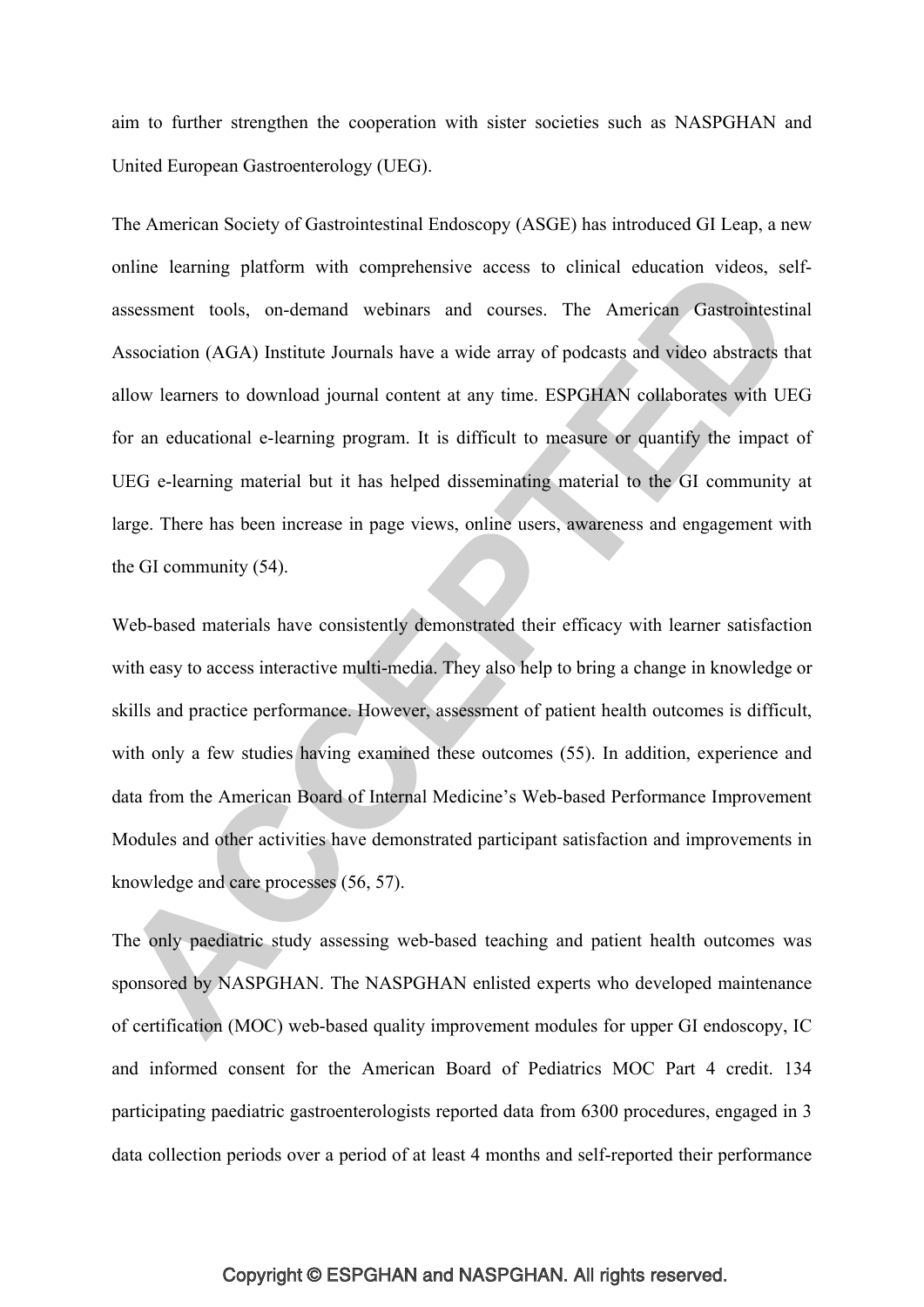and/or obtained parental survey responses on specified quality measures. Participants implemented individual behaviour changes and demonstrated significant improvements on most targeted processes and quality care outcomes (58).

Despite a widely recognised and evidence-based ability to enhance both teaching and learning, full web-based teaching potential is yet to be realised. There is anticipation of wider application of learning technologies to enhance training in endoscopy to benefit both trainees and educators (40). Medical knowledge is expanding and problem-based learning, often on web-based platform, is becoming an essential part of practice and should be encouraged (37).

Training programs may benefit from complementing practice-based learning with a more didactic curriculum for endoscopic performance and skills (58), however more evidence is required. Web-based educational supplements, but does not replace, face-to-face teaching of endoscopic skills. Web-based learning allows rapid dissemination of quality training material and best practice to a wide audience.

## **Q4. What is the role of simulator-based training?**

Recommendation 4. The ESPGHAN Endoscopy SIG suggests that simulator-based training may be combined with conventional patient-based endoscopy training in the early phases of training and in therapeutic procedures.

LoE: moderate

SoR: weak

Vote: 100% of agreement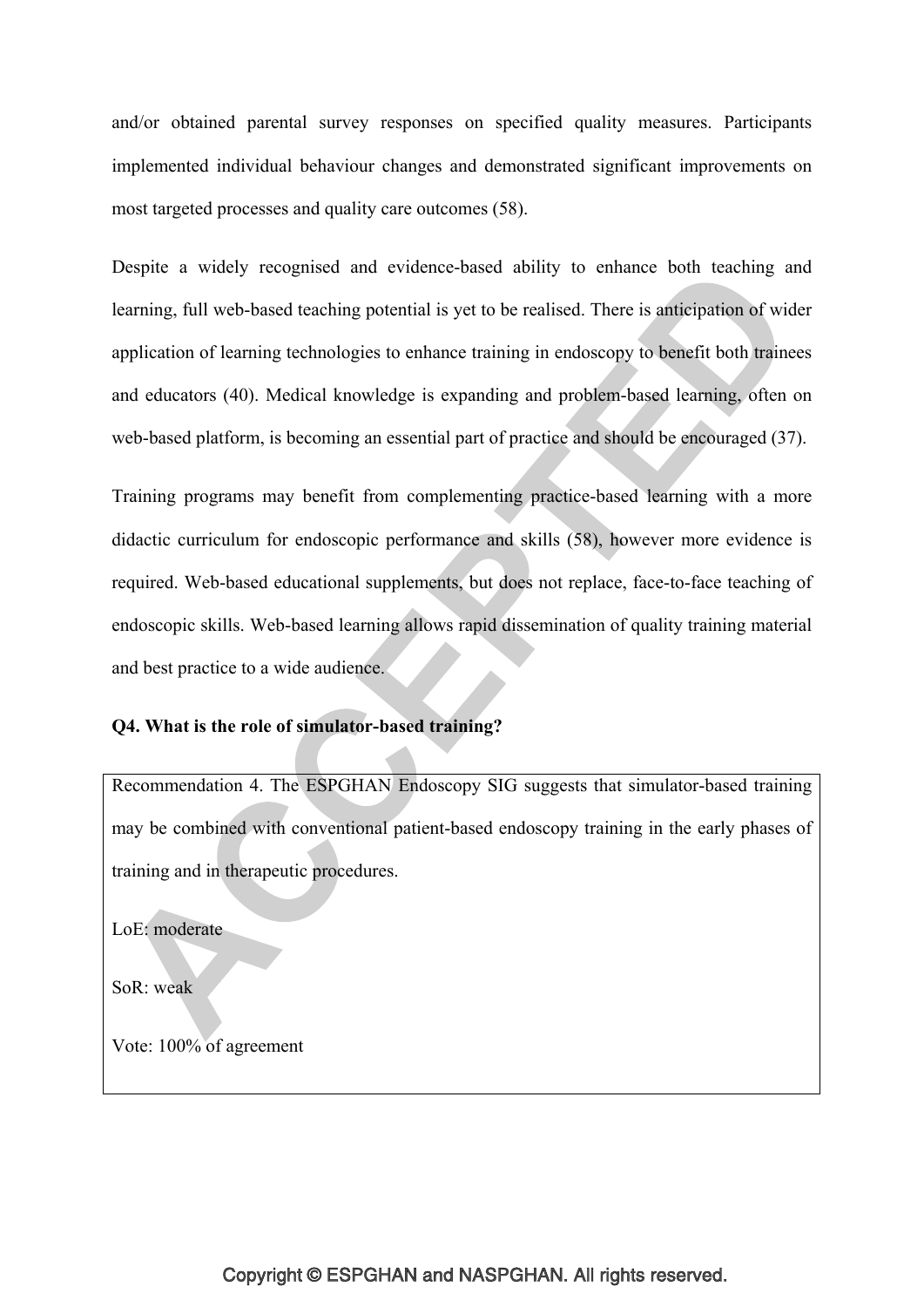The use of simulators augments the technical and cognitive skills required to perform safe, high-quality endoscopy in a controlled, risk-free environment. Simulators comprise of mechanical models, explanted animal organ simulators, live animal models and more recently, virtual reality simulators. There are limited opportunities in paediatric endoscopic training programs to meet "competence threshold" numbers issued by scientific societies. Therefore, simulators could be a good addition to the individual endoscopy training program.

Two studies in paediatric endoscopy report on the use of a simulator during endoscopy training of trainees (59, 60). One study compares a group of trainees with virtual reality simulator training (Simbionix GI Mentor VR simulator) prior to IC training with a historic cohort without prior virtual reality simulator training (59). Comparison of rates of skill acquisition and lesion recognition revealed an acceleration of achievement of endoscopic goals in the group with prior exposure to virtual endoscopy. Another study demonstrated that computer-based endoscopy simulators may offer trainees the benefit of facilitating training while posing no additional risk to patients (60). The sessions on the simulator were perceived useful for endoscopic skills acquisition and were associated with reported improvement of colonoscopic skill and confidence.

In adult endoscopy training the additional value of virtual reality simulators is extensively investigated. The extensive systematic reviews have concluded that the use of validated virtual-reality simulators in the early training setting accelerates the learning of practical skills in trainees with limited or no prior endoscopic experience (61-64). Despite this recommendation the authors stated that the quality of the current evidence was low due to inadequate randomization, allocation concealment, and/or blinding of outcome assessment in several trials and that more studies are needed to examine the extent to which simulator training should be carried out (61-64).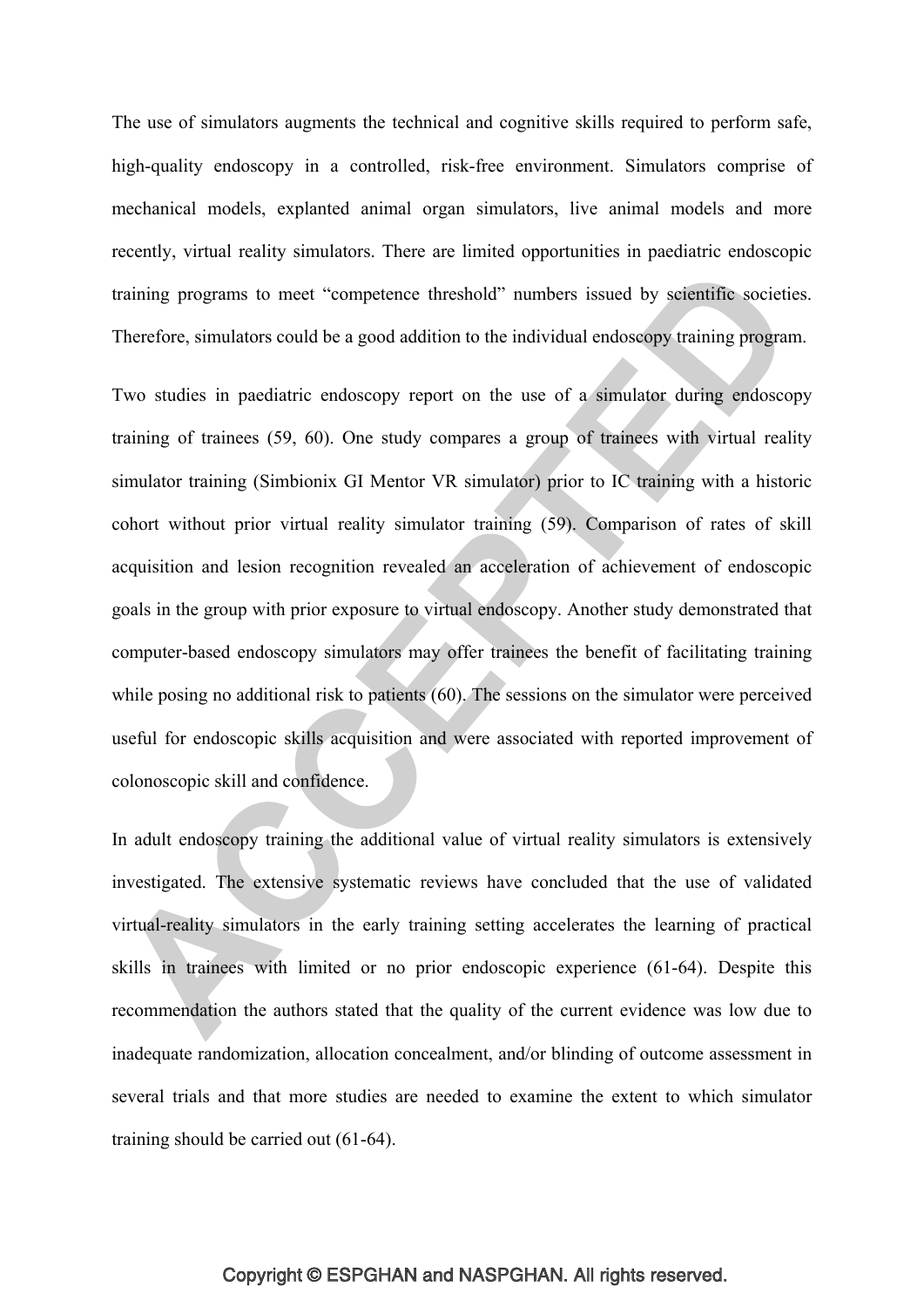Several virtual-reality simulators for IC in adults have been shown to have good validity (the AccuTouch Immersion Medical VR computer simulator, Simbionix GI Mentor VR simulator and Olympus Endo TS-1 colonoscopy simulator) and are recommended for use in initial training, preferably in a prepatient setting (63). Every training model has its advantages and disadvantages and is best suited to training specific tasks and levels of learners. However, we cannot formally recommend specific virtual reality simulators for endoscopy training, since there is not a comparative study between virtual reality simulators and the studies are too heterogeneous in methodology and endpoints measured to make a reliable head-to-head comparison of individual virtual reality simulators (63). There may be a role for simulators in complex procedures with low numbers (e.g. ERCP (endoscopic retrograde cholangiopancreatography) and other therapeutic endoscopic procedures) since there are validated models for these procedures. However, evidence is scarce on these topics. The diagnostic and therapeutic GI endoscopy skills learned within simulated setting have been shown to transfer to patient care (61-63, 65). There is little evidence on clinical outcomes of patients treated by simulator-trained endoscopists with regards to factors such as adverse events or satisfaction. Additionally, it is unclear whether the use of simulators can be used to maintain competence in endoscopy training (63). Simulation can be integrated into training and assessment in a thoughtful and purposeful manner to maximize its benefit. If the advantage of simulators could be consistently demonstrated, a cost-benefit analysis considering various scenarios (e.g., simulator renting) would be useful, given that the initial investment is considerable (66).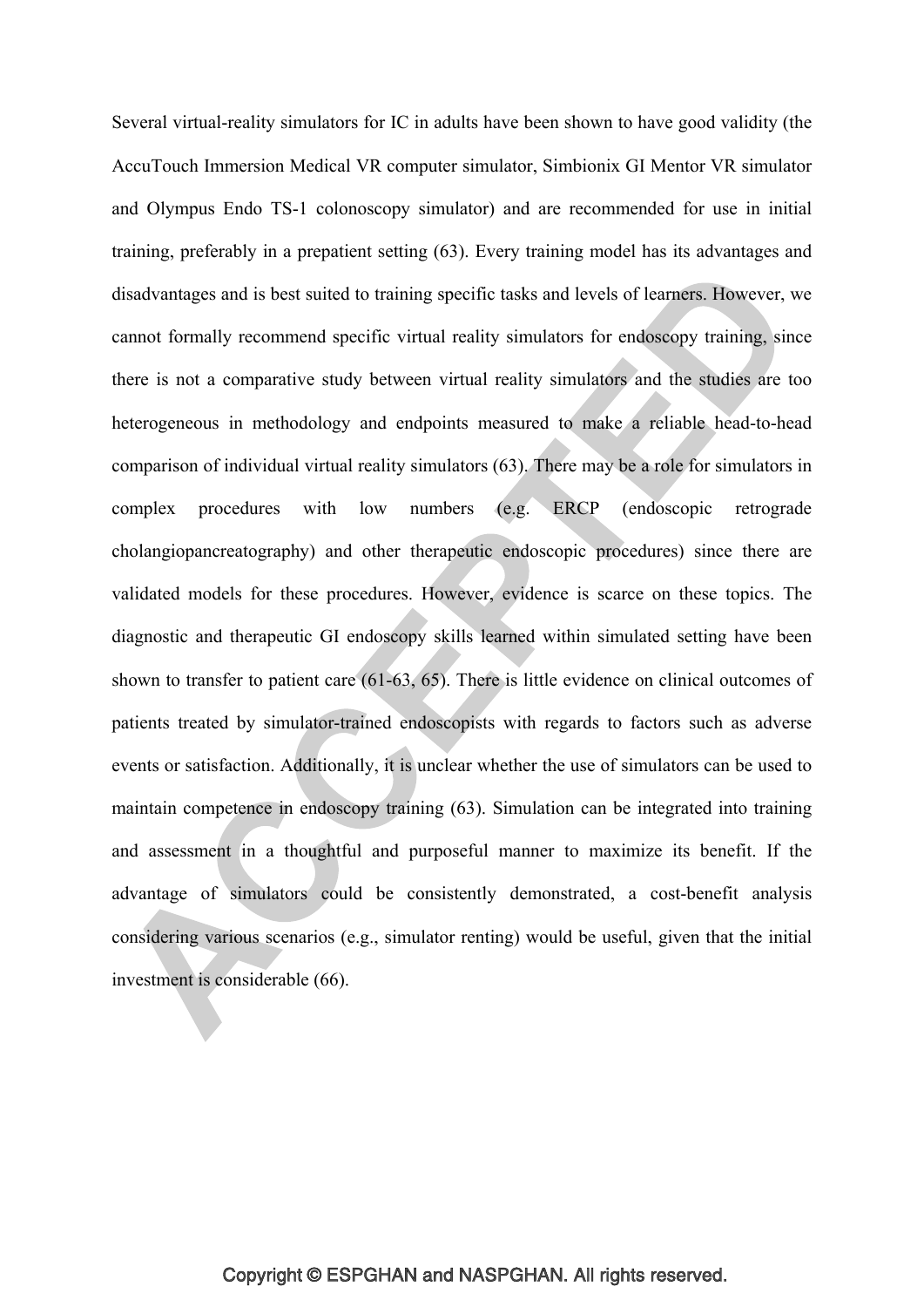## **Q5. What are quality indicators for paediatric endoscopy?**

Recommendation 5. The ESPGHAN Endoscopy SIG recommends to adopt standardisation and agreement of paediatric endoscopy quality indicators (QIs).

LoE: low

SoR: strong

Vote: 100% of agreement

QIs allow comparison of actual performance against a standard defined by ideal performance or benchmarking thus enabling potential improvement in quality of care (67). These should correlate with clinically relevant end-points, be evidence based, able to demonstrate gaps in performance and be amenable to both measurement and improvement (67).

QIs in adult endoscopy are well established and involve measures of structure, process and outcome (68, 69). Recently, paediatric scientific societies (ESPGHAN and NASPGHAN) have worked on standardisation and agreement of paediatric QIs.

QIs relating to structure assess characteristics of the health care environment and for paediatric endoscopy and can include access to age appropriate equipment, endoscopy reporting systems, supportive anaesthetic, pathology and radiology services with paediatric expertise etc. QIs relating to process assess performance during the delivery of care and can include agreed policies such as those needed for managing patients with diabetes, adherence to guidelines for endoscope decontamination, use of time-out or WHO checklists preprocedure coordinated by an endoscopy user group that meets regularly etc. QIs relating to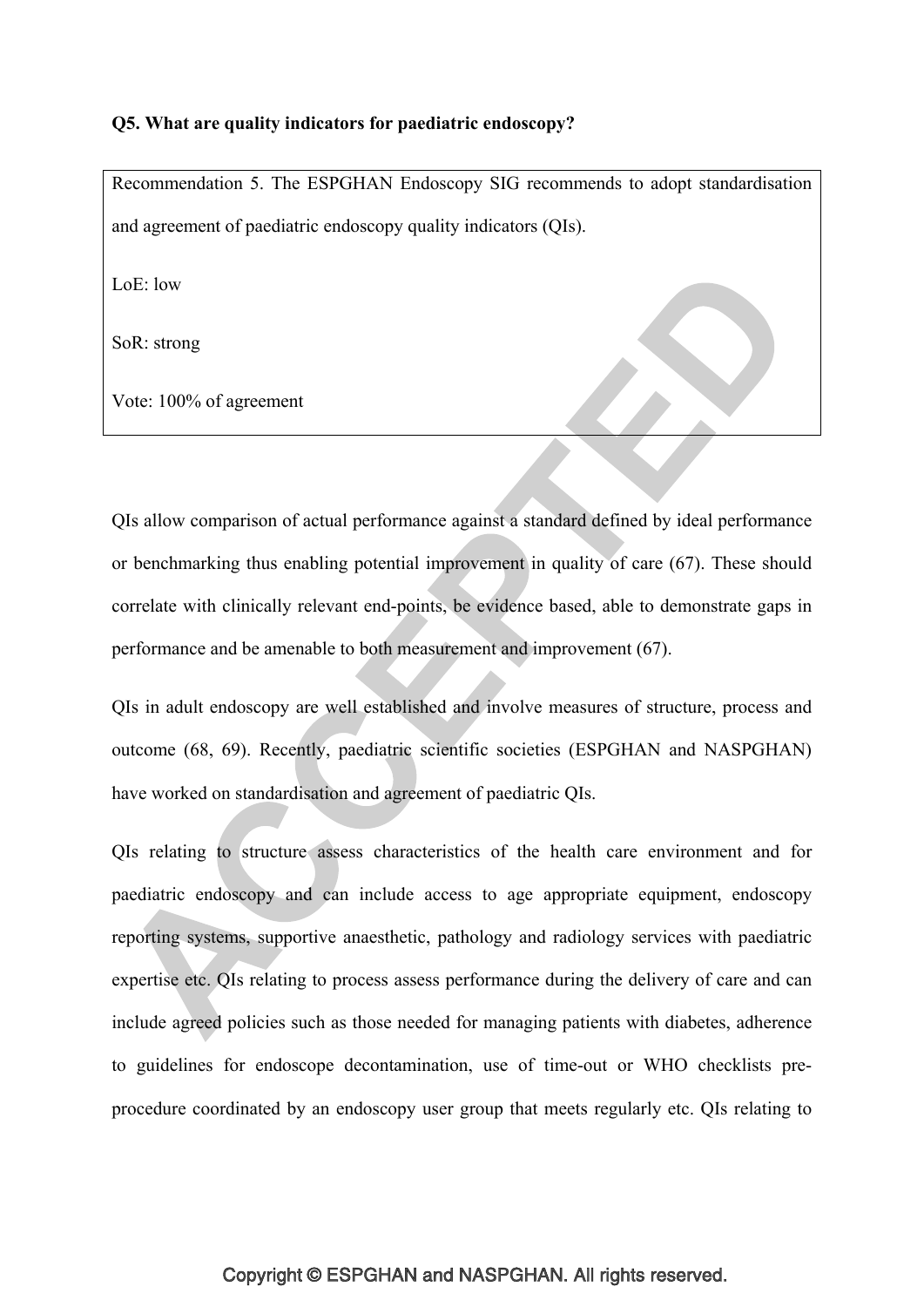outcome assess the results of the care provided and can include completion rates, adverse events etc.

QIs may also be divided into three time periods: pre-procedure, intra-procedure and postprocedure (70). Pre-procedure QIs include appropriate indication of procedure, informed consent, risk assessment, timeliness etc. Intra-procedure QIs include all the technical aspects of the procedure including completion rates and safe use of sedation or anaesthesia with patient monitoring. Post-procedure QIs include procedural documentation with standardised reporting, appropriate post-procedure advice, appropriate follow up, patient satisfaction etc. (70). The standardised report should include an explicit indication for the procedure and in an IC report an assessment of the adequacy of bowel preparation – these represent two auditable QIs. Pain and anxiety management with basic monitoring and recording of patient comfort and pain levels before, during and after the procedure especially for procedures performed under sedation is important (71).

QIs may be flexible as evidence and practice evolves. Identified quality and safety indicators have been used to underpin the respective items of the Paediatric Endoscopy Global Rating Scale (P-GRS) in the UK. P-GRS is a QI tool launched in 2017, which amongst other measures also assesses the extent to which the audit cycle has been applied to the quality and safety indicators (72). Suggested paediatric procedural QIs include procedure completion rates such as caecal intubation and terminal ileal intubation rates, appropriate diagnostic biopsies based on best evidence, adequate bowel preparation for ICs and safety indicators that relate to complication rates. These are auditable outcomes for which there is some evidence base to help recommend a minimum standard, for example, ileal intubation rates in paediatric IC. As confirmation or exclusion of Inflammatory Bowel Disease is one of the main reasons for paediatric IC, ileal intubation is a clinically important and meaningful paediatric QI as compared to only using caecal intubation rates that are more relevant for adult endoscopists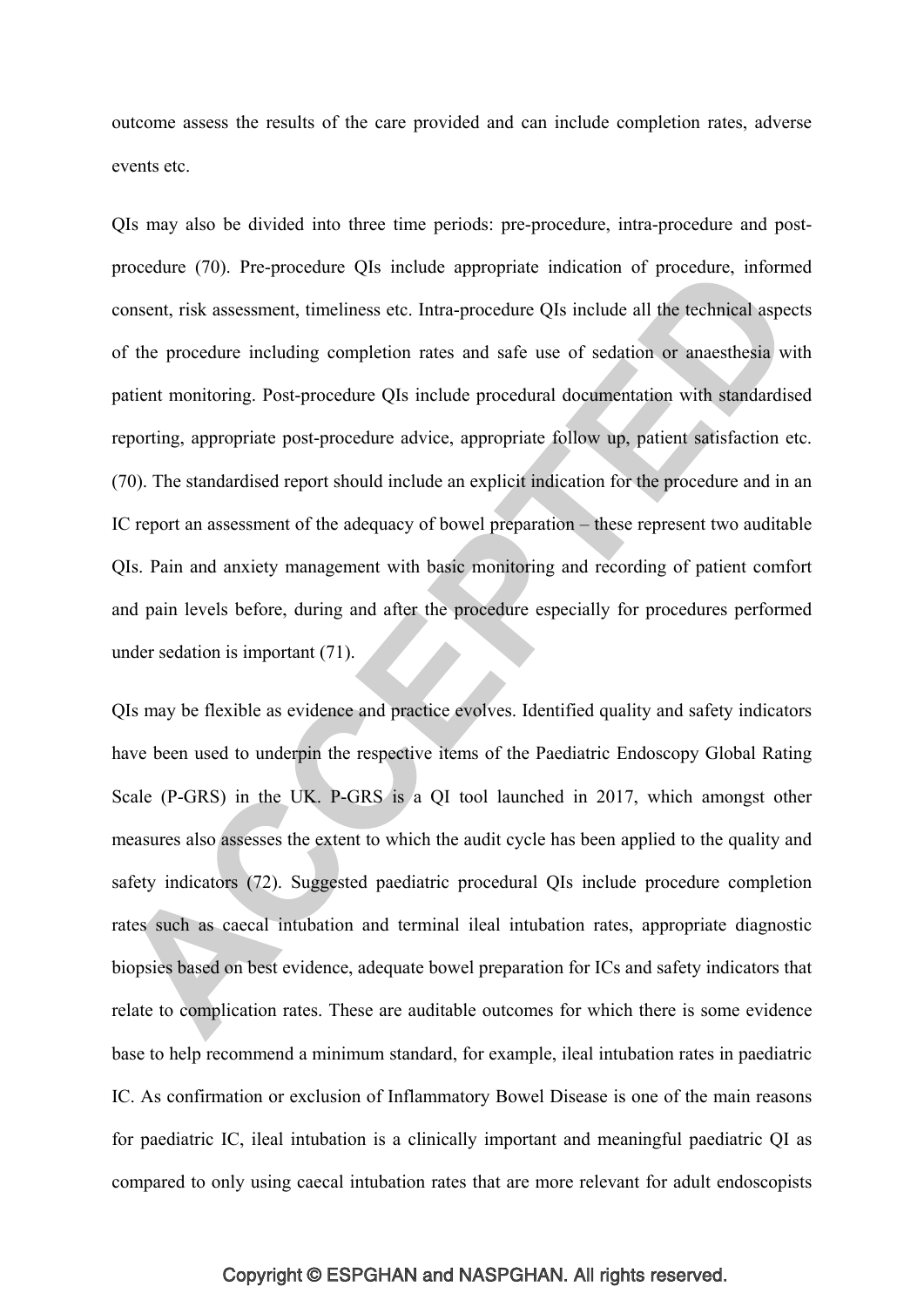in the context of bowel cancer screening. Caecal intubation rates are generally recommended to be >90% (69). Reported ileal intubation rates in recent paediatric literature vary from 84% to 98% (73-75).

A recent North American endoscopy clinical report proposed >90% ileal intubation rate as a quality metric for paediatric IC (76).

The paediatric IC certification criteria in the UK uses terminal ileal intubation rates of  $\geq 60\%$  and caecal intubation rates of  $\geq 90\%$  amongst other criteria for certifying paediatric gastroenterology trainees to perform independent IC (69).

A pre-procedure auditable outcome is the rate of adequate bowel preparation with a minimum standard of  $\geq$ 90% and a target of  $\geq$ 95% (77). The bowel preparation quality, assessed using an appropriate validated scale should be included in every IC report (77).

Standardisation and agreement of paediatric endoscopic QIs will allow a standard means of assessing quality, safety and patient centeredness of paediatric endoscopy services. NASPGHAN and ESPGHAN have contemporaneously produced a guideline on paediatric endoscopy QIs.

## **Q6. How can quality of endoscopy training be assured?**

Recommendation 6. The ESPGHAN Endoscopy SIG suggests access to dedicated training lists, adoption of standardized tools for formative and summative assessments of trainees, a structured training curriculum and certification pathways, consistent endoscopy training practices and regular engagement with QI tools in order to ensure high quality endoscopy training.

LoE: low

SoR: weak

Vote: 100% of agreement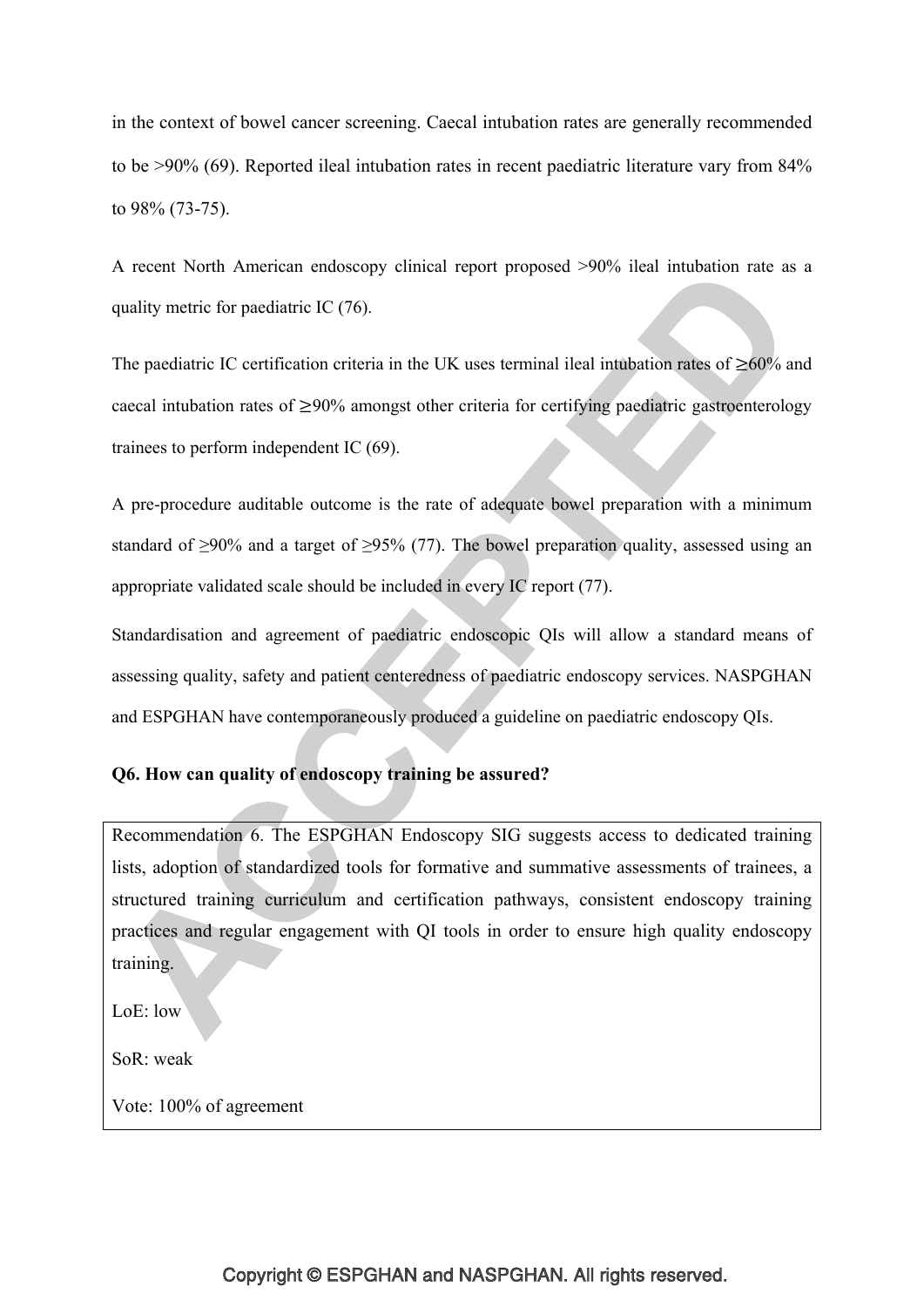Endoscopy units should provide continuing high-quality training and assessment of training provision against appropriate standards. Recent reports suggest that numbers of procedures performed and the resulting competency of practitioners vary considerably between different endoscopy training programs (78-82). The evaluation of training and the assessment of trainees are therefore fundamental to ensure high quality training so that trainees progress appropriately in the development of their specific procedure-related competencies culminating in readiness for unsupervised independent practice. Both formative (process focused; at the beginning of training) and summative (outcome focused; towards the end of training) assessments may be used to monitor progression of trainees against training objectives and to provide an overall judgement of competence and readiness for independent practice (29).

In the UK, quality assurance of endoscopy services and training fall under the remit of the JAG in GI Endoscopy, which oversees adult and paediatric endoscopy services (69). The JAG DOPS are competence assessment tools, which are well established in adult endoscopy training (83) and more recently validity evidence supporting the paediatric gastroscopy DOPS has been published (34). DOPS are typically completed by one or more assessors observing the performance of a trainee with scores being recorded on the JAG Electronic Training System (JETS) e-portfolio (84). This feeds into the structured paediatric endoscopy certification pathway developed for paediatric gastroenterology trainees in the UK and requires attendance at JAG approved basic endoscopy skills courses in addition to achieving the certification criteria (69). An increasing uptake of JAG approved paediatric training the trainer courses helps trainers provide consistent and structured endoscopy training.

Other paediatric assessment tools developed include the GiECATKIDS tool, used for direct observational assessment of paediatric IC in North America (32).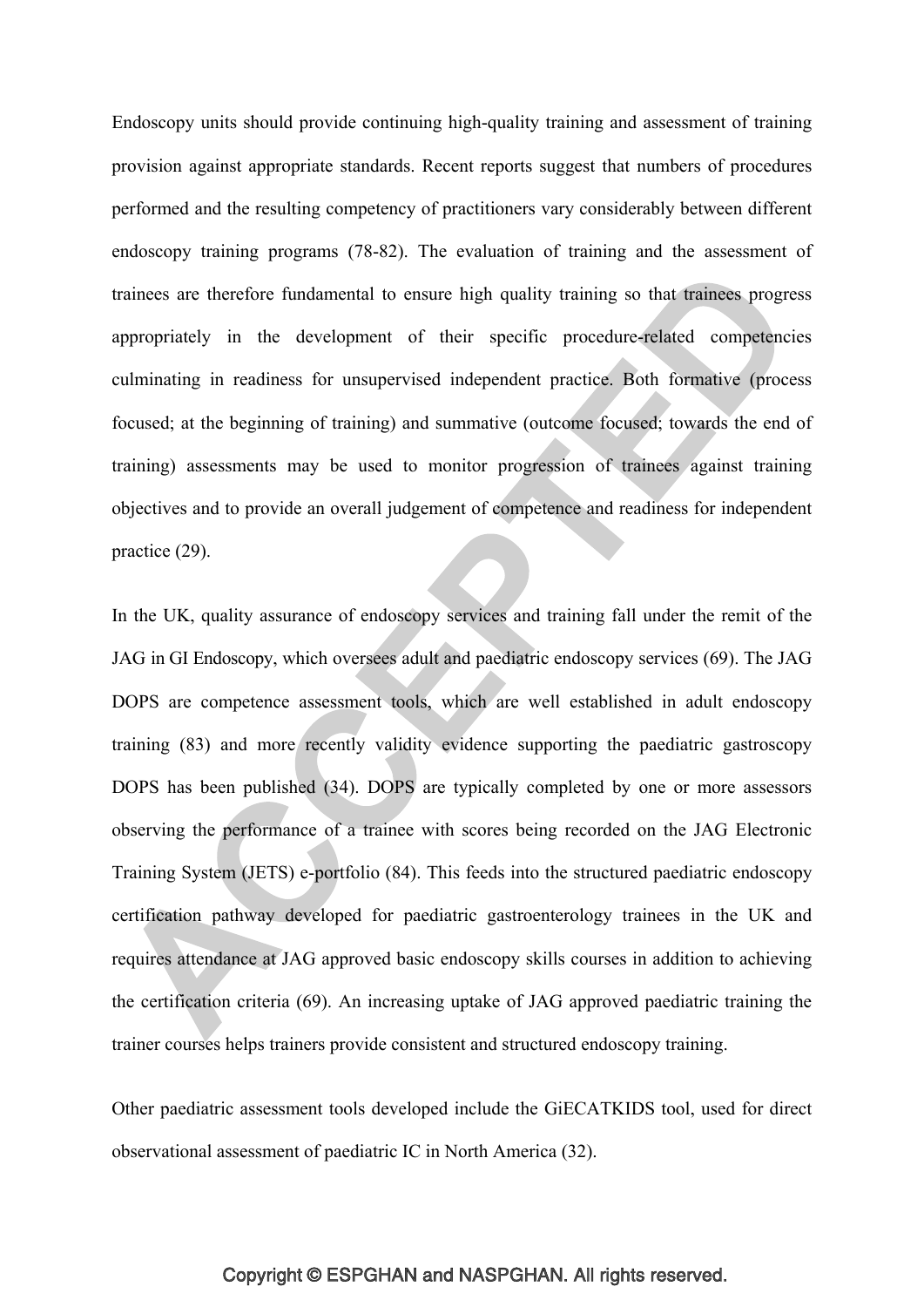Quality assurance in endoscopy training aims to assess the processes, which can help ensure trainees have access to training lists and receive appropriate training (85). The schedule with the endoscopy procedures in the theatre/ endoscopy suite performed by trainees should be dedicated, with an increased amount of time allocated to each patient to allow for training, and with a suitable number of cases and case mix. There should also be processes in place to maximize trainee exposure to emergency and urgent endoscopic procedures.

QI tools such as the endoscopy Global Rating Scale (GRS), a web based self- assessment QI tool, that enables units to assess how well they provide a patient-centred service, track their progress during QI and drive changes, was initially developed and implemented in the adult endoscopy services in England in 2004 (86). This also allowed units to develop action plans for improvement if gaps between current quality standards for training and the training provided were identified. The GRS has been adapted for use in the Dutch and Canadian adult endoscopy units. A P-GRS was piloted nationally successfully and launched in the UK in 2017 (35, 72, 87). The training domain in the P-GRS provides quality standards for the structure of training and enables endoscopy units in the UK to self-assess against those standards. It also tests whether endoscopy trainers have been appropriately trained and processes are in place to seek, review and act on trainee feedback (69).

National organizations such as the ASGE (14), the JAG (69), the Conjoint Committee for Recognition of Training in Gastrointestinal Endoscopy (88) and NASPGHAN (37) have proposed recommendations for endoscopy training. However, no homogeneity of training in paediatric gastroenterology, hepatology and nutrition currently exists across Europe.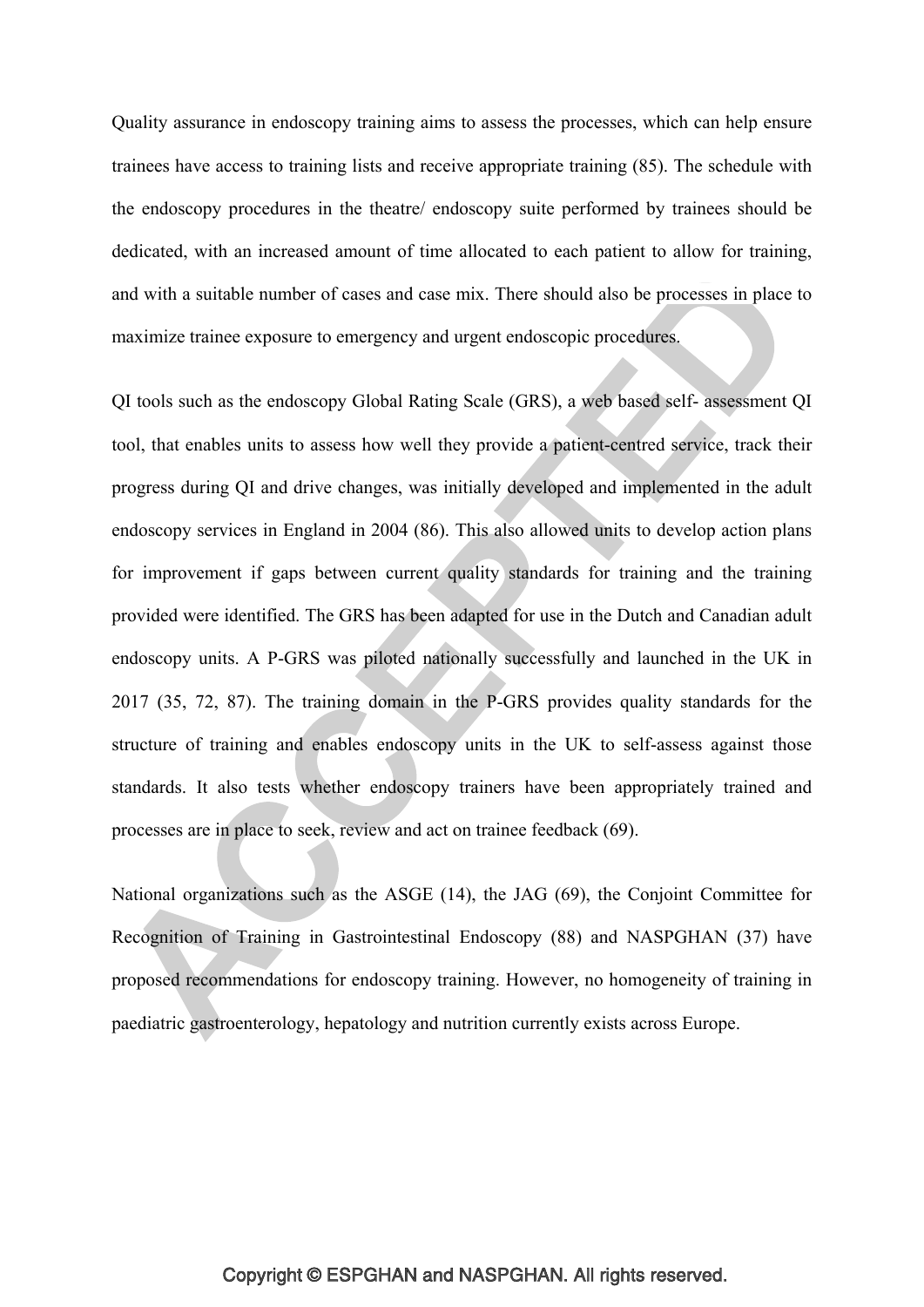#### **Q7. What is the role of 'Train the Trainer' courses?**

Recommendation 7. The ESPGHAN Endoscopy SIG suggests that trainers follow "train the trainer" courses to encourage a uniform approach to the teaching of endoscopy.

LoE: low

SoR: weak

Vote: 100% of agreement

Endoscopy education has progressed significantly in recent years, evolving from the traditional model of 'see one, do one' to the current skilful application of sound educational principles (89). International 'train the trainer' courses encourage a uniform approach to the teaching of endoscopy (90). There is a lack of formal training for clinicians in teaching. Although it is a common assumption that competence in endoscopy confers an ability to teach it, experience in endoscopy is not an automatic surrogate marker for skill in teaching (91). Trainees are also often exposed to multiple teachers, which can limit the development of longitudinal relationships with endoscopy trainers, who themselves are under increasing time-efficiency demands (91). A single original study in adult GI endoscopy with 62 participants ("experts", trainers, nurse endoscopists and trainees) using the Delphi process proposed a list of attributes that describe good endoscopy trainers and an evaluation toolkit by which trainers could gain formative feedback on their performance (69). This study used as a starting point a proposed list of attributes that described the high quality trainer (92).

Development of 'Train the Trainer' courses enables a consistent and structured approach in teaching skill acquisition in endoscopic techniques and may help trainees in achieving competence efficiently and effectively. A core concept of this course is to be able to deconstruct the endoscopy technique and the development of 'conscious competence' both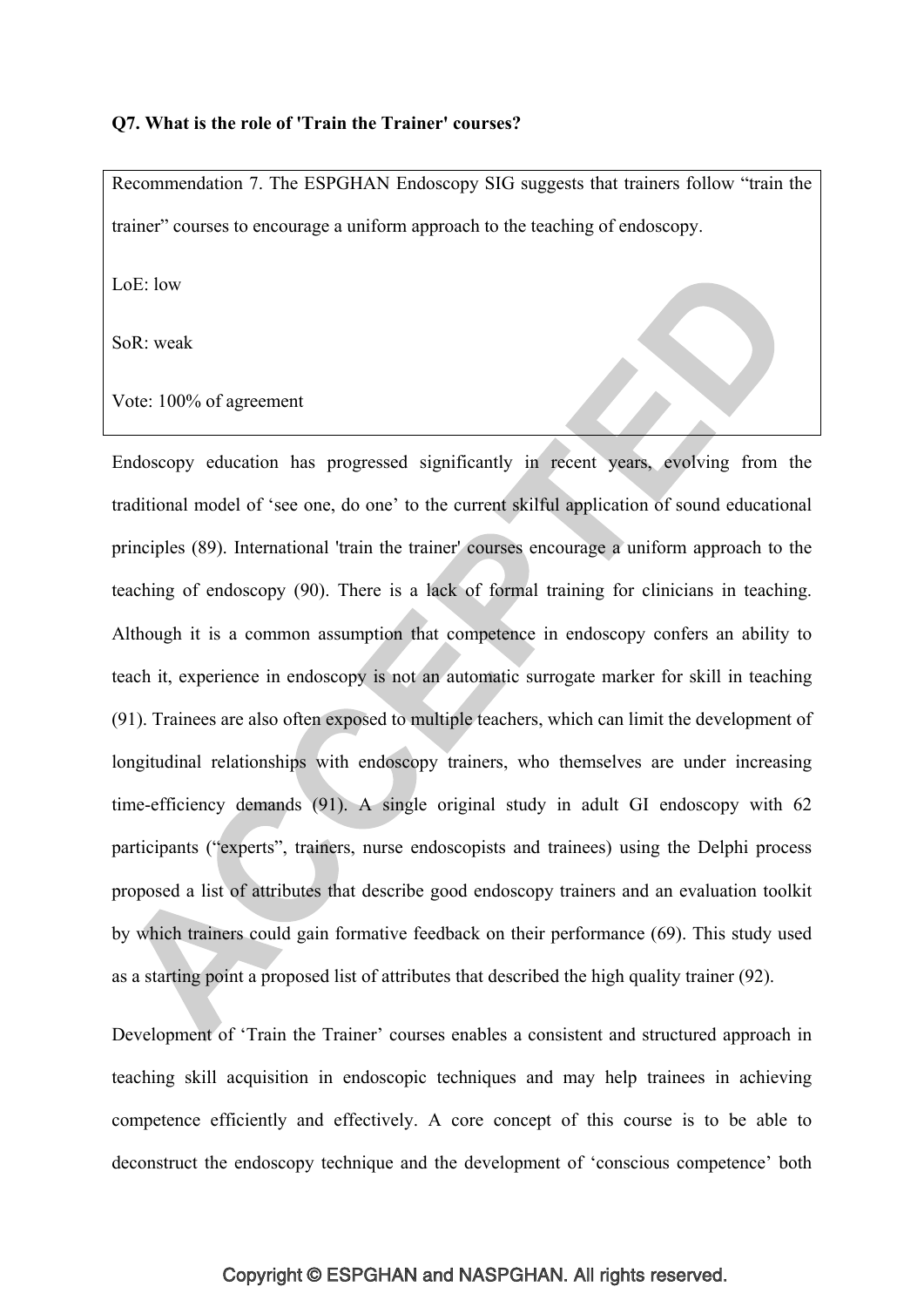for the procedure and training, enabling the endoscopy trainer to give performance enhancing instructions effectively and explicitly without always having to take over the endoscope, using common, consistent and concise language (91, 93). The 'Train the Trainer' course emphasises the importance of establishing a clear educational contract that includes specific, measurable, achievable, realistic and timely objectives within a training framework such as 'set-dialogue-closure' during a teaching episode and supports the delivery of performance enhancing feedback (91). Optimally, a trainer's ability in teaching endoscopy will be assessed by trainers, which is termed direct observation of trainer skills (DOTS).

Several years after the implementation of various measures including 'train the trainer' courses, a substantial improvement in the IC quality in adult gastroenterology was noted in the UK (94). Adoption of these courses can therefore improve endoscopic training skills, which ultimately may lead to significant improvements in quality outcomes (91). These courses have been essential for adult GI endoscopy trainers in the UK and are being implemented in other countries. A paediatric endoscopy 'Train the Trainer' course has also been developed and recommended for paediatric GI endoscopy trainers in the UK with increasing uptake since 2013 (95).

Excellent teaching is a fundamental component to ensure a high quality, motivated endoscopy workforce (92). Endoscopy trainers must learn how to perform trainee assessments looking at the key technical aspects for any endoscopic procedure systematically and consistently (96).

#### **Q8. What is the role of training for therapeutic endoscopy?**

Diagnostic competence in paediatric endoscopy is defined as the ability to recognize abnormalities and pathological features in the GI tract. Therapeutic competence is defined as the ability to manage and actively care for GI disorders with the endoscopic approach. This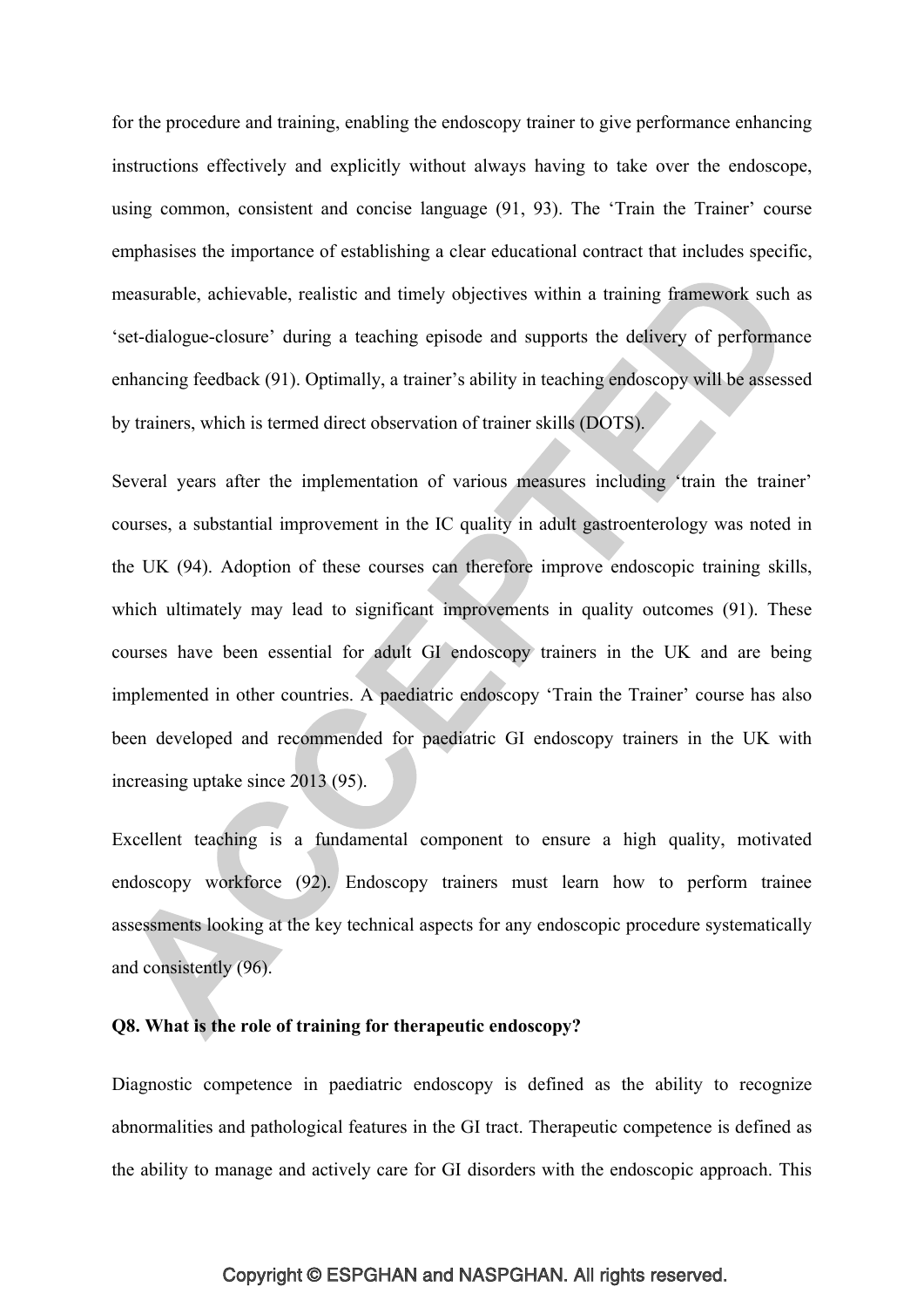part of the document will address the following issues, namely who/ when/ how to train for advanced endoscopy (level 3); which techniques can be learned; and how to assume cognitive competencies. Inclusive in this will be indications/contra-indications; equipment selection; risks; and management of adverse events.

The main challenge for training in these techniques is the number of patients encountered for therapy compared to diagnostic numbers in any one centre. Hence for a trainee to gain competency in these techniques inevitably will involve a number of possible avenues which may include: hands-on courses; e-learning modules; live endoscopy courses; virtual simulator models; learning in adult centres; and learning in large paediatric endoscopy centres identified by ESPGHAN as training centres.

Techniques and therapies such as not significant acute GI bleeding will not be in performed during the training of a 'level 1' endoscopist, except polypectomy. A 'level 2' endoscopist will, in addition, be trained to competently perform percutaneous endoscopic gastrostomy (PEG) insertion, stricture dilation, and variceal and non-variceal bleeding therapy. Other more sophisticated techniques will only be learned by a minority of trainees designated to attain 'level 3' training - aiming to practice in large centres once trained (e.g. ERCP, endoscopic ultrasound (EUS), PEJ placement, single balloon enteroscopy (SBE) or doubleballoon enteroscopy (DBE), perforation closure, pancreatic cyst drainage, endo-mucosal resection, etc.). A trainee's competence should be measured by trainers at the end of their training using specific DOPS assessment tools – these have been developed for each therapeutic activity performed at endoscopy and can be accessed at https://www.thejag.org.uk. Clearly this competency-based assessment is better than stipulating a particular number of procedures required during training. In addition, a trained individual's skills should be regularly re-assessed especially if the procedure is infrequently performed in their day to day practice. Who and how often such assessments would be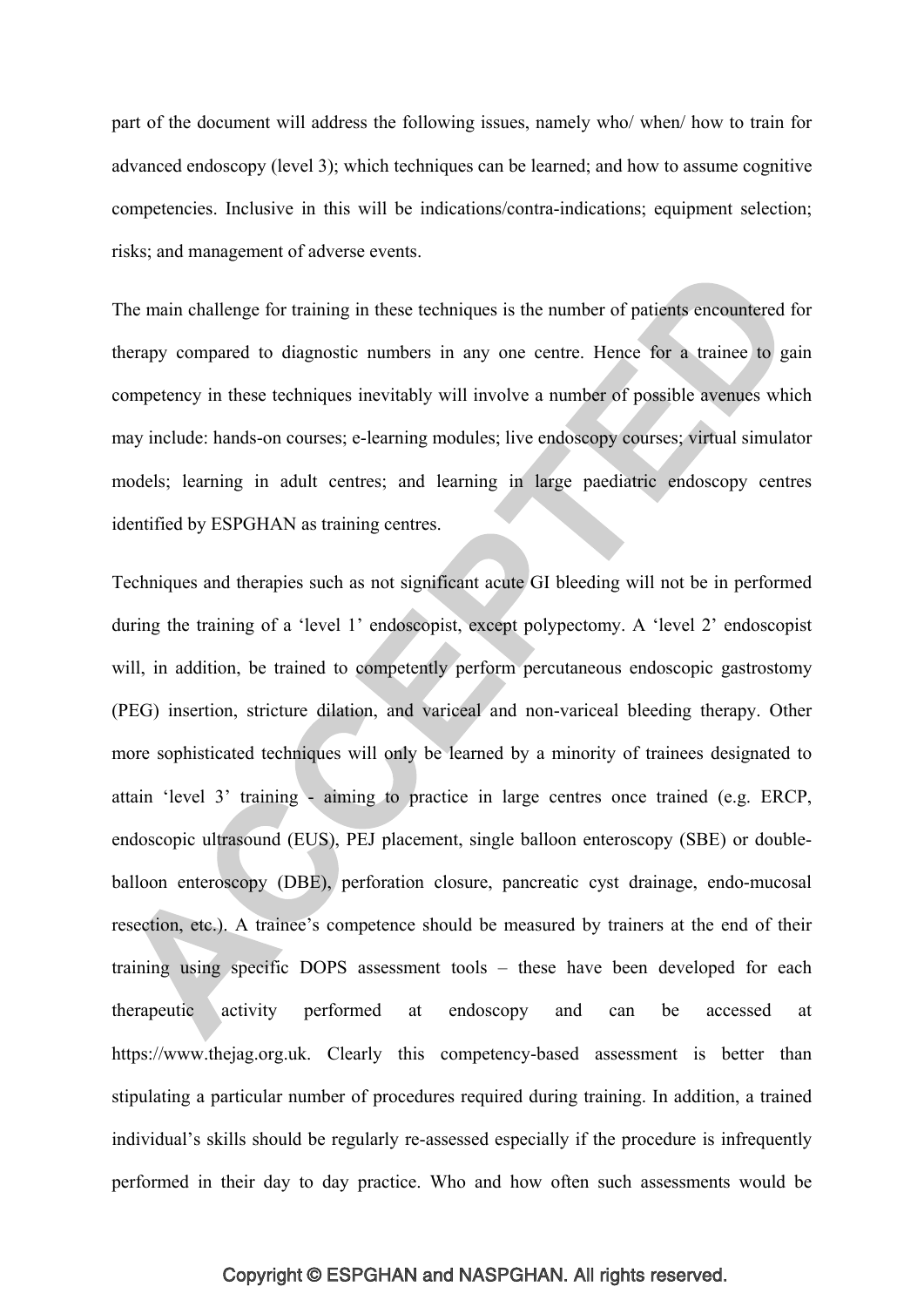performed is still a matter for debate. This is one of the main QIs in the very recent NASPGHAN-ESPGHAN Quality in Endoscopy Guideline.

The specific case of ERCP training deserves further critique as competency does require significant and regular exposure and a case can be made for this occurring in specialised centres with high throughput – potentially therefore this may only occur in one or just a handful of centres in each country.

Recommendation 8. The ESPGHAN Endoscopy SIG recommends that ERCPs and EUS as well as other sophisticated endo-therapeutic procedures in children be performed by skilled and experienced endoscopists in a limited number of tertiary care centres and with paediatric involvement. Learning curves in these advanced endoscopic techniques significantly vary between operators.

LoE: moderate

SoR: strong

Vote: 100% of agreement

ERCP is one of the most advanced therapeutic procedures in GI endoscopy in adults and children. ERCP is an operator-dependent procedure and training requires the development of technical, cognitive, and integrative skills well beyond those needed for standard endoscopic procedures. To perform ERCP independently, a period of dedicated training in a recognized training centre is required until technical competency is achieved. There are several ERCP training pathways. The duration of these pathways differs within and across countries.

EUS is another challenging level 3 endoscopic technique requiring advanced technical (choosing adequate equipment for age/weight; linear *vs.* curve scopes; blind scope intubation; positioning; structure recognition by ultrasound; therapeutic manoeuvres) and cognitive skills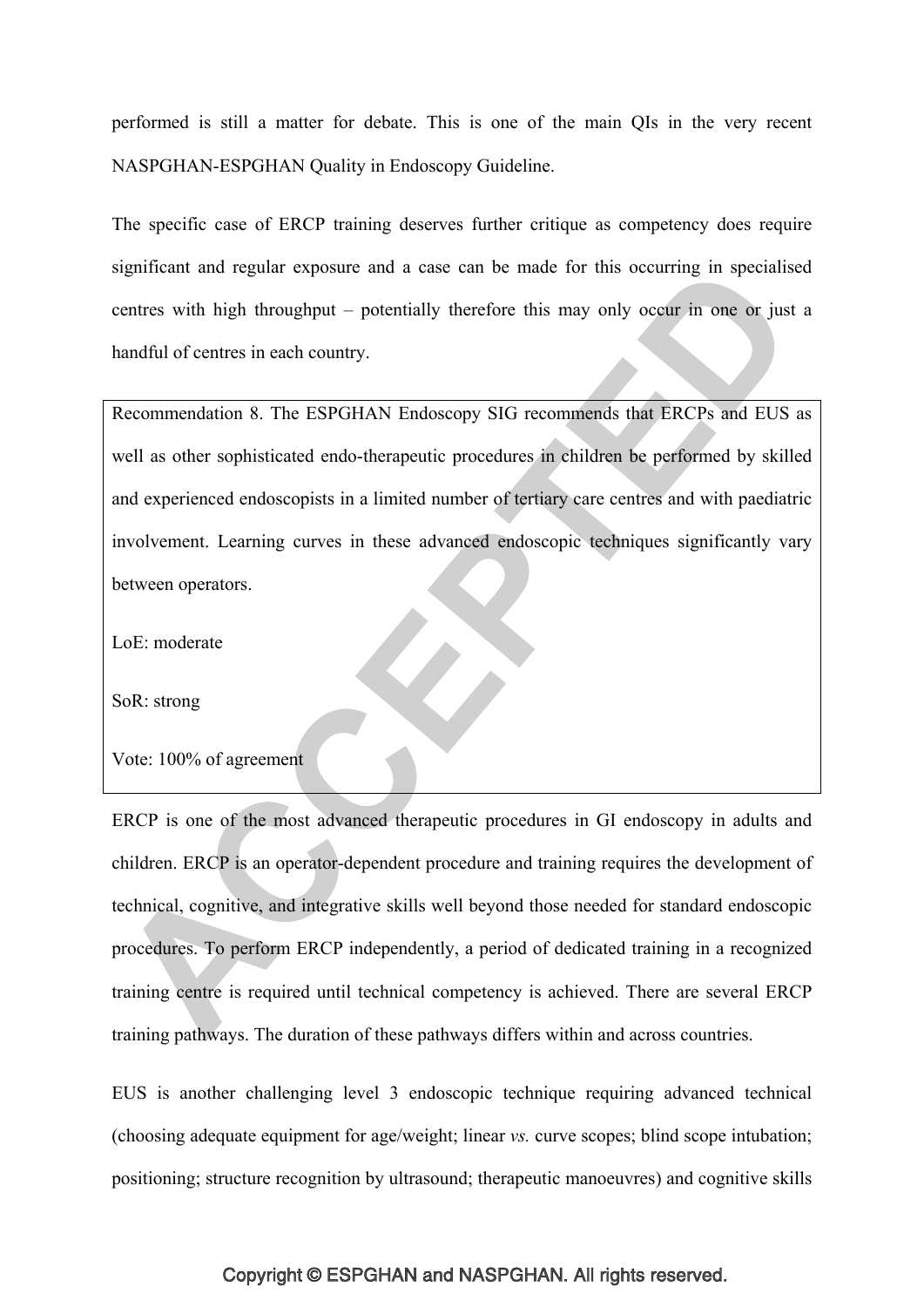(interpretation of findings; differential diagnosis; etc.), as well as expertise with ultrasonography. On top of these challenges, specific paediatric equipment is needed especially in infants (limited access, specific scopes only available as prototypes). EUS only has a few indications in paediatric GI pathologies, which significantly limit exposure to this modality outside large and very specialized units.

Recent evaluation in adults has shown a significant disparity in learning curves for ERCP and EUS amongst skilled endoscopists (97). Furthermore, ERCP and EUS procedures carry higher risk for adverse events compared to conventional endoscopy (87, 98). Training pathways may thus include familiarization with ultrasound appearance of paediatric GI pathologies by eg. learning to recognise normal organ structures by transabdominal ultrasound with paediatric radiologists or hands-on training in adults as well as paediatric patients and cognitive/interpretative courses.

## **Q9. Who provides paediatric endoscopies?**

Recommendation 9. The ESPGHAN Endoscopy SIG suggests that endoscopic procedures in children be performed by endoscopists trained in paediatric gastroenterology with demonstrated procedure-specific competency. If not possible, endoscopy *could* be performed by a paediatric surgeon after they reached the minimum levels of competency required for a paediatric endoscopist (Table 1). If endoscopy is performed by an adult gastroenterologist/GI surgeon the procedure *must* be supervised and coordinated by a paediatrician/paediatric gastroenterologist.

LoE: moderate

SoR: weak

Vote: 93% of agreement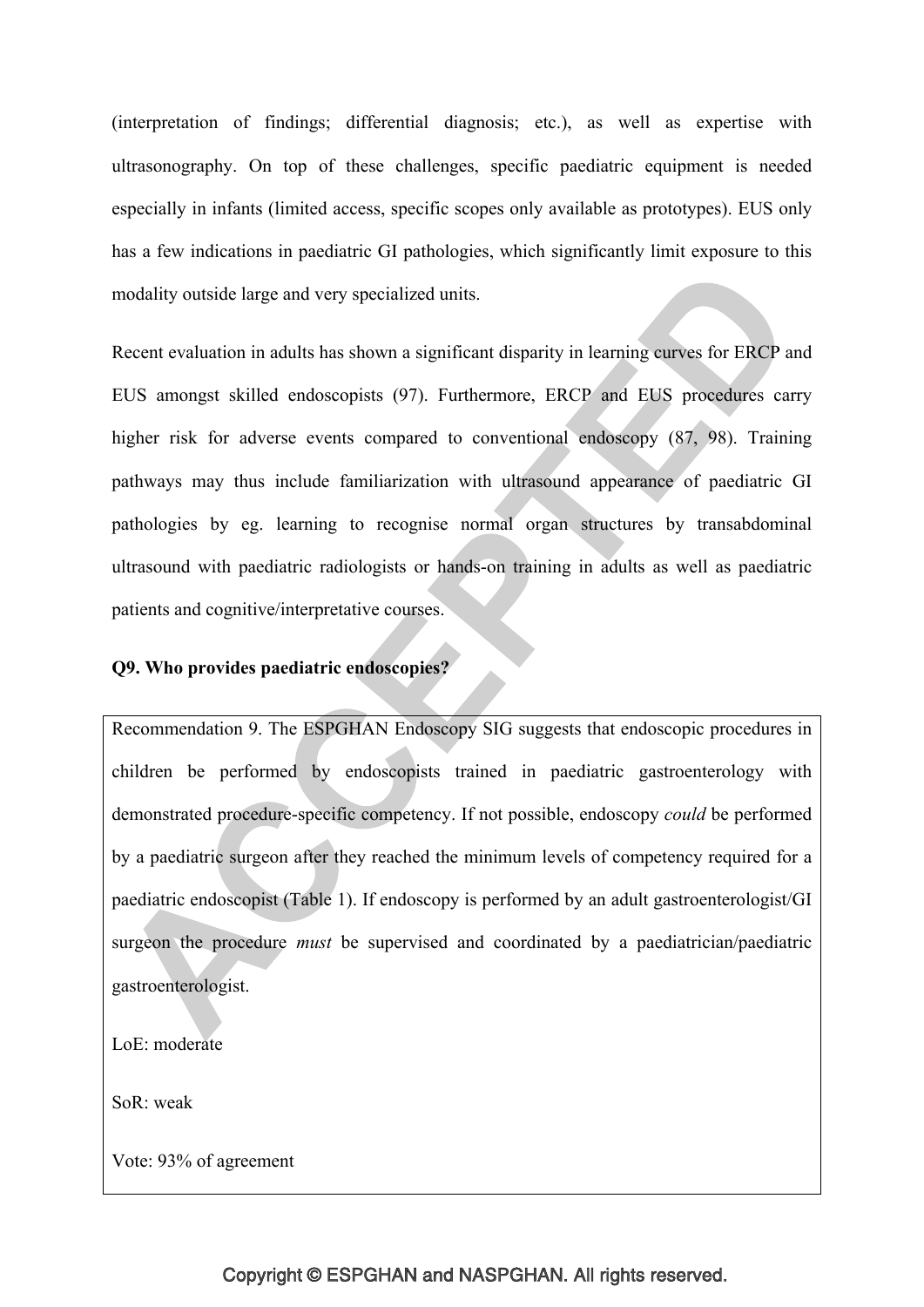Three categories of paediatric endoscopy providers have been identified:

• Paediatricians with a sub-specialty training or special interest in paediatric gastroenterology, hepatology and nutrition (PGHN);

• Paediatric surgeons;

• Adult gastroenterologists/surgeons.

Paediatric and adult endoscopy are not one and the same. The size of the patient, procedural indications/contraindications, informed consent, psychological and emotional burden for children and parents/carers, bowel preparation, anaesthesia and sedation practices, adequately tailored equipment and importance of routine tissue sampling are just some of the unique characteristics that differentiate paediatric from adult endoscopy (99). For all these reasons, paediatric endoscopy should be an essential part of PGHN training as suggested by NASPGHAN guidelines for training in paediatric endoscopy (37).

Inspired by the NASPGHAN guidelines a consortium of paediatric gastroenterologists designed some valuable research in order to assess outcomes, complications and QIs of paediatric endoscopy performed by paediatric gastroenterologists (73, 100, 101).

Reports of endoscopy performed by paediatric surgeons (102, 103) are scarce and outcome or quality studies haven't been produced.

Two retrospective studies reported on the performance of paediatric endoscopy by adult gastroenterologists (104, 105). They included a total of 225 procedures, which accounted for  $\leq 0.5\%$  of endoscopic procedures performed in these centres. Satisfactory results were reported by the authors, who insisted on the necessity of close collaboration between paediatric and adult gastroenterologists performing paediatric endoscopy.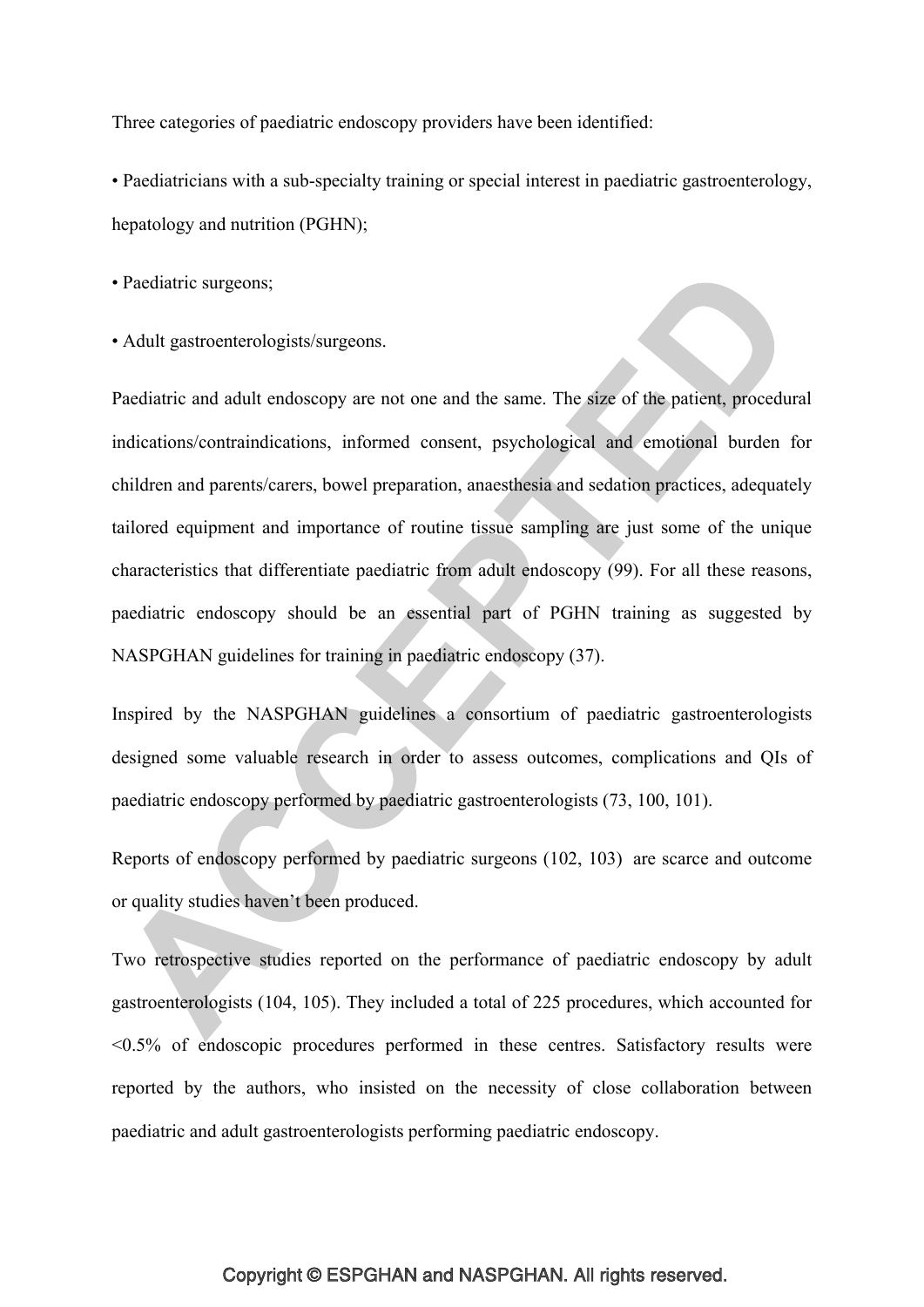The quality of endoscopies performed by surgeons has been questioned in adults mainly for colon cancer screening (106, 107). No comparative study between paediatric surgeons and paediatric endoscopists can be found in the available literature.

## **Q10. Which levels of training competency exist?**

Recommendation 10. The ESPGHAN Endoscopy SIG suggests three levels of competency to be acquired by the corresponding appropriate curriculum. All fully trained paediatric gastroenterologists should have at least completed level 1 training.

LoE: low

SoR: weak

Vote: 100% of agreement

The 2013 NASPGHAN training guidelines define three levels of endoscopic competency (37):

All fully trained paediatric gastroenterologists should have at least completed level 1 training. Paediatric gastroenterologists who intend to perform advanced procedures should have fulfilled level 2 and/or level 3 training as recommended in Table 3.

Level 1 PGHN trainees should be capable to perform mainly diagnostic endoscopic procedures independently, including polypectomy. Level 2 training includes straightforward therapeutic techniques procedures such as endoscopic control of variceal and non- variceal bleeding, endoscopic dilations, endoscopic deployment of a video capsule endoscopy (VCE), and transpyloric feeding tube insertion. Level 3 training is considered advanced training for specialized endoscopic procedures such as ERCP, endoluminal stent placement, DBE and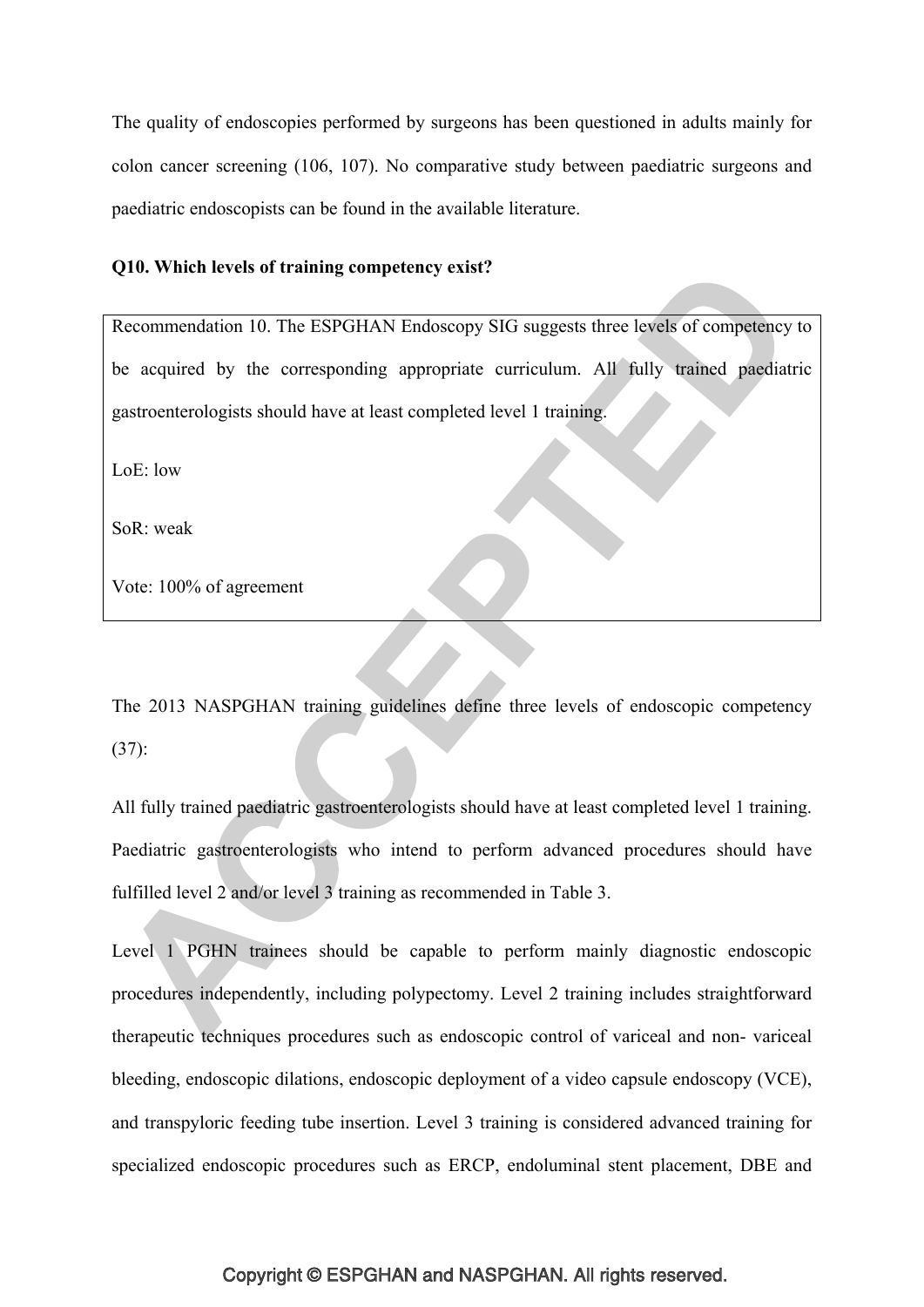EUS, etc. In addition to performing the procedures, competency also includes understanding the indications, interpretation and integration of findings or therapy into the management plan and awareness of potential complications and their treatment.

The procedural volume of some procedures recommended to achieve competency is noted in Table 1.

The majority of level 1 and level 2 training should be performed in paediatric patients. In centres with a low procedural volume it may be necessary for the trainee to gain additional experience in adult patients or in more specialized centres. Initial level 3 training may be done in adult patients but paediatric experience is necessary to achieve the required competency.

## **Q11. What is the role of a paediatric endoscopy curriculum?**

Recommendation 11. The ESPGHAN Endoscopy SIG recommends that the endoscopy training programme, which must be an integral part of PGHN training, must include evidence of ability to perform diagnostic and therapeutic endoscopy independently.

LoE: low

SoR: strong

Vote: 93% of agreement

Endoscopic procedures are an integral part of the practice in paediatric gastroenterology and training occurs during a formalized paediatric gastroenterology traineeship. The duration of the training programs varies from 18 months to 4 years. The aims of formal paediatric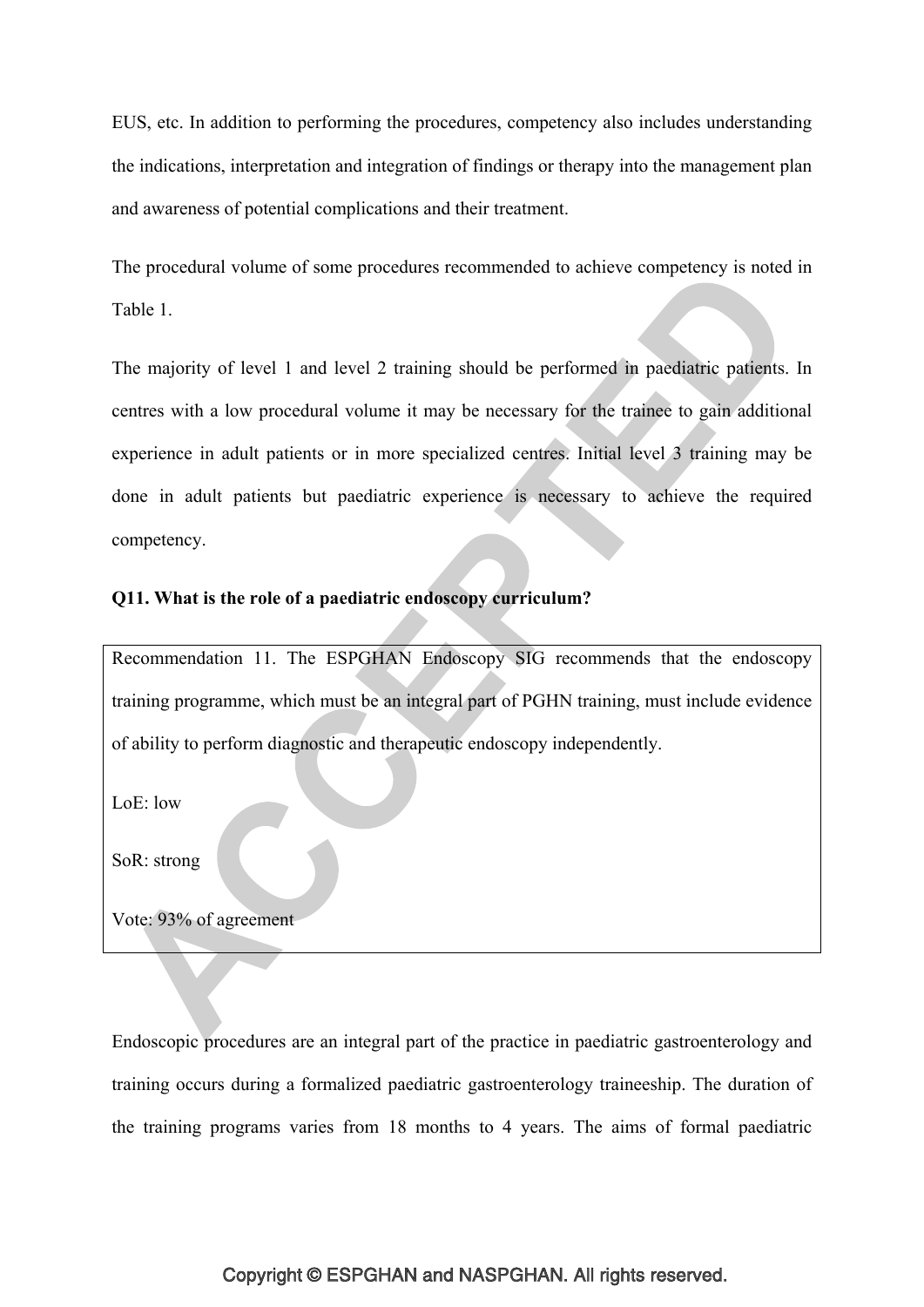endoscopy training are based on the principles and practice of safe endoscopy. There are differences between adult and paediatric practice.

Paediatric endoscopy training programs are obliged to ensure that trainers are competent to deliver high-quality endoscopic care at completion of training. The endoscopy skills curriculum consists of cognitive, associative and autonomous stages. Competence also includes the acknowledgment of the complexity of paediatric gastroenterology disease (pancreatic and biliary disorders, motility disorders, inflammatory bowel disease, short bowel syndrome and intestinal failure). An important aspect of paediatric gastroenterology practice is the ability to perform endoscopy procedures safely, effectively, and efficiently (13, 37, 108).

Paediatric GI fellowship should be financially supported using all possible options in large paediatric centres as well as in adult units. In a recent survey of ESPGHAN trainee members across Europe it was reported that 26% of PGHN trainees received endoscopy training by adult endoscopists during their fellowship. General skills to perform endoscopy in children include technical strategies such as scope advancement and loop-reduction techniques, as well as cognitive competence to insure correct clinical indications for endoscopy and appropriate follow-up.

Endoscopy competency is recognized as a continuum. The Federation of International Societies of Paediatric Gastroenterology, Hepatology and Nutrition (FISPGHAN) is working to establish a worldwide curriculum for paediatric endoscopy (69, 109).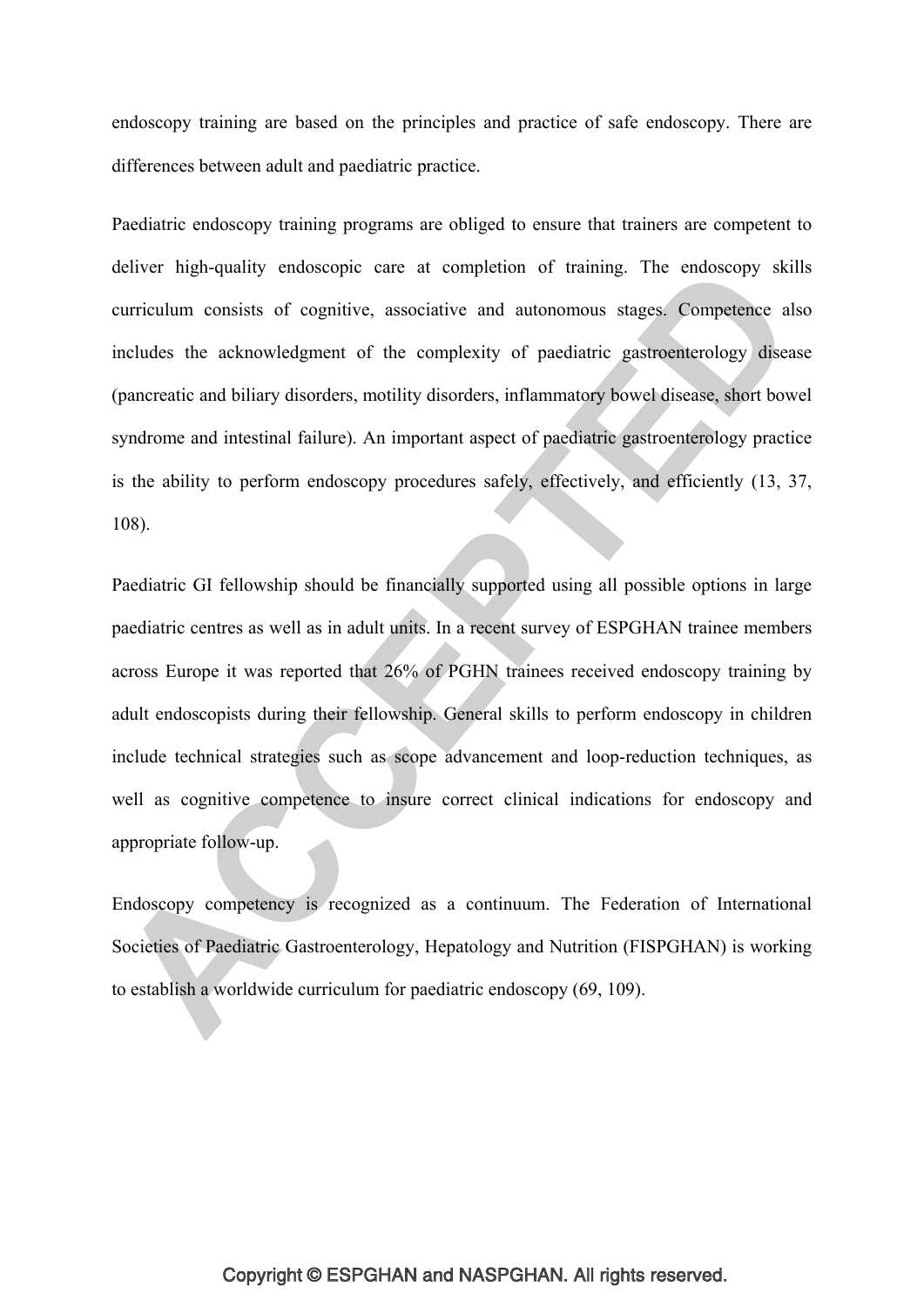#### **Q12. How can competencies be maintained?**

Recommendation 12. The ESPGHAN Endoscopy SIG suggests that paediatric endoscopists should have objective assessment of competence in paediatric endoscopy.

 $L \circ E$ : low

SoR: weak

Vote: 100% of agreement

Training in adult and paediatric endoscopy is moving from threshold numbers for the assessment of competence towards a more personalized continuous assessment with a validated assessment tool (63). The discussion in the literature on training in endoscopy is focused on trainees gaining competence in endoscopy. As this personalized method of training becomes clearer for gaining competence in endoscopy, the same model is now proposed for the evaluation of all endoscopy training; from novice to competence to excellence (63).

Within ESPGHAN maintaining competency in paediatric endoscopy is challenging. Some paediatric endoscopy departments have limited numbers of procedures but frequently supervise trainees. Once an endoscopist has gained competence in endoscopy it is difficult to move towards excellence as the endoscopist has to share the procedural volume with his colleagues and the trainees. Furthermore, a competent endoscopist becomes quickly a trainer for the trainees. Continuous upgrading of guidelines can lead to an experienced but outdated endoscopist. The rules for maintaining competence in endoscopy are not centrally guided within ESPGHAN as the National Societies are responsible for this task. Independent endoscopists should keep abilities along quality indicators and address deficiencies. Failure to do so impacts the societal goal of improving quality of care in children. Remediation options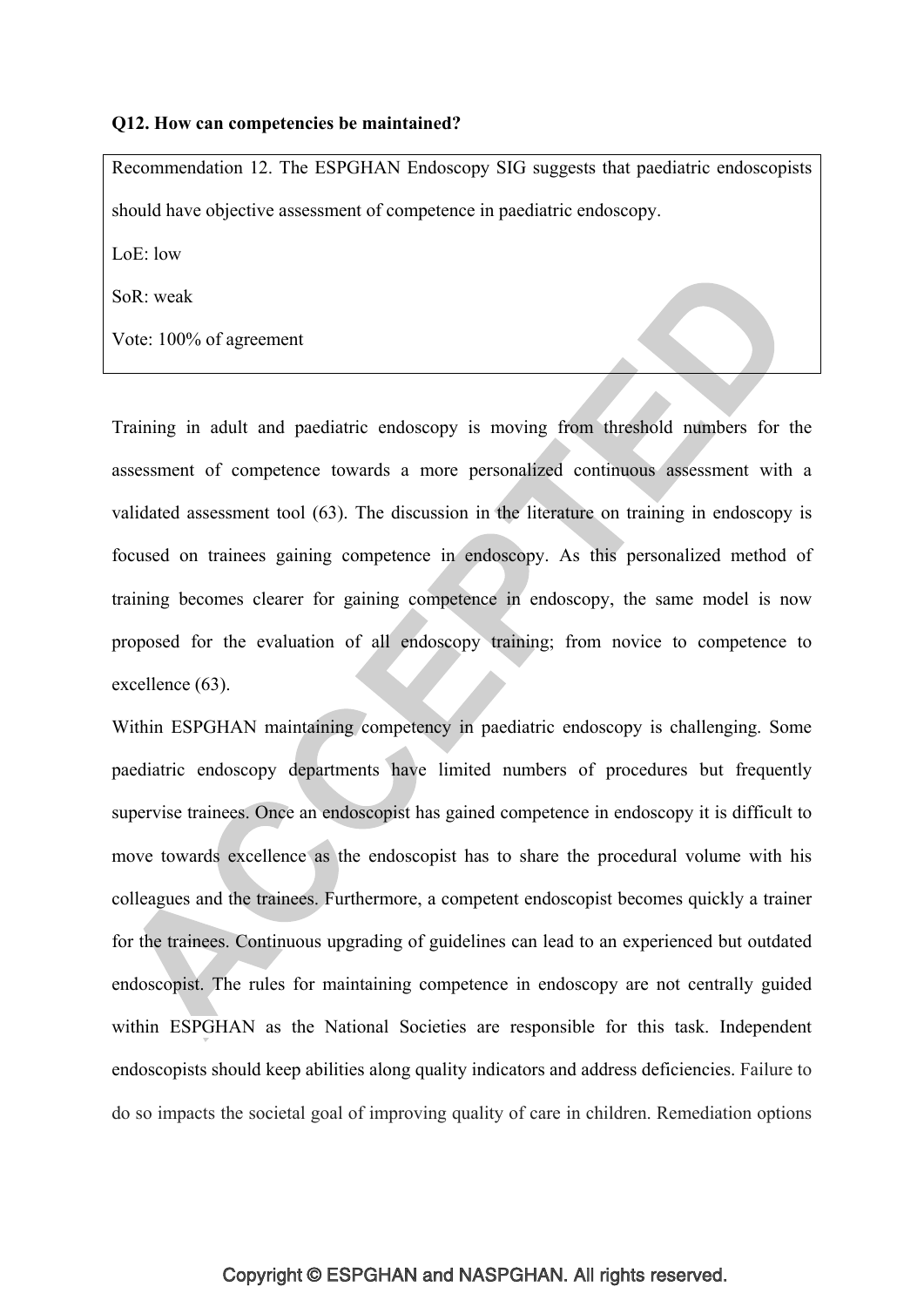include (1) to ask for supervision when performing specific endoscopy techniques and (2) to follow a re-training opportunity such as a hands-on-course addressing specific deficiencies.

However, there are no data on how to maintain competence in endoscopy within the ESPGHAN countries.

In summary, we feel that there is a need for more clarity on how to maintain competence in paediatric endoscopy within ESPGHAN. We, as well as others, suggest that the same training model for trainees is used for the evaluation of the entire endoscopy training (including certification of maintenance) (63). In this model, specific factors for paediatric endoscopists should be considered such as the limited numbers of endoscopies and the wide variation of practises among various paediatric endoscopists and centres (58).

Furthermore, there is a need for a structured training to attain excellence in endoscopy. Within ESPGHAN, there is a trend towards accreditation in endoscopy by the creation of centres of excellence. The re-certification at these centres is a good model for training, and the use of simulators could also contribute to the maintenance of competence, especially for therapeutic endoscopic skills.

## **Q13. What is the role of the National PGHN Societies?**

The present role varies enormously between countries. Some play an active role in training and act as the conduit between regulatory bodies and the trainees with a strong curriculum framework, whereas in others the numbers of active members are too small to allow this to happen. At the moment there are no legal grounds for ESPGHAN to act as licensing authority. However, it is envisaged that the new ESPGHAN Council Member with a responsibility for drawing these National PGHAN Society Presidents together will be able to act in disseminating the training ideals that are set out in this document and in the future provide a platform upon which regulatory assessment may be planned. As in the North American model an exit exam may become the norm in Europe and the National PGHAN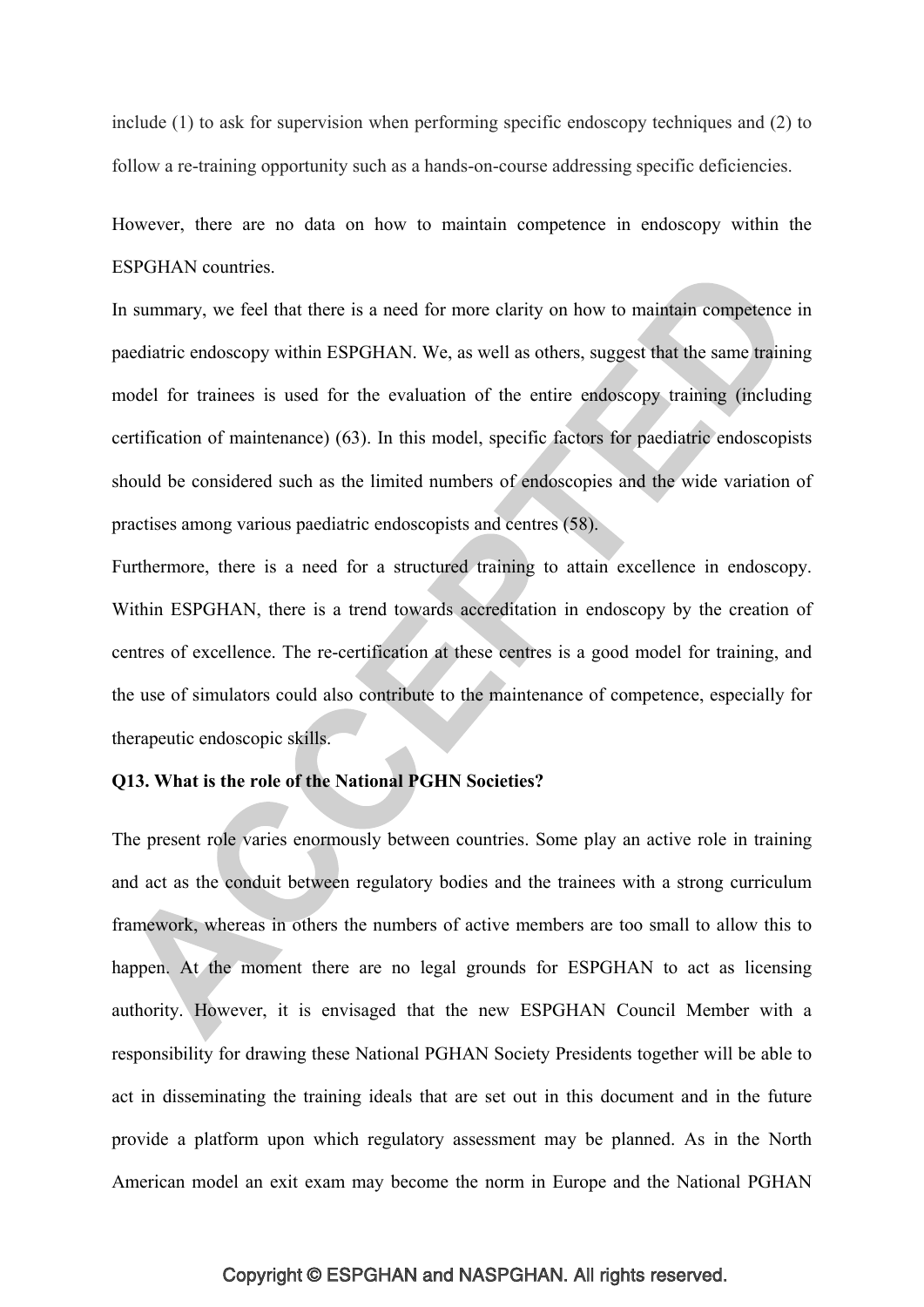Societies may become pivotal in this area specific to endoscopy as well as to the whole of the theoretical curriculum. This is needed.

## **DISCLAIMER:**

"ESPGHAN is not responsible for the practices of physicians and provides guidelines and position papers as indicators of best practice only. Diagnosis and treatment are at the discretion of physicians".

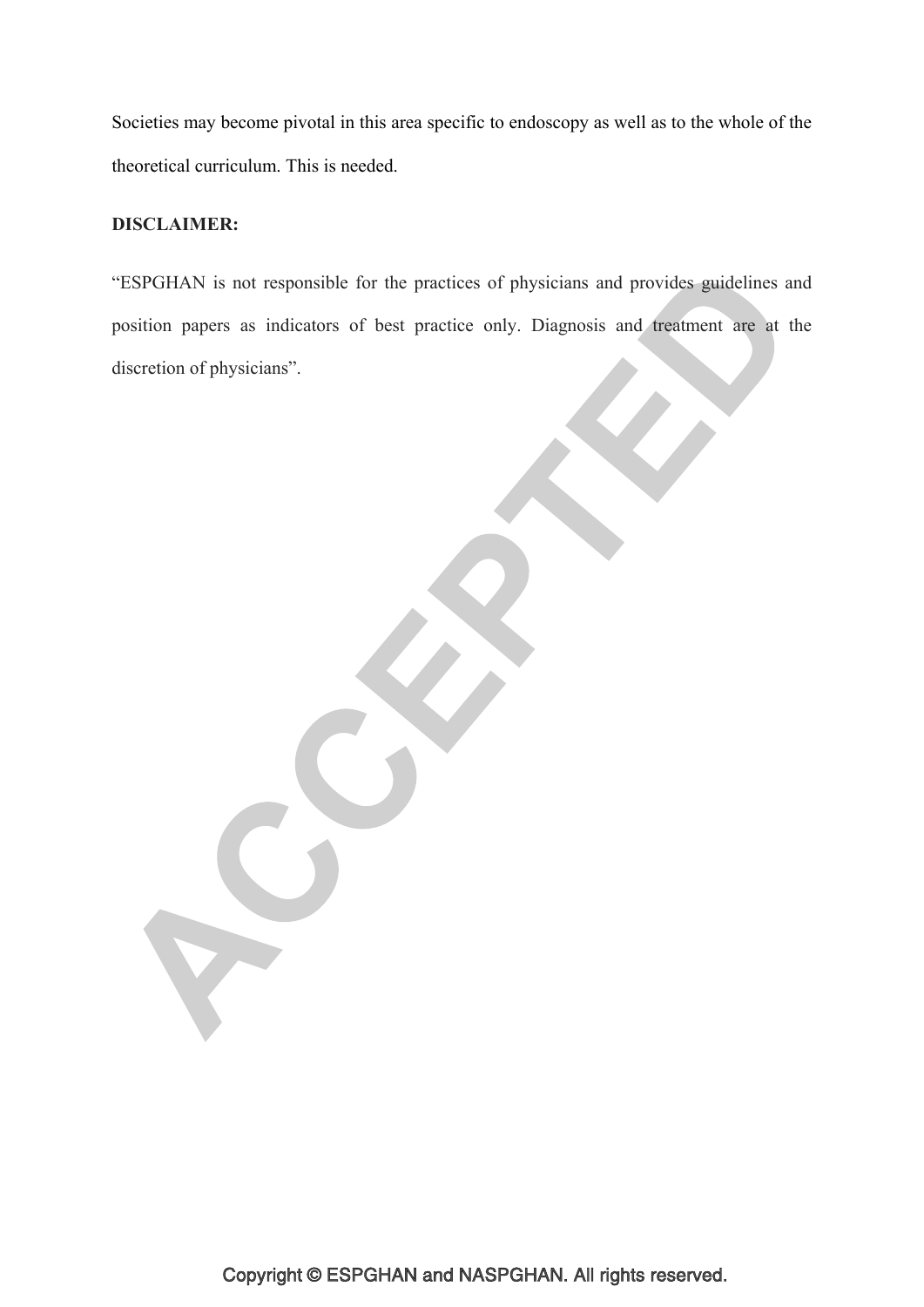#### **REFERENCES**

- 1 D'Antiga L, Nicastro E, Papadopoulou A, et al. European Society for Pediatric Gastroenterology, Hepatology, and Nutrition syllabus for subspecialty training: moving towards a European standard. J Pediatr Gastroenterol Nutr 2014;59(3):417- 22.
- 2 Ward ST, Mohammed MA, Walt R, et al. An analysis of the learning curve to achieve competency at colonoscopy using the JETS database. Gut 2014;63(11):1746-54.
- 3 Ward ST, Hancox A, Mohammed MA, et al. The learning curve to achieve satisfactory completion rates in upper GI endoscopy: an analysis of a national training database. Gut 2017;66(6):1022-33.
- 4 http://www.espghan.org/fileadmin/user\_upload/Education/Sylabus\_ETR\_ESPGHAN\_2019\_FINAL.pdf. Accessed 27 May, 2019.
- 5 Guyatt GH, Oxman AD, Vist GE, et al. GRADE: an emerging consensus on rating quality of evidence and strength of recommendations. Bmj 2008;336(7650):924-6.
- 6 Guyatt GH, Oxman AD, Kunz R, et al. GRADE guidelines: 2. Framing the question and deciding on important outcomes. J Clin Epidemiol 2011;64(4):395-400.
- 7 Balshem H, Helfand M, Schunemann HJ, et al. GRADE guidelines: 3. Rating the quality of evidence. J Clin Epidemiol 2011;64(4):401-6.
- 8 Guyatt GH, Oxman AD, Vist G, et al. GRADE guidelines: 4. Rating the quality of evidence--study limitations (risk of bias). J Clin Epidemiol 2011;64(4):407-15.
- 9 Hsu J, Brozek JL, Terracciano L, et al. Application of GRADE: making evidencebased recommendations about diagnostic tests in clinical practice guidelines. Implement Sci 2011;6(62.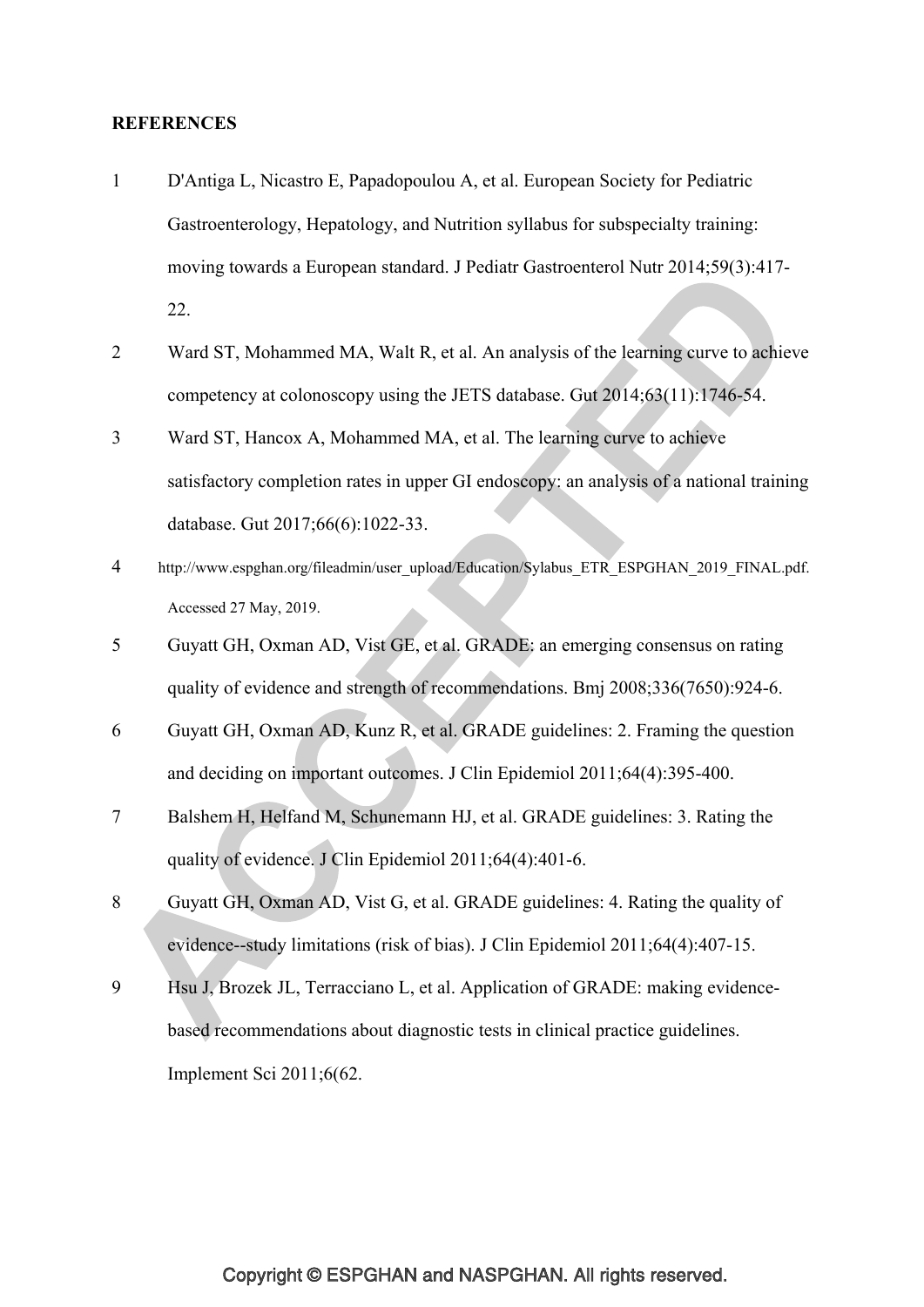- 10 Guyatt G, Oxman AD, Akl EA, et al. GRADE guidelines: 1. Introduction-GRADE evidence profiles and summary of findings tables. J Clin Epidemiol 2011;64(4):383- 94.
- 11 Walsh CM In-training gastrointestinal endoscopy competency assessment tools: Types of tools, validation and impact. Best Pract Res Clin Gastroenterol 2016;30(3):357-74.
- 12 Siau K, Hawkes ND, Dunckley P Training in Endoscopy. Curr Treat Options Gastroenterol 2018;16(3):345-61.
- 13 Shahidi N, Ou G, Telford J, et al. Establishing the learning curve for achieving competency in performing colonoscopy: a systematic review. Gastrointest Endosc 2014;80(3):410-6.
- 14 Committee AT, Adler DG, Bakis G, et al. Principles of training in GI endoscopy. Gastrointest Endosc 2012;75(2):231-5.
- 15 Sedlack RE, Coyle WJ Assessment of competency in endoscopy: establishing and validating generalizable competency benchmarks for colonoscopy. Gastrointest Endosc 2016;83(3):516-23.e1.
- 16 https://www.thejag.org.uk/Downloads/JETS%20- %20certification%20for%20trainees/OGD%20application%20criteria%20and%20pro cess.pdf. https://www.thejag.org.uk/Downloads/JETS%20- %20certification%20for%20trainees/OGD%20application%20criteria%20and%20pro cess.pdf. Accessed 17 April, 2019.
- 17 https://www.thejag.org.uk/Downloads/JETS%20- %20certification%20for%20trainees/Colonoscopy%20application%20criteria%20and %20process.pdf. Accessed 17 April, 2019.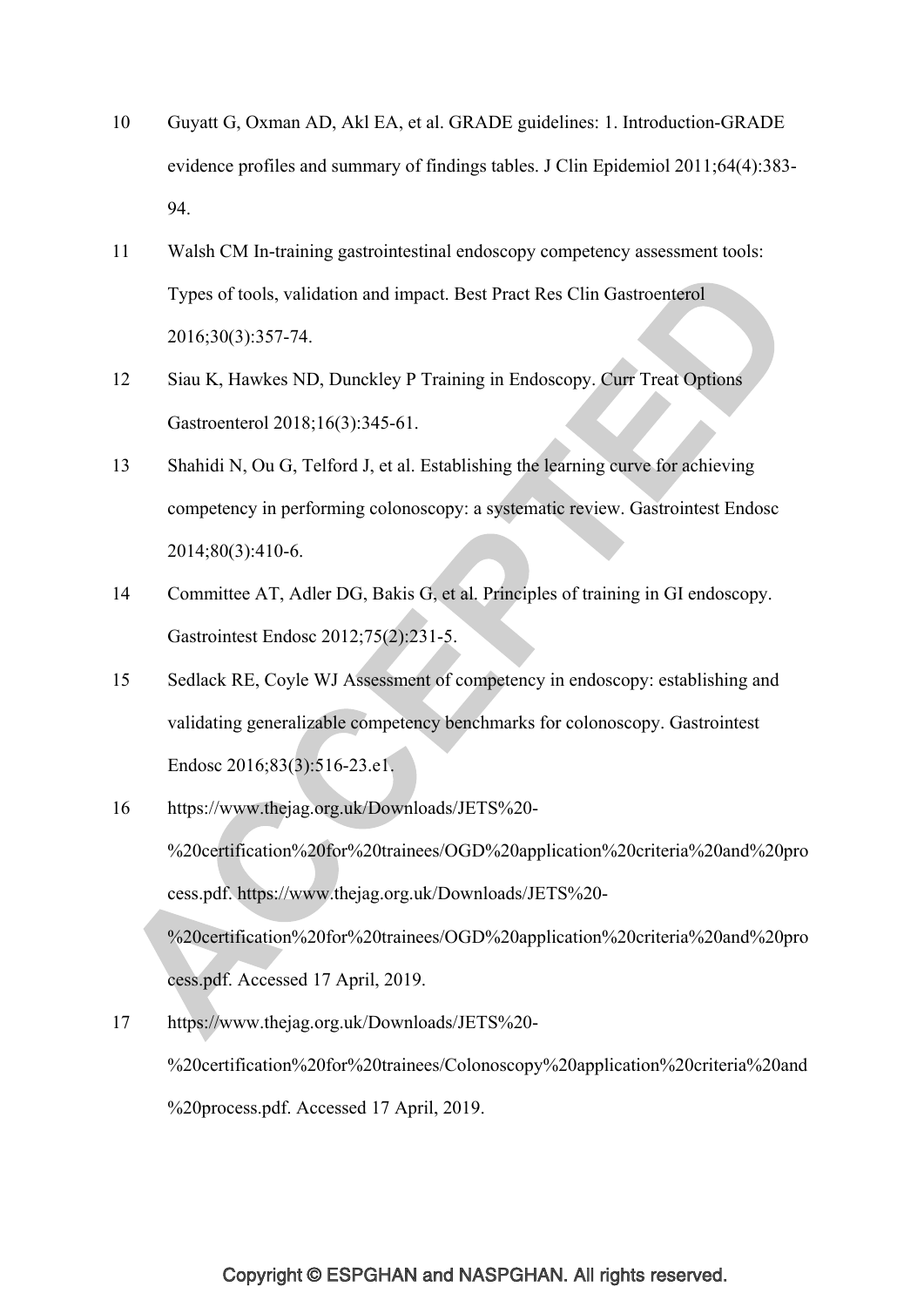- 18 Scaffidi MA, Khan R, Carnahan H, et al. Can Pediatric Endoscopists Accurately Assess Their Clinical Competency? A Comparison Across Skill Levels. J Pediatr Gastroenterol Nutr 2018.
- 19 JAG Paediatric Endoscopy Certification. Accessed February 12, 2015 from: http://www.thejag.org.uk/downloads%5CJAG%20certification%20for%20paediatric %20trainees%5CJAG%20Paediatric%20Certification%202.1%20300513.pdf. 2013:1-6.
- 20 Lerner DG, Li BU, Mamula P, et al. Challenges in meeting fellowship procedural guidelines in pediatric therapeutic endoscopy and liver biopsy. J Pediatr Gastroenterol Nutr 2014;58(1):27-33.
- 21 Sauer CG, Walsh CM Pediatric Colonoscopy Quality Indicators: Teamwork and Transparency. J Pediatr Gastroenterol Nutr 2019.
- 22 Broekaert IB JJ, Moes N, et al. Evaluation of a European-wide survey on paediatric endoscopy training. Frontline Gastroenterology 2018:flgastro-2018-101007.
- 23 Siau K, Dunckley P, Valori R, et al. Changes in scoring of Direct Observation of Procedural Skills (DOPS) forms and the impact on competence assessment. Endoscopy 2018;50(8):770-78.
- 24 Hinds R, Thomson M Pediatric ileocolonoscopy training: acquisition of endoscopic skill must be nurtured and objectively assessed within a formalized pediatric framework. J Pediatr Gastroenterol Nutr 2007;45(1):1-2.
- 25 Sedlack RE The Mayo Colonoscopy Skills Assessment Tool: validation of a unique instrument to assess colonoscopy skills in trainees. Gastrointestinal Endoscopy 2010;72(6):1125-33- 33.e1-3.
- 26 Eisen GM, Baron TH, Dominitz JA, et al. Methods of granting hospital privileges to perform gastrointestinal endoscopy.; 2002:780-83.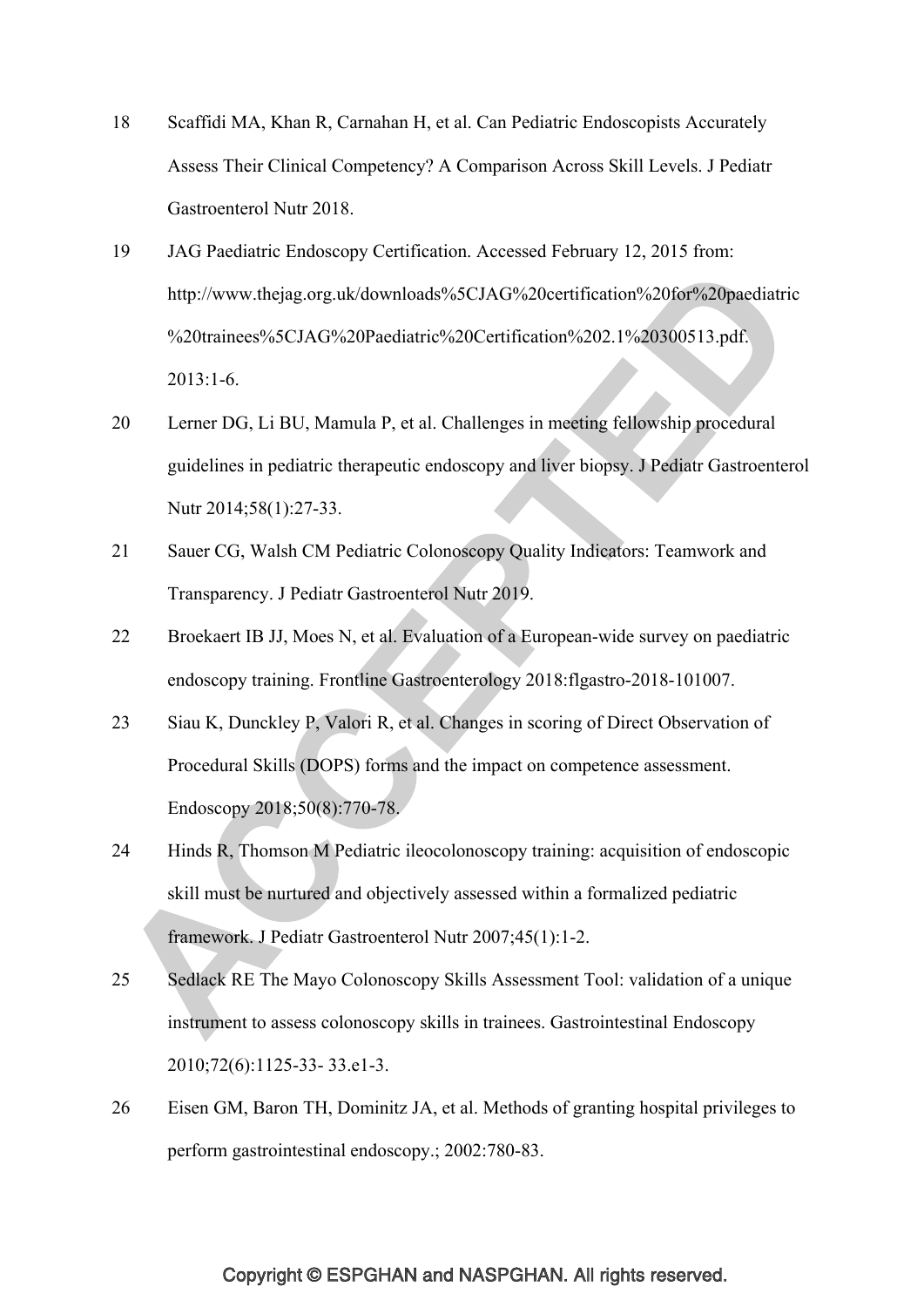- 27 Hitchins CR, Metzner M, Edworthy J, et al. Non-technical skills and gastrointestinal endoscopy: a review of the literature. Frontline Gastroenterol 2018;9(2):129-34.
- 28 Miller GE The assessment of clinical skills/competence/performance. Acad Med 1990;65(9 Suppl):S63-7.
- 29 Wass V, Van der Vleuten C, Shatzer J, et al. Assessment of clinical competence. Lancet 2001;357(9260):945-49.
- 30 Sidhu RS, Grober ED, Musselman LJ, et al. Assessing competency in surgery: where to begin? Surgery 2004;135(1):6-20.
- 31 Moorthy K, Munz Y, Orchard TR, et al. An innovative method for the assessment of skills in lower gastrointestinal endoscopy. Surg Endosc 2004;18(11):1613-19.
- 32 Walsh CM, Ling SC, Mamula P, et al. The gastrointestinal endoscopy competency assessment tool for pediatric colonoscopy. J Pediatr Gastroenterol Nutr 2015;60(4):474-80.
- 33 Sauer CG, Narkewicz MR GiECATKIDS Validated Pediatric Colonoscopy Assessment Tool: A Call to Action. J Pediatr Gastroenterol Nutr 2015;60(4):425-7.
- 34 Siau K, Levi R, Howarth L, et al. Validity Evidence for Direct Observation of Procedural Skills in Paediatric Gastroscopy. J Pediatr Gastroenterol Nutr 2018;67(6):e111-e16.
- 35 Narula P, Broughton R, Howarth L, et al. Paediatric Endoscopy Global Rating Scale: Development of a Quality Improvement Tool and Results of a National Pilot. J Pediatr Gastroenterol Nutr 2019.
- 36 Vassiliou MC, Kaneva PA, Poulose BK, et al. Global Assessment of Gastrointestinal Endoscopic Skills (GAGES): a valid measurement tool for technical skills in flexible endoscopy. Surg Endosc 2010;24(8):1834-41.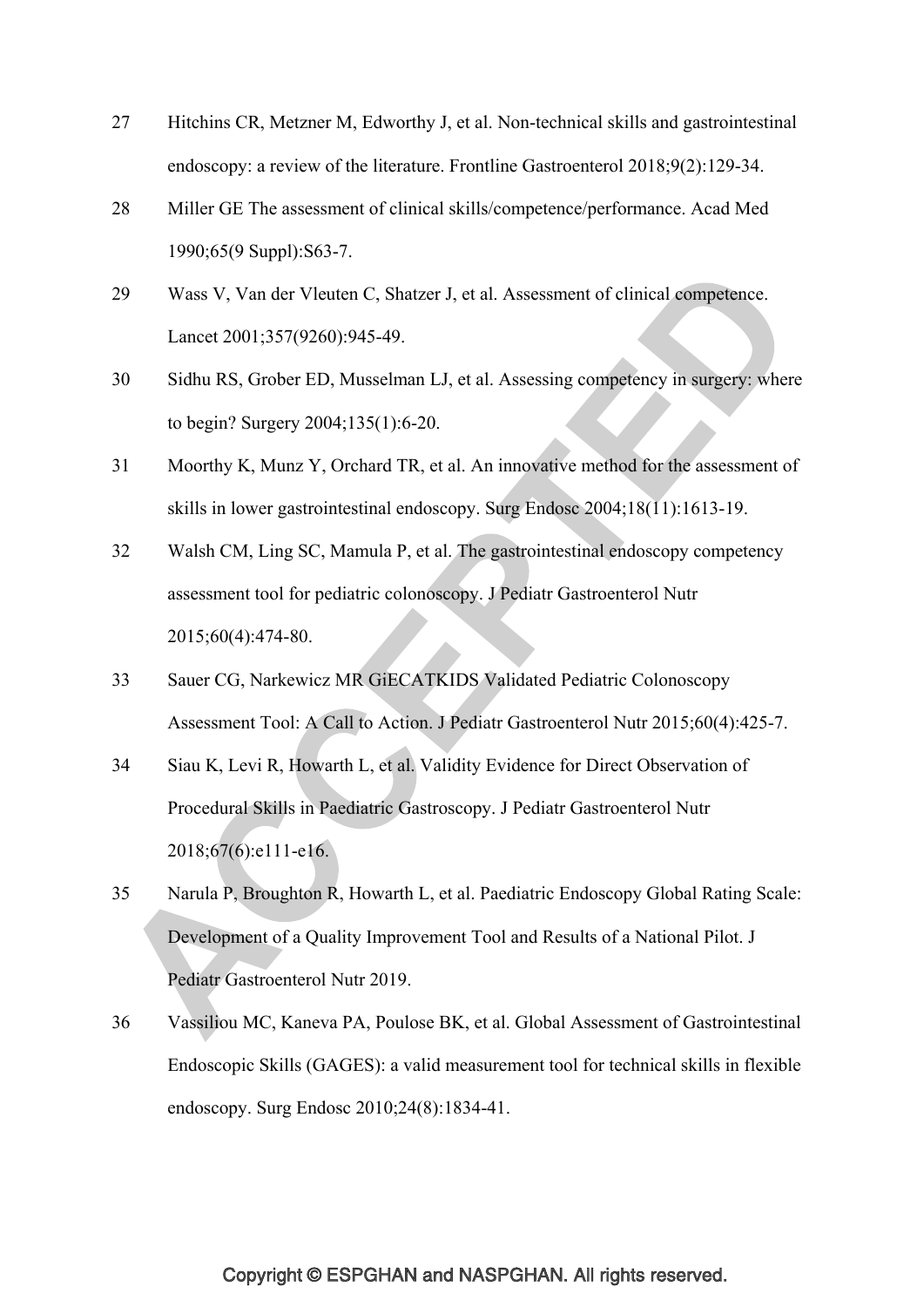- 37 Leichtner AM, Gillis LA, Gupta S, et al. NASPGHAN Guidelines for Training in Pediatric Gastroenterology. J Pediatr Gastroenterol Nutr 2013;56(S1-S8.
- 38 Cotton PB, Eisen G, Romagnuolo J, et al. Grading the complexity of endoscopic procedures: results of an ASGE working party. Gastrointestinal Endoscopy 2011;73(5):868-74.
- 39 Walsh CM Assessment of competence in pediatric gastrointestinal endoscopy. Curr Gastroenterol Rep 2014;16(8):401.
- 40 Sharma N, Johnson G, Ho KY Technology-enhanced learning in gastroenterology. Frontline Gastroenterol 2016;7(1):74-76.
- 41 Dinis-Ribeiro M, Correia R, Santos C, et al. Web-based system for training and dissemination of a magnification chromoendoscopy classification. World J Gastroenterol 2008;14(46):7086-92.
- 42 Dias-Silva D, Pimentel-Nunes P, Magalhaes J, et al. The learning curve for narrowband imaging in the diagnosis of precancerous gastric lesions by using Web-based video. Gastrointest Endosc 2014;79(6):910-20; quiz 83-e1, 83 e4.
- 43 Silva FB, Dinis-Ribeiro M, Vieth M, et al. Endoscopic assessment and grading of Barrett's esophagus using magnification endoscopy and narrow-band imaging: accuracy and interobserver agreement of different classification systems (with videos). Gastrointest Endosc 2011;73(1):7-14.
- 44 Higashi R, Uraoka T, Kato J, et al. Diagnostic accuracy of narrow-band imaging and pit pattern analysis significantly improved for less-experienced endoscopists after an expanded training program. Gastrointest Endosc 2010;72(1):127-35.
- 45 Rogart JN, Jain D, Siddiqui UD, et al. Narrow-band imaging without high magnification to differentiate polyps during real-time colonoscopy: improvement with experience. Gastrointest Endosc 2008;68(6):1136-45.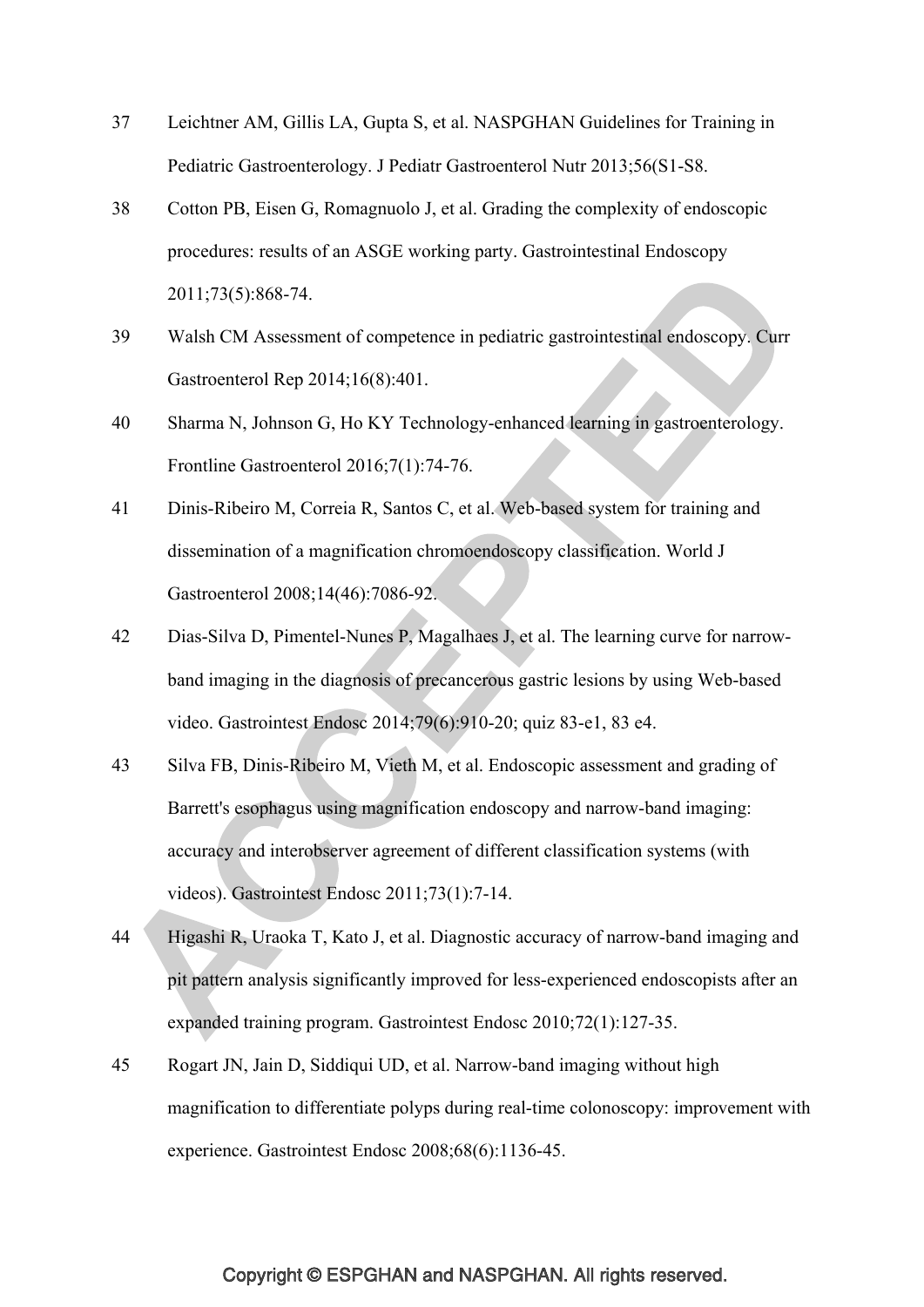- 46 Eversbusch A, Grantcharov TP Learning curves and impact of psychomotor training on performance in simulated colonoscopy: a randomized trial using a virtual reality endoscopy trainer. Surg Endosc 2004;18(10):1514-8.
- 47 Mahmood T, Darzi A The learning curve for a colonoscopy simulator in the absence of any feedback: no feedback, no learning. Surg Endosc 2004;18(8):1224-30.
- 48 Takemura Y, Yoshida S, Tanaka S, et al. Computer-aided system for predicting the histology of colorectal tumors by using narrow-band imaging magnifying colonoscopy (with video). Gastrointest Endosc 2012;75(1):179-85.
- 49 Haycock AV, Patel JH, Tekkis PP, et al. Evaluating changes in gastrointestinal endoscopy training over 5 years: closing the audit loop. Eur J Gastroenterol Hepatol 2010;22(3):368-73.
- 50 Calderwood AH, Logan JR, Zurfluh M, et al. Validity of a Web-based educational program to disseminate a standardized bowel preparation rating scale. J Clin Gastroenterol 2014;48(10):856-61.
- 51 Thompson JS, Lebwohl B, Syngal S, et al. Knowledge of quality performance measures associated with endoscopy among gastroenterology trainees and the impact of a web-based intervention. Gastrointest Endosc 2012;76(1):100-6 e1-4.
- 52 Maertens H, Madani A, Landry T, et al. Systematic review of e-learning for surgical training. Br J Surg 2016;103(11):1428-37.
- 53 Yao K, Uedo N, Muto M, et al. Development of an E-learning System for the Endoscopic Diagnosis of Early Gastric Cancer: An International Multicenter Randomized Controlled Trial. EBioMedicine 2016;9(140-47.
- 54 Adar T E-learning in gastroenterology-What have we learned so far? United European Gastroenterol J 2017;5(4):603-04.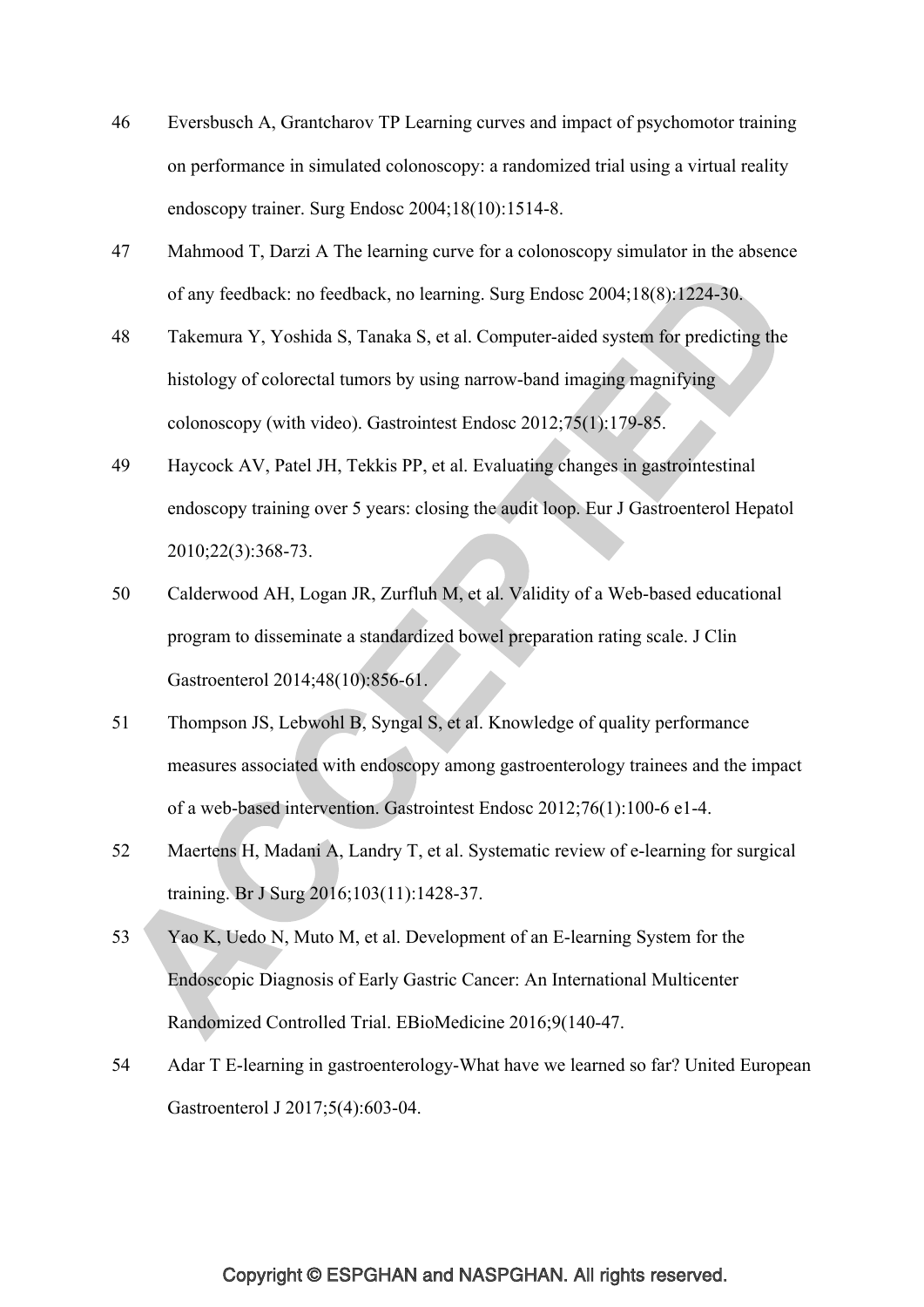- 55 Kuemmerle JF Effective use of technology in gastroenterology training. Gastroenterology 2012;143(4):881-4.
- 56 Froehlich F, Wietlisbach V, Gonvers JJ, et al. Impact of colonic cleansing on quality and diagnostic yield of colonoscopy: the European Panel of Appropriateness of Gastrointestinal Endoscopy European multicenter study. Gastrointest Endosc 2005;61(3):378-84.
- 57 Huang JS, Chun S, Sandhu A, et al. Quality improvement in childhood obesity management through the maintenance of certification process. J Pediatr 2013;163(5):1313-6 e1.
- 58 Sheu J, Chun S, O'Day E, et al. Outcomes From Pediatric Gastroenterology Maintenance of Certification Using Web-based Modules. J Pediatr Gastroenterol Nutr 2017;64(5):671-78.
- 59 Thomson M, Heuschkel R, Donaldson N, et al. Acquisition of competence in paediatric ileocolonoscopy with virtual endoscopy training. J Pediatr Gastroenterol Nutr 2006;43(5):699-701.
- 60 Lightdale JR, Newburg AR, Mahoney LB, et al. Fellow perceptions of training using computer-based endoscopy simulators. Gastrointest Endosc 2010;72(1):13-8.
- 61 Walsh CM, Sherlock ME, Ling SC, et al. Virtual reality simulation training for health professions trainees in gastrointestinal endoscopy. Cochrane Database Syst Rev 20126):CD008237.
- 62 Singh S, Sedlack RE, Cook DA Effects of simulation-based training in gastrointestinal endoscopy: a systematic review and meta-analysis. Clin Gastroenterol Hepatol 2014;12(10):1611-23 e4.
- 63 Ekkelenkamp VE, Koch AD, de Man RA, et al. Training and competence assessment in GI endoscopy: a systematic review. Gut 2016;65(4):607-15.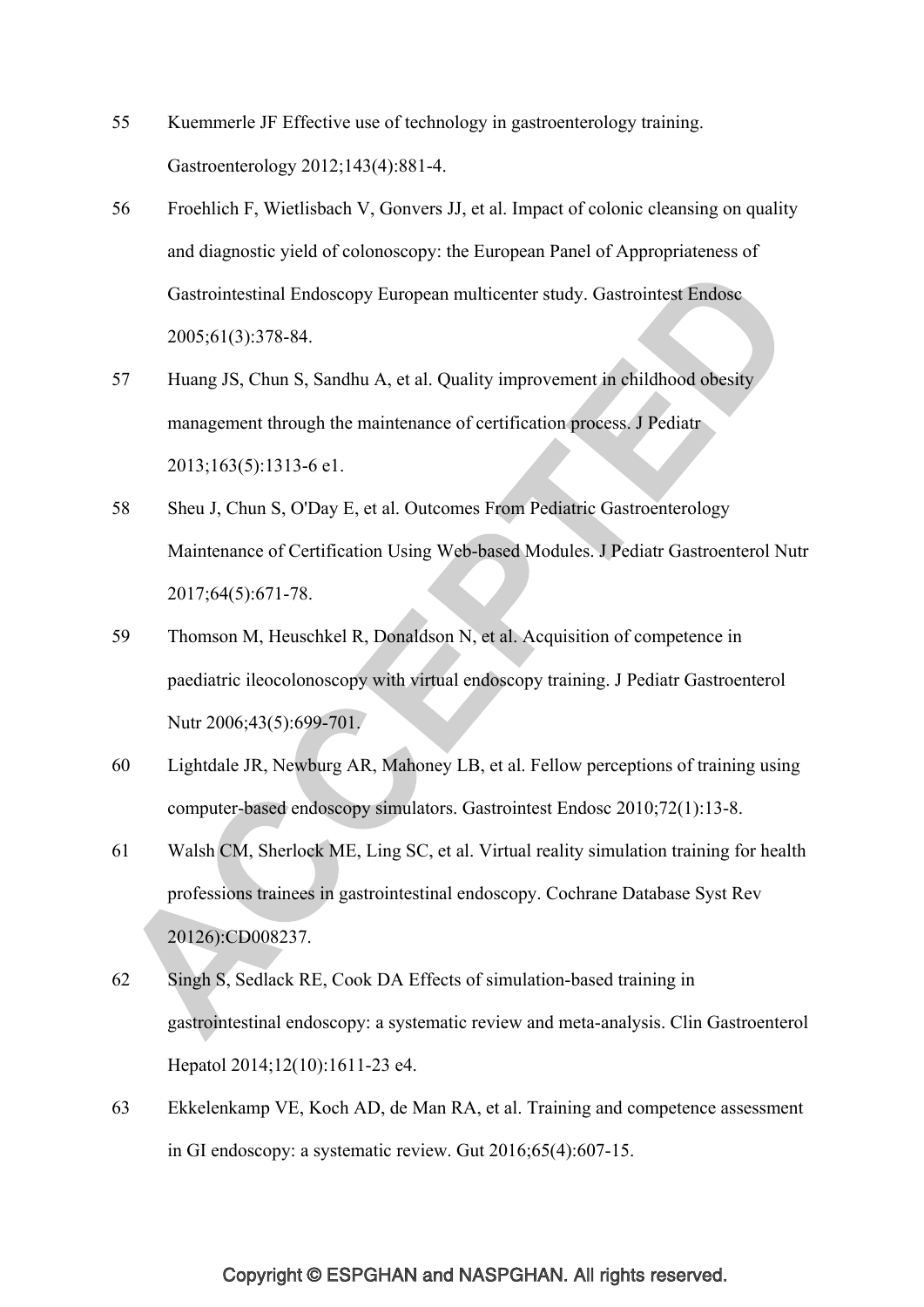- 64 Khan R, Plahouras J, Johnston BC, et al. Virtual reality simulation training for health professions trainees in gastrointestinal endoscopy. Cochrane Database Syst Rev 2018;8(CD008237.
- 65 Sedlack RE, Kolars JC Validation of a computer-based colonoscopy simulator. Gastrointest Endosc 2003;57(2):214-8.
- 66 Hochberger J, Matthes K, Maiss J, et al. Training with the compactEASIE biologic endoscopy simulator significantly improves hemostatic technical skill of gastroenterology fellows: a randomized controlled comparison with clinical endoscopy training alone. Gastrointest Endosc 2005;61(2):204-15.
- 67 Petersen BT Quality assurance for endoscopists. Best Pract Res Clin Gastroenterol 2011;25(3):349-60.
- 68 Rex DK, Schoenfeld PS, Cohen J, et al. Quality indicators for colonoscopy. Gastrointest Endosc 2015;81(1):31-53.
- 69 Macdougall L CS, Welfare M, Wells C, Barton JR Evaluating Endoscopy Trainers; how Reliable Are Peer Evaluators? . Gut 2013;62(Suppl 1):A44.
- 70 Rizk MK, Sawhney MS, Cohen J, et al. Quality indicators common to all GI endoscopic procedures. Gastrointest Endosc 2015;81(1):3-16.
- 71 Taskforce AEUQI, Day LW, Cohen J, et al. Quality indicators for gastrointestinal endoscopy units. VideoGIE 2017;2(6):119-40.
- 72 Li Z, Qi J, Zhao X, et al. Risk-Benefit Profile of Gastric vs Transpyloric Feeding in Mechanically Ventilated Patients: A Meta-Analysis. Nutr Clin Pract 2016;31(1):91-8.
- 73 Thakkar K, Holub JL, Gilger MA, et al. Quality indicators for pediatric colonoscopy: results from a multicenter consortium. Gastrointest Endosc 2016;83(3):533-41.
- 74 Singh HK, Withers GD, Ee LC Quality indicators in pediatric colonoscopy: an Australian tertiary center experience. Scand J Gastroenterol 2017;52(12):1453-56.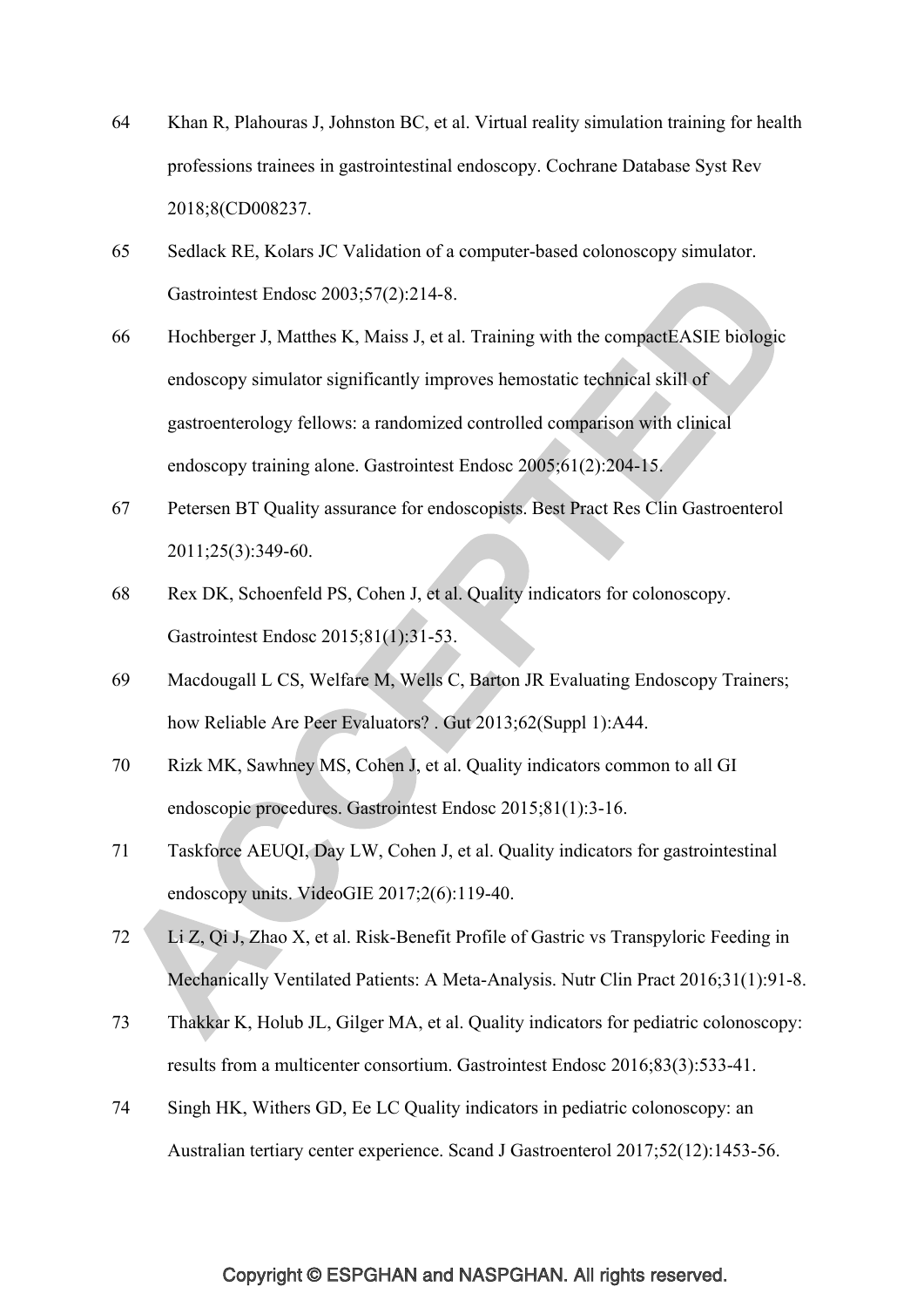- 75 Thomson M, Sharma S Diagnostic Yield of Upper and Lower Gastrointestinal Endoscopies in Children in a Tertiary Centre. J Pediatr Gastroenterol Nutr 2017;64(6):903-06.
- 76 Kramer RE, Walsh CM, Lerner DG, et al. Quality Improvement in Pediatric Endoscopy: A Clinical Report From the NASPGHAN Endoscopy Committee. J Pediatr Gastroenterol Nutr 2017;65(1):125-31.
- 77 Kaminski MF, Thomas-Gibson S, Bugajski M, et al. Performance measures for lower gastrointestinal endoscopy: a European Society of Gastrointestinal Endoscopy (ESGE) Quality Improvement Initiative. Endoscopy 2017;49(4):378-97.
- 78 Bowles CJ, Leicester R, Romaya C, et al. A prospective study of colonoscopy practice in the UK today: are we adequately prepared for national colorectal cancer screening tomorrow? Gut 2004;53(2):277-83.
- 79 Bond JH, Frakes JT Who should perform colonoscopy? How much training is needed? Gastrointest Endosc 1999;49(5):657-9.
- 80 Pearl JP, Marks JM The future of teaching surgical endoscopy. Surg Innov 2006;13(4):280-2.
- 81 Bisschops R, Wilmer A, Tack J A survey on gastroenterology training in Europe. Gut 2002;50(5):724-9.
- 82 Cass OW Objective evaluation of competence: technical skills in gastrointestinal endoscopy. Endoscopy 1995;27(1):86-9.
- 83 Barton JR, Corbett S, van der Vleuten CP, et al. The validity and reliability of a Direct Observation of Procedural Skills assessment tool: assessing colonoscopic skills of senior endoscopists. Gastrointest Endosc 2012;75(3):591-7.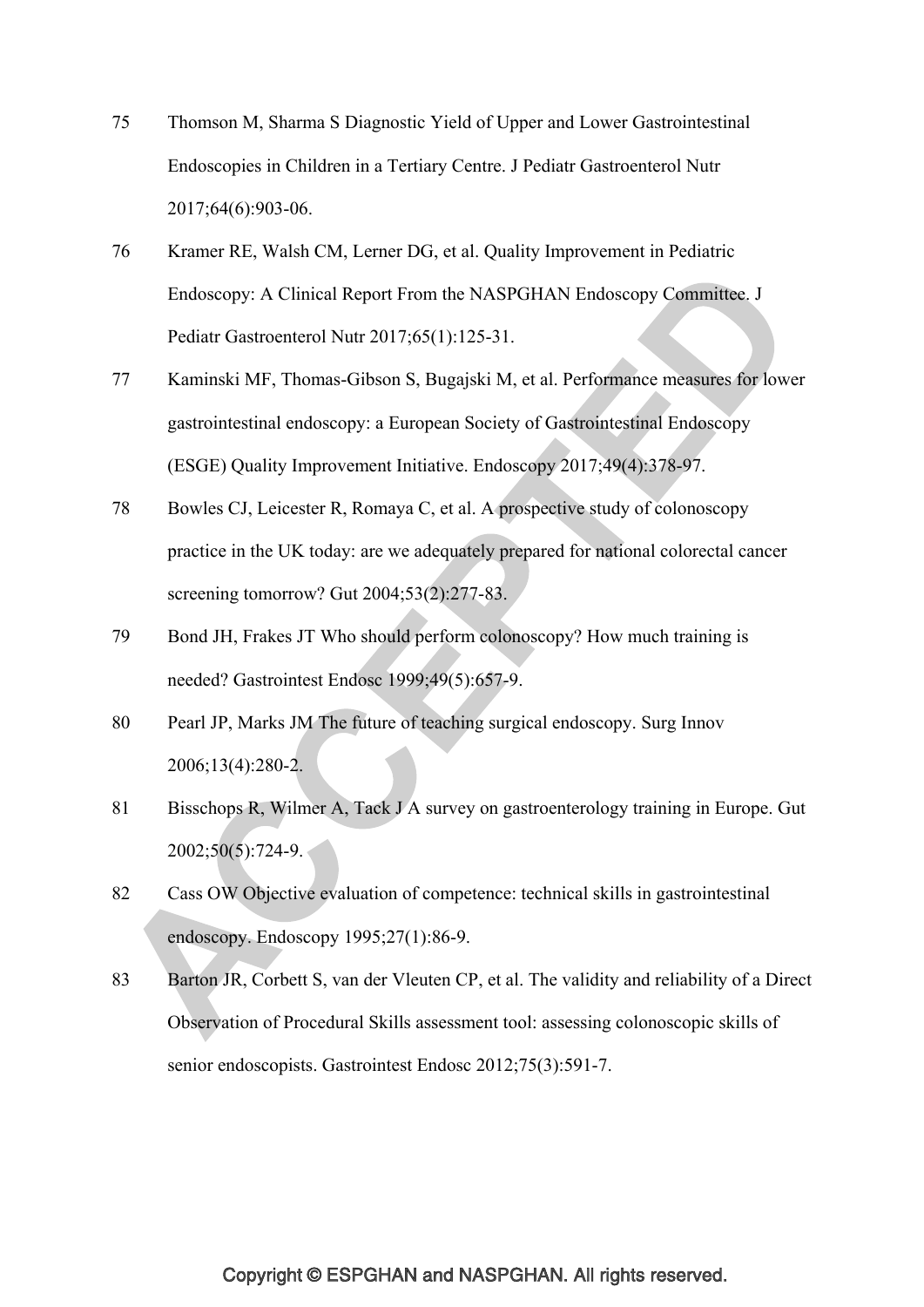- 84 Mehta T, Dowler K, McKaig BC, et al. Development and roll out of the JETS eportfolio: a web based electronic portfolio for endoscopists. Frontline Gastroenterol 2011;2(1):35-42.
- 85 Dunckley P, Elta G Quality assurance of training. Best Pract Res Clin Gastroenterol 2011;25(3):397-407.
- 86 Valori R Quality improvements in endoscopy in England. Tech Gastrointest Endosc 2012;14(1):63-72.
- 87 Scheers I, Ergun M, Aouattah T, et al. Diagnostic and Therapeutic Roles of Endoscopic Ultrasound in Pediatric Pancreaticobiliary Disorders. J Pediatr Gastroenterol Nutr 2015;61(2):238-47.
- 88 Conjoint Committee for Recognition of Training in Gastrointestinal Endoscopy. http://www.conjoint.org.au/. Accessed 15 April, 2019.
- 89 Coderre S, Anderson J, Rostom A, et al. Training the endoscopy trainer: from general principles to specific concepts. Can J Gastroenterol 2010;24(12):700-4.
- 90 Ladas SD, Malfertheiner P, Axon A An introductory course for training in endoscopy. Dig Dis 2002;20(3-4):242-5.
- 91 Waschke KA, Anderson J, Macintosh D, et al. Training the gastrointestinal endoscopy trainer. Best Pract Res Clin Gastroenterol 2016;30(3):409-19.
- 92 Wells C The characteristics of an excellent endoscopy trainer. Frontline Gastroenterol 2010;1(1):13-18.
- 93 Walsh CM, Anderson JT, Fishman DS Evidence-based Approach to Training Pediatric Gastrointestinal Endoscopy Trainers. J Pediatr Gastroenterol Nutr 2017;64(4):501-04.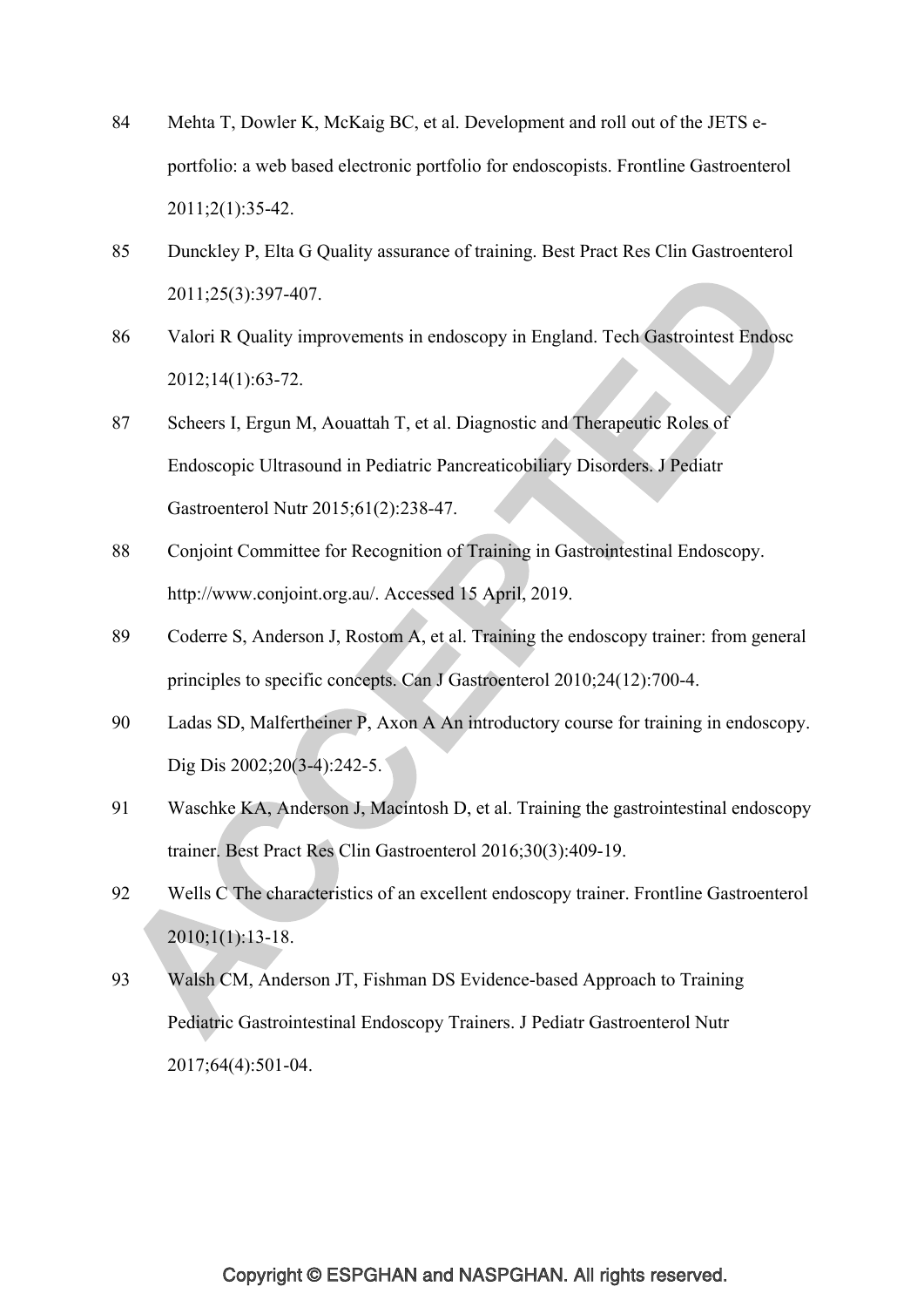- 94 Gavin DR, Valori RM, Anderson JT, et al. The national colonoscopy audit: a nationwide assessment of the quality and safety of colonoscopy in the UK. Gut 2013;62(2):242-9.
- 95 JETS. Course Finder. Available from: https://www.jets.nhs.uk/FindCourseHome.aspx. Published 11 Feb 2019.
- 96 Wani S, Keswani RN, Petersen B, et al. Training in EUS and ERCP: standardizing methods to assess competence. Gastrointest Endosc 2018;87(6):1371-82.
- 97 Wani S, Keswani R, Hall M, et al. A Prospective Multicenter Study Evaluating Learning Curves and Competence in Endoscopic Ultrasound and Endoscopic Retrograde Cholangiopancreatography Among Advanced Endoscopy Trainees: The Rapid Assessment of Trainee Endoscopy Skills Study. Clin Gastroenterol Hepatol 2017;15(11):1758-67 e11.
- 98 Usatin D, Fernandes M, Allen IE, et al. Complications of Endoscopic Retrograde Cholangiopancreatography in Pediatric Patients; A Systematic Literature Review and Meta-Analysis. J Pediatr 2016;179(160-65 e3.
- 99 Committee ASoP, Lightdale JR, Acosta R, et al. Modifications in endoscopic practice for pediatric patients. Gastrointest Endosc 2014;79(5):699-710.
- 100 Thakkar K, El-Serag HB, Mattek N, et al. Complications of pediatric EGD: a 4-year experience in PEDS-CORI. Gastrointest Endosc 2007;65(2):213-21.
- 101 Thakkar K, El-Serag HB, Mattek N, et al. Complications of pediatric colonoscopy: a five-year multicenter experience. Clin Gastroenterol Hepatol 2008;6(5):515-20.
- 102 Tam PK, Saing H Pediatric upper gastrointestinal endoscopy: a 13-year experience. J Pediatr Surg 1989;24(5):443-7.
- 103 Tam PK, Saing H Pediatric surgeons can and should perform colonoscopy. J Pediatr Surg 1987;22(4):332-4.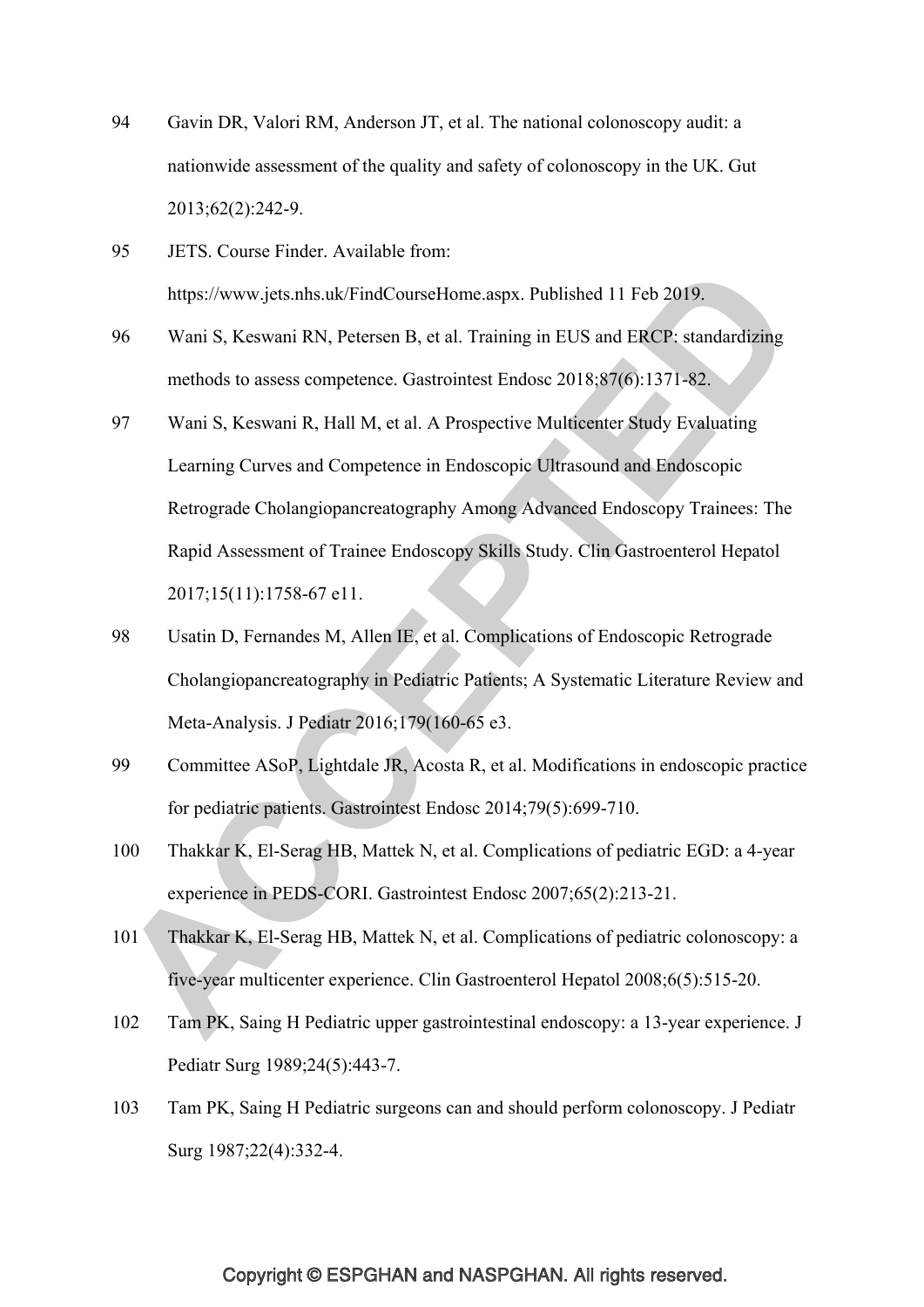- 104 Hayat JO, Sirohi R, Gorard DA Paediatric endoscopy performed by adult-service gastroenterologists. Eur J Gastroenterol Hepatol 2008;20(7):648-52.
- 105 Julian-Gomez L, Barrio J, Izquierdo R, et al. A retrospective study of pediatric endoscopy as performed in an adult endoscopy unit. Rev Esp Enferm Dig 2010;102(2):100-7.
- 106 Singh H, Nugent Z, Mahmud SM, et al. Predictors of colorectal cancer after negative colonoscopy: a population-based study. Am J Gastroenterol 2010;105(3):663-73; quiz 74.
- 107 Rabeneck L, Paszat LF, Saskin R Endoscopist specialty is associated with incident colorectal cancer after a negative colonoscopy. Clin Gastroenterol Hepatol 2010;8(3):275-9.
- 108 Walsh CM Training and Assessment in Pediatric Endoscopy. Gastrointest Endosc Clin N Am 2016;26(1):13-33.
- 109 Tringali A, Thomson M, Dumonceau JM, et al. Pediatric gastrointestinal endoscopy: European Society of Gastrointestinal Endoscopy (ESGE) and European Society for Paediatric Gastroenterology Hepatology and Nutrition (ESPGHAN) Guideline Executive summary. Endoscopy 2017;49(1):83-91.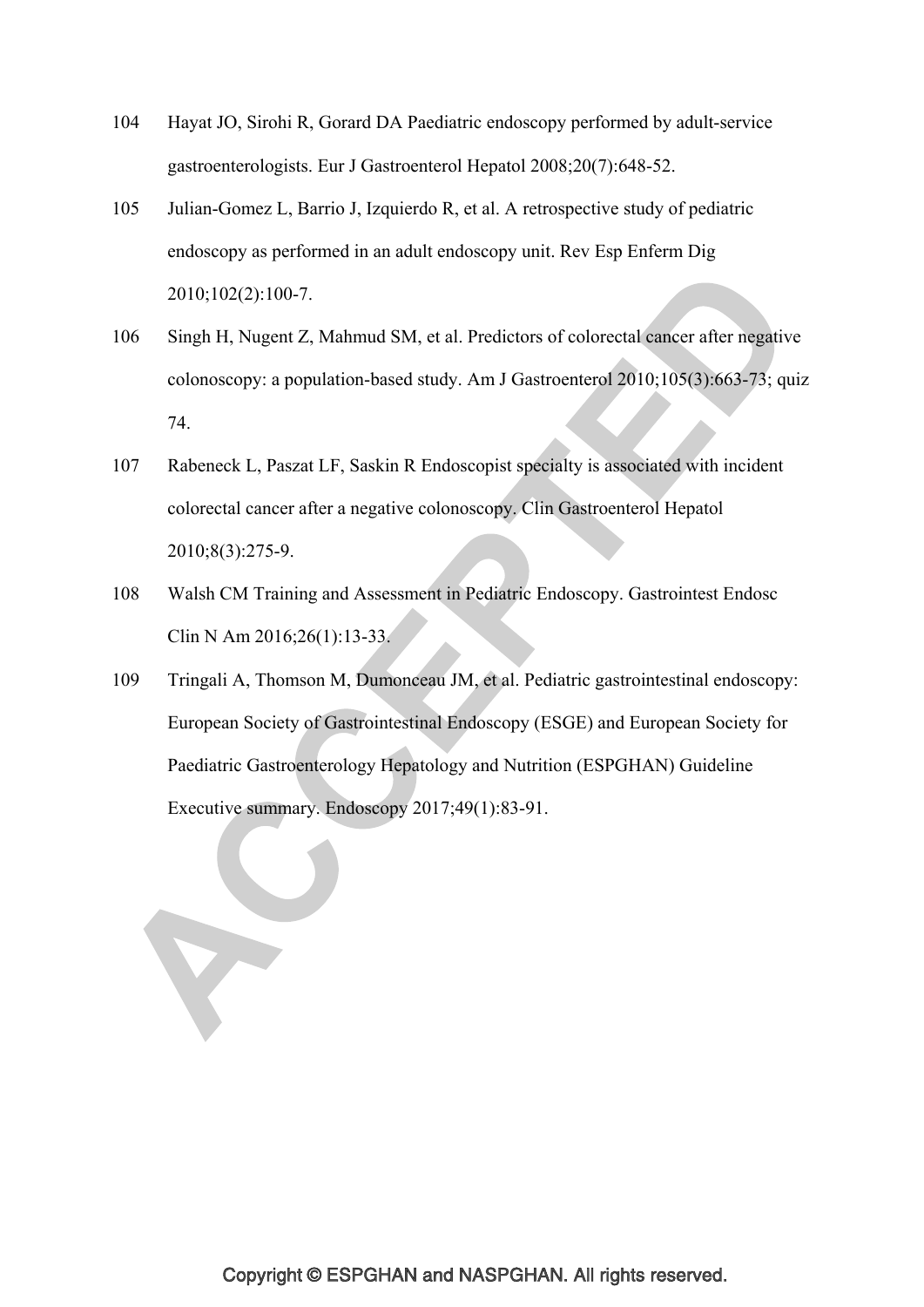## **Figure 1: Framework for the integration of assessment throughout the endoscopy**

**learning cycle** (reproduced from Walsh CM (11)).

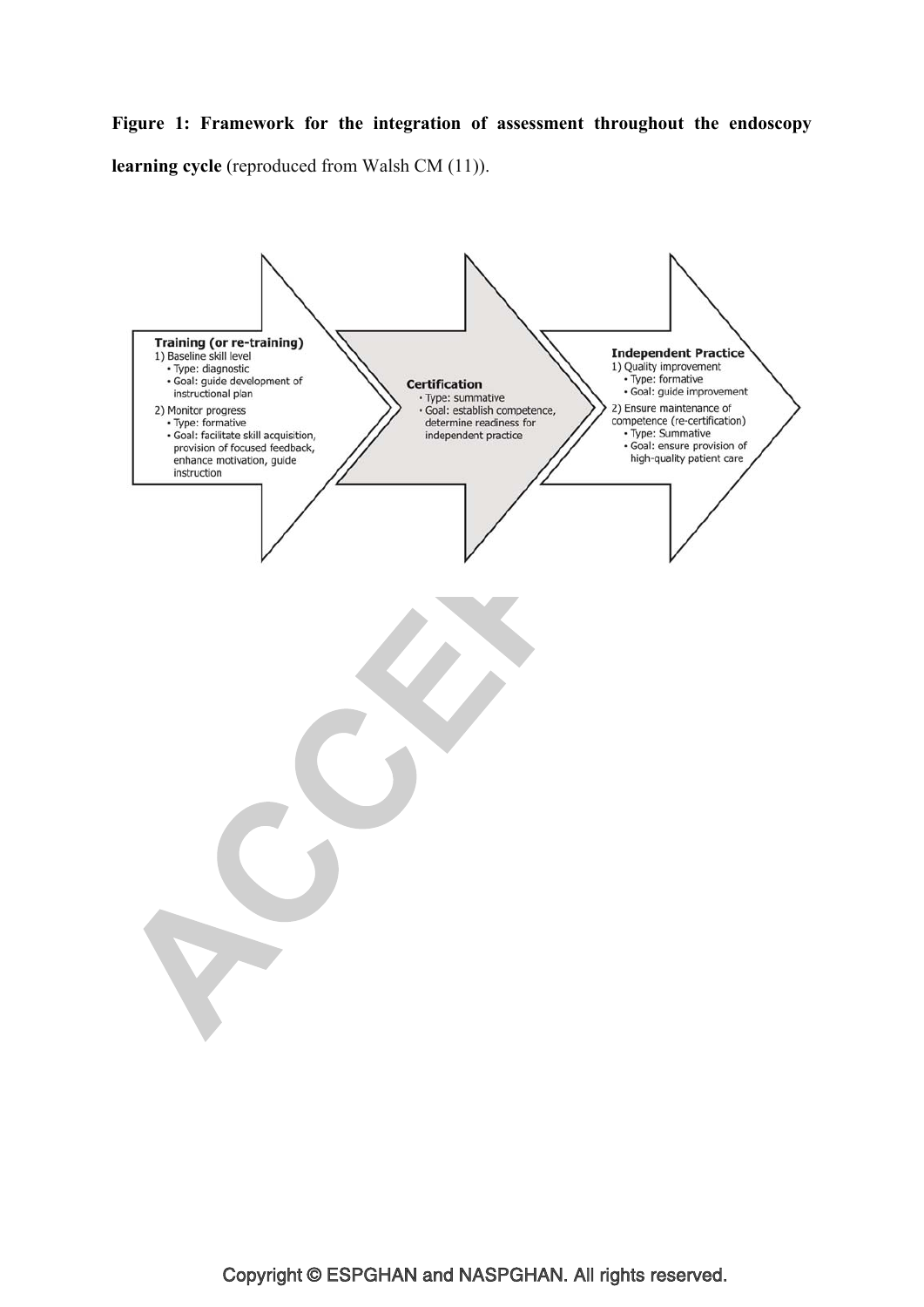# **Table 1. Recommendations of minimal training requirements in paediatric endoscopy**

(modified from Walsh CM (39)).

| <b>Professional</b> | Countr    | <b>Lower GI Endoscopy</b> |                    | <b>Upper GI endoscopy</b> |                 |
|---------------------|-----------|---------------------------|--------------------|---------------------------|-----------------|
| organization        | y         | Competenc                 | Other              | Competenc                 | Other           |
|                     |           | e threshold               | requirements       | e threshold               | requirements    |
|                     |           | (number of                |                    | (number of                |                 |
|                     |           | required                  |                    | required                  |                 |
|                     |           | procedures)               |                    | procedures                |                 |
|                     |           |                           |                    |                           |                 |
|                     |           |                           |                    |                           |                 |
| North               | North     | 120                       | 120                | 100(10)                   |                 |
| American            | Americ    |                           | ileocolonoscopi    | with foreign              |                 |
| Society for         | a         | 10 snare                  | $es (ICs)$ or      | body                      |                 |
| Pediatric           |           | polypectomi               | consistent         | removals                  |                 |
| Gastroenterolo      |           | es                        | caecal             | and 15 with               |                 |
| gy, Hepatology      |           |                           | intubation         | control of                |                 |
| and Nutrition       |           |                           | $\geq$ 90 % by the | bleeding                  |                 |
| (NASPGHAN)          |           |                           | end of             | (variceal or              |                 |
| (37)                |           |                           | fellowship         | nonvariceal               |                 |
|                     |           |                           | training           | ) with                    |                 |
|                     |           |                           |                    | various                   |                 |
|                     |           |                           |                    | methods <sup>a</sup>      |                 |
|                     |           |                           |                    | and/or IC                 |                 |
|                     |           |                           |                    | with control              |                 |
|                     |           |                           |                    | of bleeding)              |                 |
|                     |           |                           |                    |                           |                 |
| Joint Advisory      | <b>UK</b> | 100                       | ICIR>60 %          | 100                       | Intubation of   |
| Group (JAG) in      |           |                           | Caecal             |                           | second part of  |
| <b>GI</b> Endoscopy |           |                           | intubation         |                           | the duodenum    |
| Paediatric          |           |                           | $>90\%$            |                           | $>95\%$         |
| Certification       |           |                           |                    |                           | Retroflexion>95 |
| (British Society)   |           |                           | Formative          |                           | $\frac{0}{0}$   |
| for Paediatric      |           |                           | direct             |                           |                 |
| Gastroenterolo      |           |                           | observation of     |                           | Unassisted      |
| gy, Hepatology      |           |                           | procedural         |                           | physically      |
| and Nutrition       |           |                           | skills (DOPS)      |                           | $>95\%$         |
| (BSPGHAN)           |           |                           | $>90 \%$ 3s + 4s   |                           |                 |
| Endoscopy           |           |                           | $(>10$ DOPS)       |                           | Formative       |
| Working             |           |                           |                    |                           | DOPS $>90\%$    |
| Group) $(19)$       |           |                           | Serious            |                           | $3s + 4s$       |
|                     |           |                           | complications      |                           | (minimum 10)    |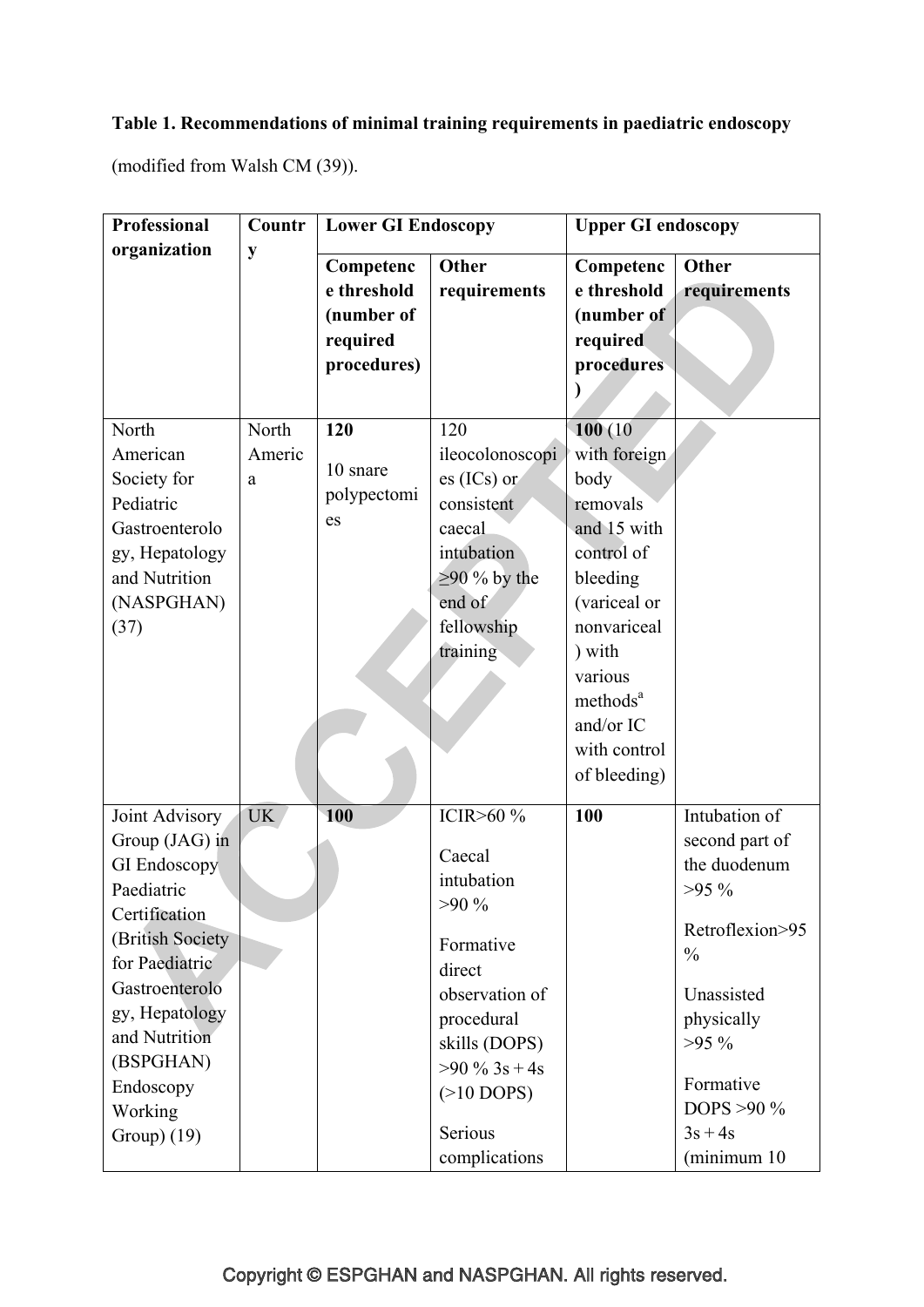|                  |          |                   | $\leq 0.5\frac{9}{6}$                                                                                                                  |                   | DOPS)                                                                                                                                            |
|------------------|----------|-------------------|----------------------------------------------------------------------------------------------------------------------------------------|-------------------|--------------------------------------------------------------------------------------------------------------------------------------------------|
|                  |          |                   | Attended<br>"Basic Skills<br>Course Lower<br>GI Endoscopy"<br>Summative<br>assessment ( $\geq$ 2<br>assessors, $\geq$ 2<br>procedures) |                   | Attended "Basic<br><b>Skills</b><br>Course in Upper<br>GI Endoscopy"<br>Summative<br>assessment<br>( $\geq$ 2 assessors, $\geq$ 2<br>procedures) |
| Conjoint         | Australi | 100 ( $\geq$ 75 % | Caecal                                                                                                                                 | $200 ( \geq 100$  |                                                                                                                                                  |
| Committee for    | a        | in paediatric     | intubation rate                                                                                                                        | in                |                                                                                                                                                  |
| Recognition of   |          | patients,         | $\geq 90\%$                                                                                                                            | paediatric        |                                                                                                                                                  |
| Training in      |          | some              |                                                                                                                                        | patients,         |                                                                                                                                                  |
| Gastrointestinal |          | polypectom        |                                                                                                                                        | $\geq 10$         |                                                                                                                                                  |
| Endoscopy (88)   |          | y                 |                                                                                                                                        | therapeutic       |                                                                                                                                                  |
|                  |          | experience)       |                                                                                                                                        | procedures        |                                                                                                                                                  |
|                  |          |                   |                                                                                                                                        | of which $\geq 5$ |                                                                                                                                                  |
|                  |          |                   |                                                                                                                                        | involve           |                                                                                                                                                  |
|                  |          |                   |                                                                                                                                        | control of        |                                                                                                                                                  |
|                  |          |                   |                                                                                                                                        | upper GI          |                                                                                                                                                  |
|                  |          |                   |                                                                                                                                        | haemorrhag        |                                                                                                                                                  |
|                  |          |                   |                                                                                                                                        | e)                |                                                                                                                                                  |
| European         | Europe   | not               | Not specifically                                                                                                                       | not               | Not specifically                                                                                                                                 |
| Society for      |          | specified         | defined                                                                                                                                | specified         | defined                                                                                                                                          |
| Paediatric       |          |                   |                                                                                                                                        |                   |                                                                                                                                                  |
| Gastroenterolo   |          |                   |                                                                                                                                        |                   |                                                                                                                                                  |
| gy, Hepatology   |          |                   |                                                                                                                                        |                   |                                                                                                                                                  |
| and Nutrition    |          |                   |                                                                                                                                        |                   |                                                                                                                                                  |
| (ESPGHAN)        |          |                   |                                                                                                                                        |                   |                                                                                                                                                  |
| (4)              |          |                   |                                                                                                                                        |                   |                                                                                                                                                  |
|                  |          |                   |                                                                                                                                        |                   |                                                                                                                                                  |

BSPGHAN: British Society of Paediatric Gastroenterology, Hepatology and Nutrition; DOPS: direct observation of procedural skills; ESPGHAN: European Society for Paediatric Gastroenterology, Hepatology and Nutrition; GI: gastrointestinal; IC: ileocolonoscopy; ICIR: independent caecal intubation rate; JAG: Joint Advisory Group; NASPGHAN: North American Society for Pediatric Gastroenterology, Hepatology and Nutrition.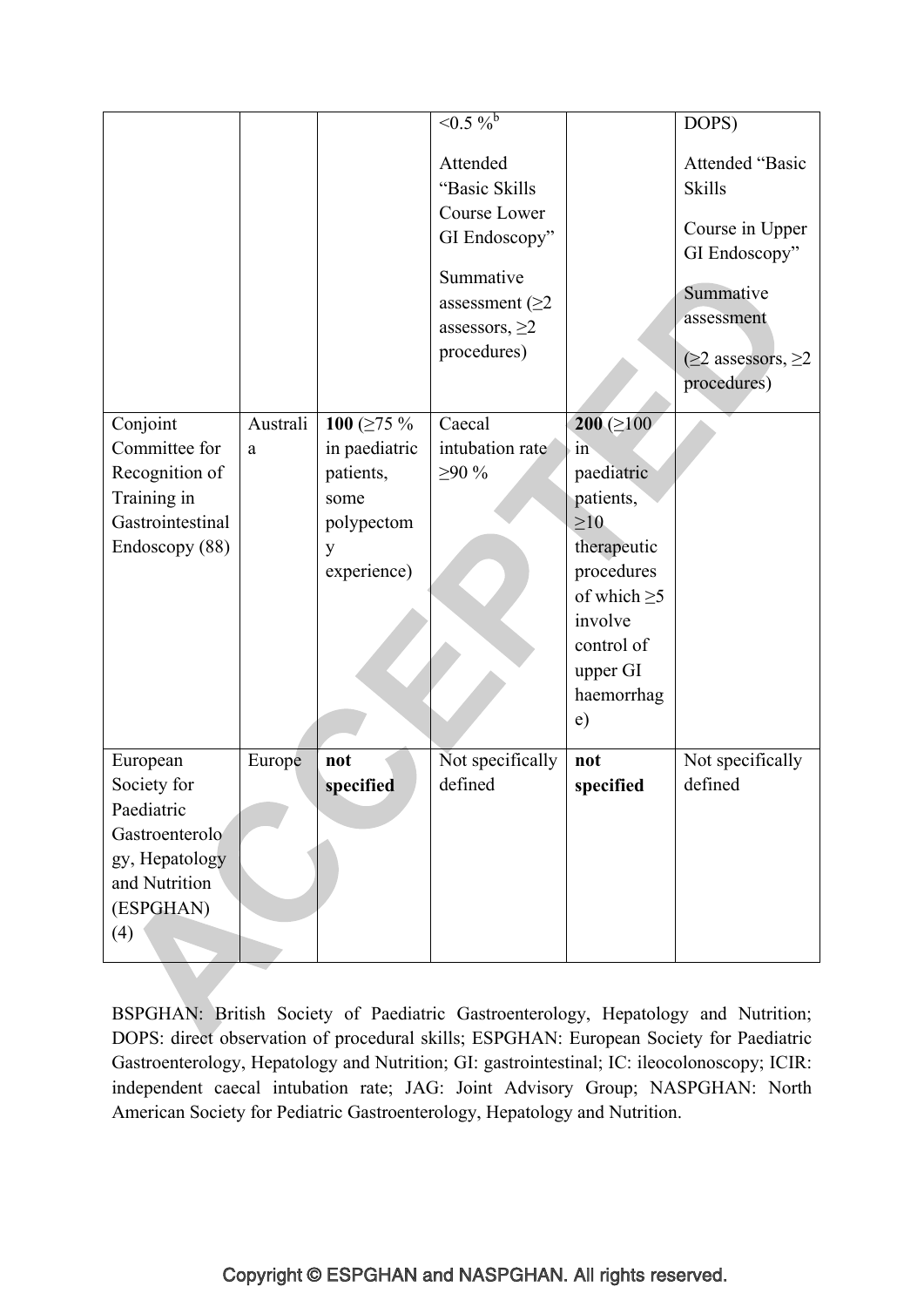<sup>a</sup>Methods to control bleeding may include injection, band ligation, electrocautery (e.g., heater probe, multipolar probe, argon plasma coagulator, loop application, haemostatic clips), or additional methods as they become available.

<sup>b</sup>Serious complications are defined as death, perforation, significant bleeding requiring transfusion, unplanned post-procedure hospital stay of over 24 hours (related to the procedure) or admission to hospital due to a complication of the procedure following discharge from the endoscopy Unit. Complication rates are comparable with those reported in the literature: perforation rate  $\leq 1/500$  for all patients and  $\leq 1/1000$  for patients undergoing screening; postpolypectomy bleeding rate <1%.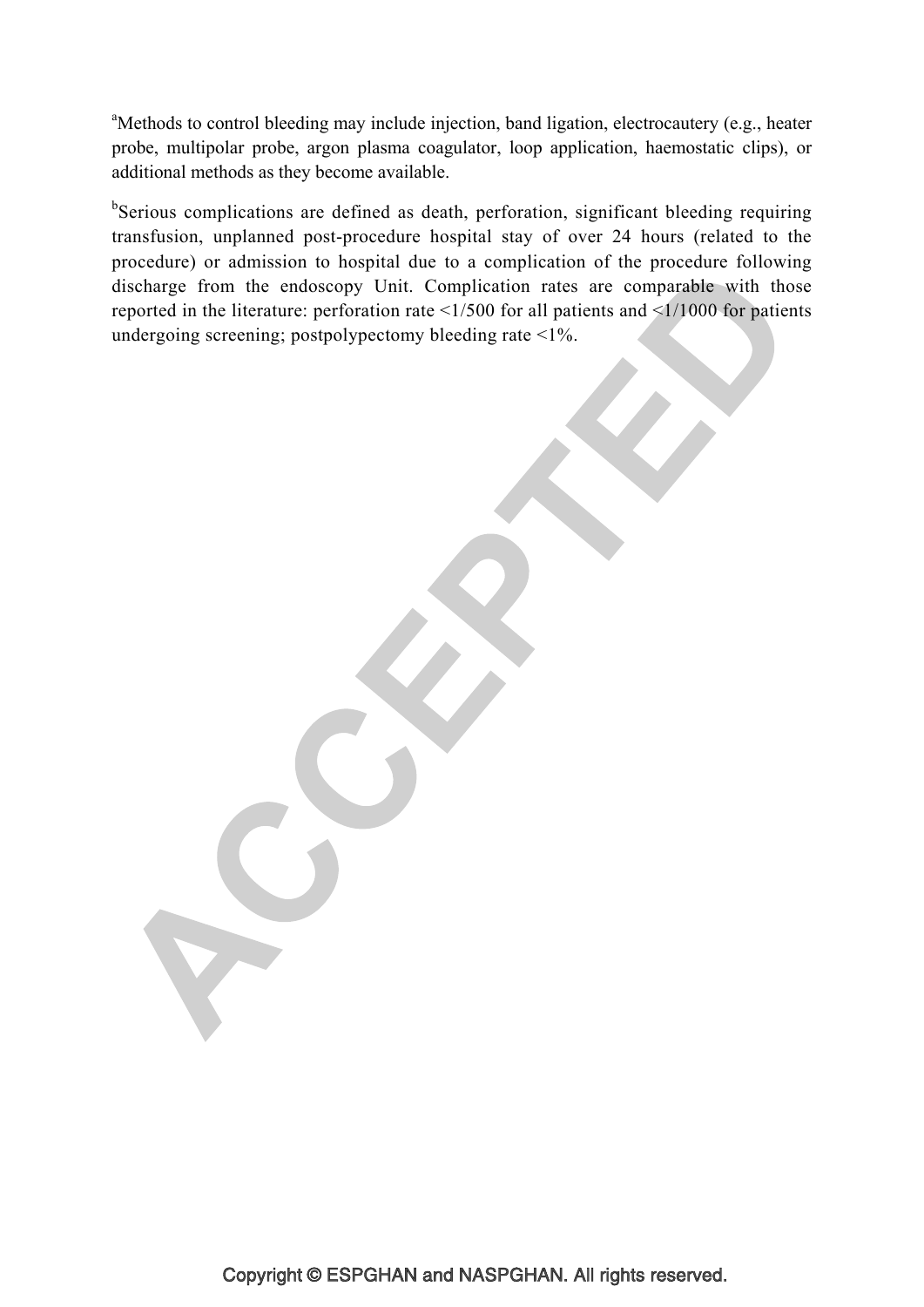**Table 2. Assessment levels according to Miller's pyramid and potential assessment methods in the field of gastrointestinal endoscopy skills** (reproduced from Walsh CM (39)).

| <b>Assessment level</b> | <b>Assessment construct</b>                               | <b>Assessment method</b>                                                                                                 |
|-------------------------|-----------------------------------------------------------|--------------------------------------------------------------------------------------------------------------------------|
| Does                    | Knowledge, skills, and attitudes<br>integrated in context | Performance integrated into practice<br>(e.g. direct observation, practice<br>portfolio, workplace-based<br>assessments) |
| Shows how               | Integrated knowledge, skills, and<br>attitudes            | Demonstration of learning (e.g.<br>simulation, standardized patient-<br>based tests)                                     |
| Knows how               | Applied knowledge                                         | Clinical context-based tests (e.g.<br>problem-based scenarios, extended<br>matching multiple choice questions)           |
| Knows                   | Knowledge                                                 | Factual tests (e.g. multiple choice<br>questions, short answers)                                                         |
|                         |                                                           |                                                                                                                          |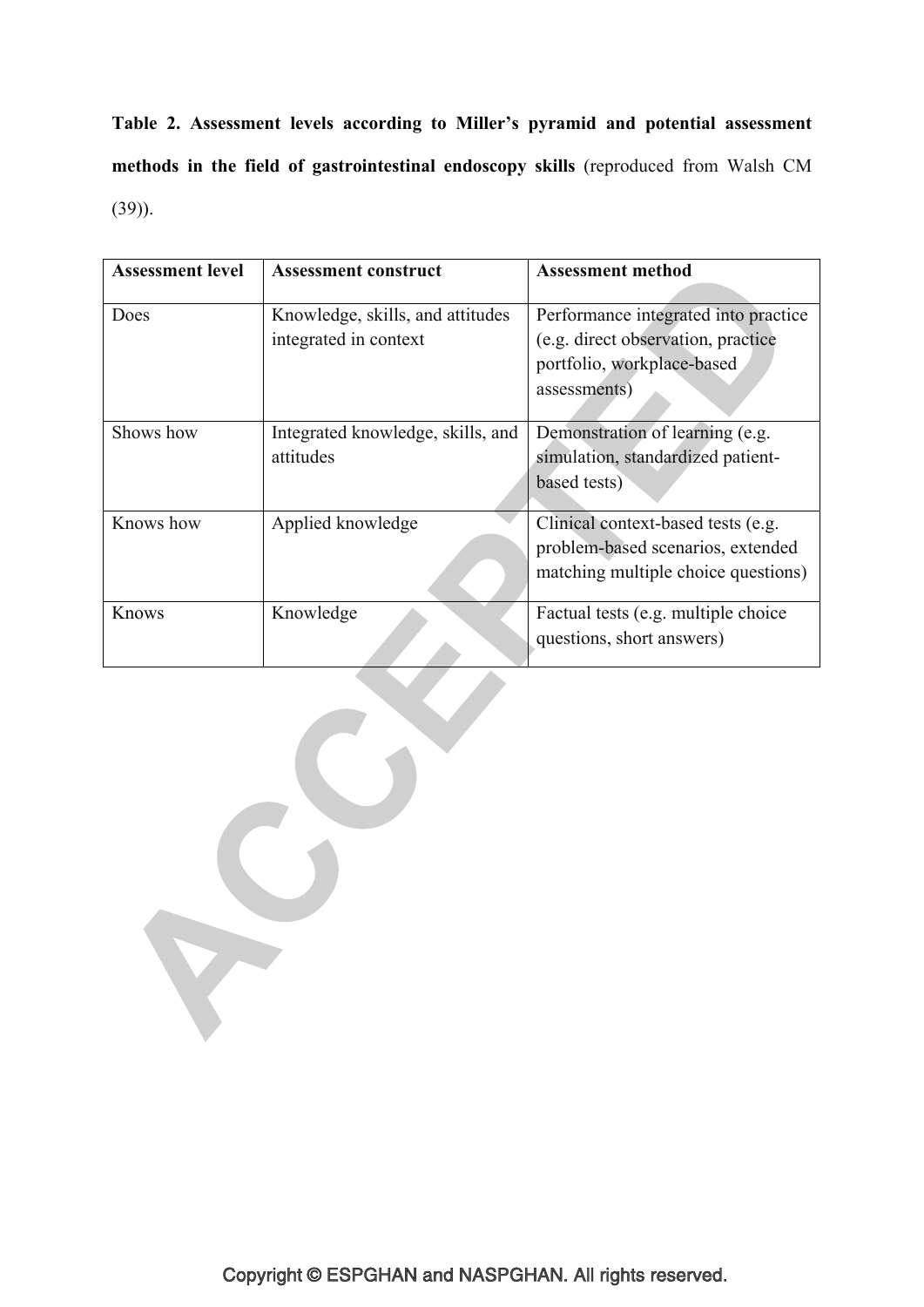**Table 3. Recommended endoscopic procedures in order to obtain competency.** 

| Level 1 (routine)         | Level 2 (complex)                               | Level 3 (advanced)                                             |
|---------------------------|-------------------------------------------------|----------------------------------------------------------------|
| <b>Mainly diagnostic:</b> | Straightforward                                 | More advanced techniques at a                                  |
|                           | therapeutic                                     | major centre:                                                  |
|                           | techniques:                                     |                                                                |
| Diagnostic OGD            | <b>PEG</b>                                      | Single stage PEG                                               |
| Diagnostic IC             | Oesophageal dilation                            | Diagnostic and therapeutic endoscopic                          |
|                           | with bougies and                                | retrograde cholangiopancreatography                            |
|                           | balloons with or without                        | (ERCP)                                                         |
|                           | topical application of                          |                                                                |
|                           | Mitomycin C                                     |                                                                |
| Polypectomy               | Foreign body removal                            | Endoscopic ultrasound (EUS)                                    |
|                           | Haemostasis with all                            | Pancreatic cyst drainage with                                  |
|                           | techniques except                               | cystotome                                                      |
|                           | OTSC but including                              |                                                                |
|                           | Hemospray®, argon                               |                                                                |
|                           | plasma coagulation                              |                                                                |
|                           | (APC), bipolar and                              |                                                                |
|                           | monopolar                                       |                                                                |
|                           | electrocautery,                                 |                                                                |
|                           | endoclips, thrombin<br>application and variceal |                                                                |
|                           | techniques                                      |                                                                |
|                           | Variceal banding                                | double-balloon enteroscopy (DBE),                              |
|                           |                                                 | single balloon enteroscopy (SBE)/lap-                          |
|                           |                                                 | assisted enteroscopy                                           |
|                           | PEGJ                                            | Endoscopic mucosal resection (EMR)                             |
|                           | Achalasia balloon                               | Endoscopic subserosal resection                                |
|                           | dilation                                        | (ESSD)                                                         |
|                           | Video capsule                                   | Peroral endoscopic myotomy (POEM)                              |
|                           | endoscopy (VCE)                                 |                                                                |
|                           |                                                 | Duodenal web division by endoknife                             |
|                           |                                                 | Pyloric stenosis division by endoknife<br>and balloon dilation |
|                           |                                                 | Oesophageal stricture/stenosis pre-                            |
|                           |                                                 | dilation with incision by endoknife                            |
|                           |                                                 | Laparoscopic assisted percutaneous                             |
|                           |                                                 | endoscopic jejunostomy (LAPEJ)                                 |
|                           |                                                 | (with lap surgeon)                                             |
|                           |                                                 | Injection of botulinum toxin into                              |
|                           |                                                 | pyloric canal or ampulla of Vater                              |
|                           |                                                 | Colonic stricture dilation with or                             |
|                           |                                                 | without topical application of                                 |
|                           |                                                 | Mitomycin C                                                    |